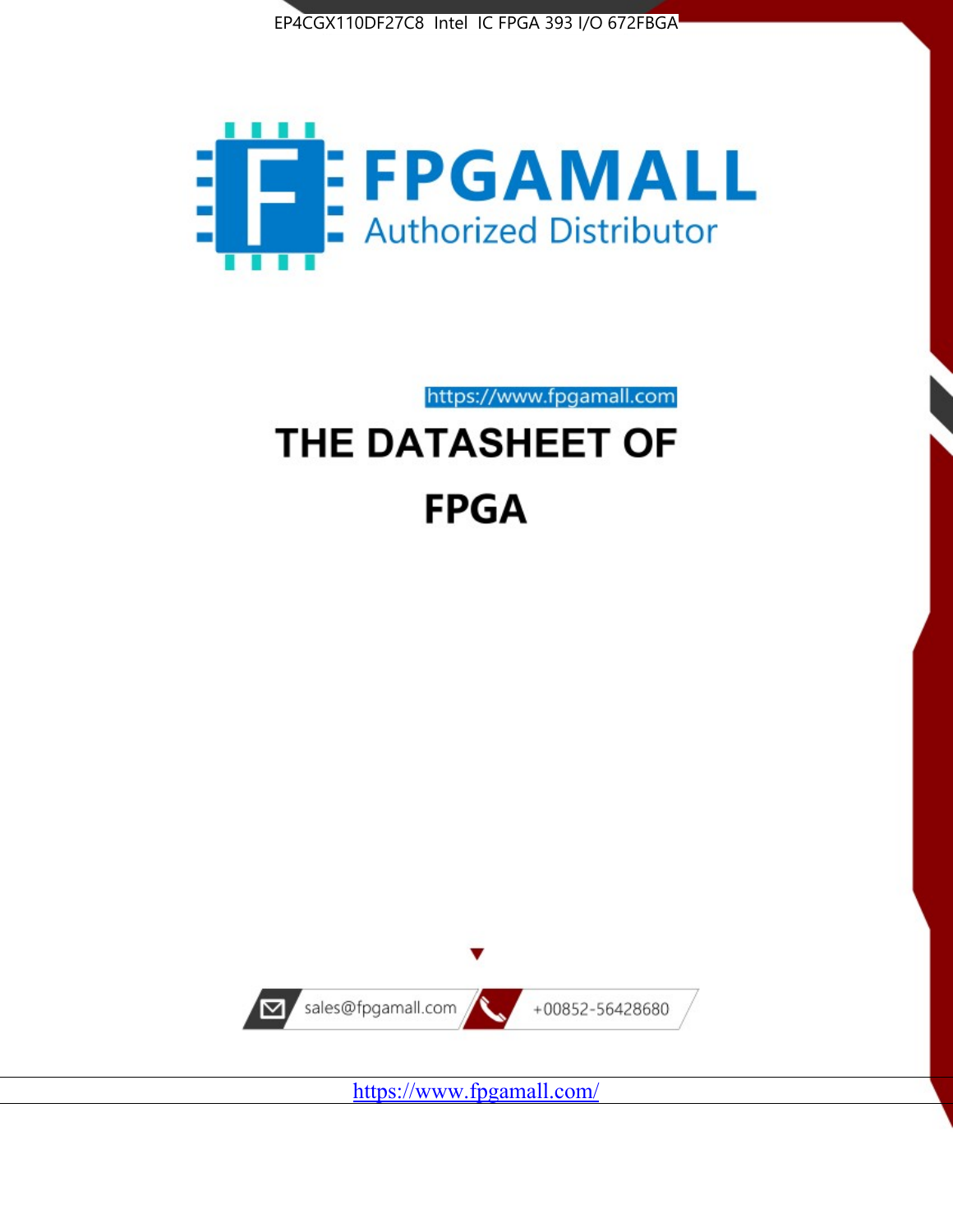

# **1. Cyclone IV Device Datasheet**

**CYIV-53001-2.0**

This chapter describes the electrical and switching characteristics for Cyclone<sup>®</sup> IV devices. Electrical characteristics include operating conditions and power consumption. Switching characteristics include transceiver specifications, core, and periphery performance. This chapter also describes I/O timing, including programmable I/O element (IOE) delay and programmable output buffer delay.

This chapter includes the following sections:

- "Operating Conditions" on page 1–1
- "Power Consumption" on page 1–16
- "Switching Characteristics" on page 1–16
- " $I/O$  Timing" on page  $1-37$
- "Glossary" on page 1–37

# **Operating Conditions**

When Cyclone IV devices are implemented in a system, they are rated according to a set of defined parameters. To maintain the highest possible performance and reliability of Cyclone IV devices, you must consider the operating requirements described in this chapter.

Cyclone IV devices are offered in commercial, industrial, extended industrial and, automotive grades. Cyclone IV E devices offer –6 (fastest), –7, –8, –8L, and –9L speed grades for commercial devices, –8L speed grades for industrial devices, and –7 speed grade for extended industrial and automotive devices. Cyclone IV GX devices offer –6 (fastest), –7, and –8 speed grades for commercial devices and –7 speed grade for industrial devices.

**For more information about the supported speed grades for respective Cyclone IV** devices, refer to the *[Cyclone IV FPGA Device Family Overview](http://www.altera.com/literature/hb/cyclone-iv/cyiv-51001.pdf)* chapter.

**1** Cyclone IV E devices are offered in core voltages of 1.0 and 1.2 V. Cyclone IV E devices with a core voltage of 1.0 V have an 'L' prefix attached to the speed grade.

In this chapter, a prefix associated with the operating temperature range is attached to the speed grades; commercial with a "C" prefix, industrial with an "I" prefix, and automotive with an "A" prefix. Therefore, commercial devices are indicated as C6, C7, C8, C8L, or C9L per respective speed grade. Industrial devices are indicated as I7, I8, or I8L. Automotive devices are indicated as A7.

@2016 Altera Corporation. All rights reserved. ALTERA, ARRIA, CYCLONE, HARDCOPY, MAX, MEGACORE, NIOS, QUARTUS and STRATIX words and logos are trademarks of Altera Corporation and registered in the U.S. Patent and Trademark



Cyclone IV Device Handbook, Volume 3 March 2016

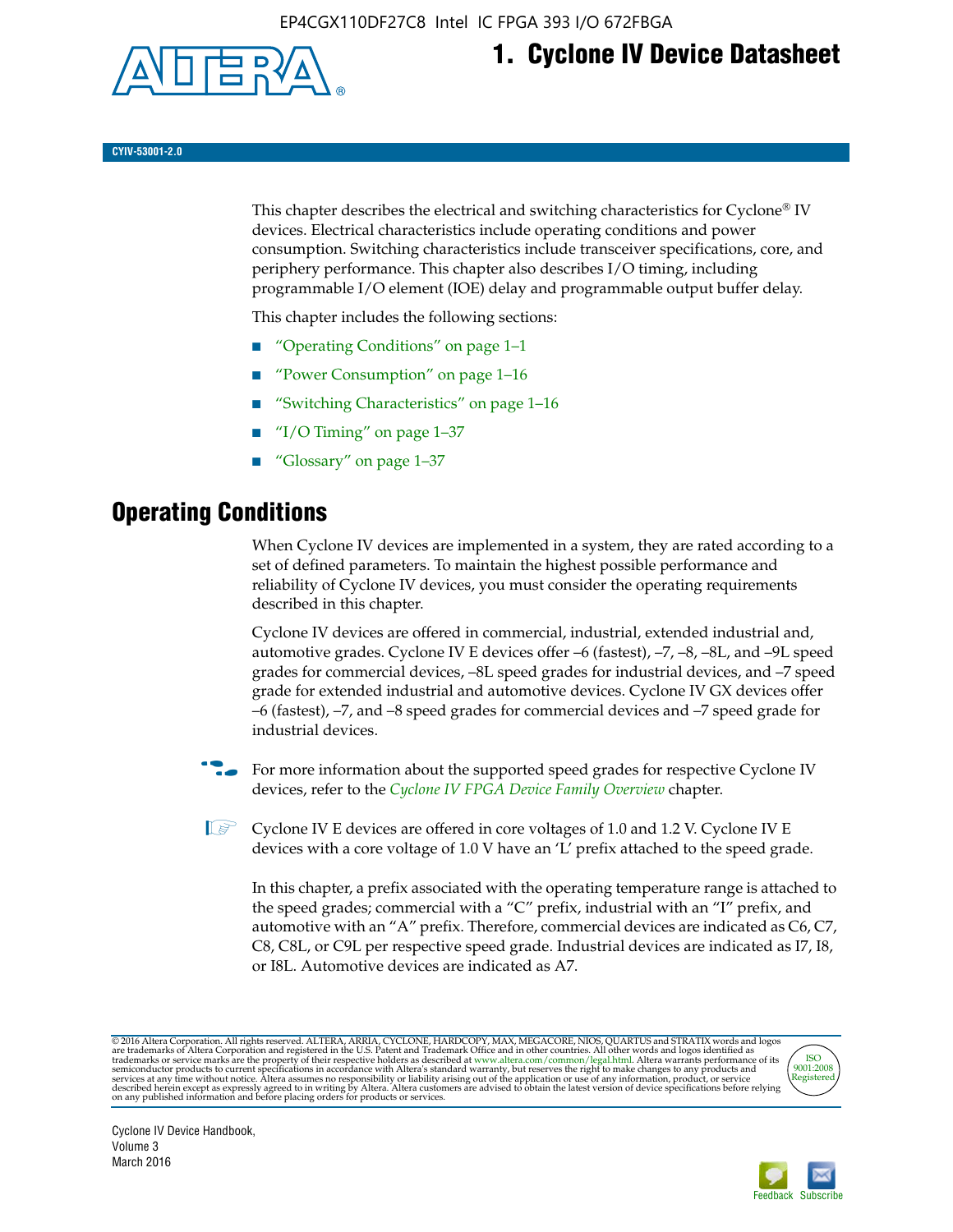**1 Cyclone IV E industrial devices I7 are offered with extended operating temperature** range.

### **Absolute Maximum Ratings**

Absolute maximum ratings define the maximum operating conditions for Cyclone IV devices. The values are based on experiments conducted with the device and theoretical modeling of breakdown and damage mechanisms. The functional operation of the device is not implied at these conditions. Table 1–1 lists the absolute maximum ratings for Cyclone IV devices.



Conditions beyond those listed in Table  $1-1$  cause permanent damage to the device. Additionally, device operation at the absolute maximum ratings for extended periods of time have adverse effects on the device.

| <b>Symbol</b>              | <b>Parameter</b>                                                                                                                             | Min    | <b>Max</b> | <b>Unit</b>  |
|----------------------------|----------------------------------------------------------------------------------------------------------------------------------------------|--------|------------|--------------|
| <b>V<sub>CCINT</sub></b>   | Core voltage, PCI Express <sup>®</sup> (PCIe <sup>®</sup> ) hard IP<br>block, and transceiver physical coding sublayer<br>(PCS) power supply | $-0.5$ | 1.8        | V            |
| $V_{CCA}$                  | Phase-locked loop (PLL) analog power supply                                                                                                  | $-0.5$ | 3.75       | V            |
| $V_{\text{CCD\_PLL}}$      | PLL digital power supply                                                                                                                     | $-0.5$ | 1.8        | $\vee$       |
| V <sub>CCIO</sub>          | I/O banks power supply                                                                                                                       | $-0.5$ | 3.75       | V            |
| V <sub>CC_CLKIN</sub>      | Differential clock input pins power supply                                                                                                   | $-0.5$ | 4.5        | V            |
| $V_{\text{CCH_GXB}}$       | Transceiver output buffer power supply                                                                                                       | $-0.5$ | 3.75       | V            |
| $V_{\text{CCA\_GXB}}$      | Transceiver physical medium attachment (PMA)<br>and auxiliary power supply                                                                   | $-0.5$ | 3.75       | V            |
| $V_{CCL_GXB}$              | Transceiver PMA and auxiliary power supply                                                                                                   | $-0.5$ | 1.8        | $\mathsf{V}$ |
| $V_{I}$                    | DC input voltage                                                                                                                             | $-0.5$ | 4.2        | V            |
| $I_{\text{OUT}}$           | DC output current, per pin                                                                                                                   | $-25$  | 40         | mA           |
| ${\mathsf T}_{\text{STG}}$ | Storage temperature                                                                                                                          | $-65$  | 150        | °C           |
| $T_{\rm J}$                | Operating junction temperature                                                                                                               | $-40$  | 125        | °C           |

**Table 1–1. Absolute Maximum Ratings for Cyclone IV Devices** *(1)*

#### **Note to Table 1–1:**

(1) Supply voltage specifications apply to voltage readings taken at the device pins with respect to ground, not at the power supply.

### **Maximum Allowed Overshoot or Undershoot Voltage**

During transitions, input signals may overshoot to the voltage shown in Table 1–2 and undershoot to –2.0 V for a magnitude of currents less than 100 mA and for periods shorter than 20 ns. Table 1–2 lists the maximum allowed input overshoot voltage and the duration of the overshoot voltage as a percentage over the lifetime of the device. The maximum allowed overshoot duration is specified as a percentage of high-time over the lifetime of the device.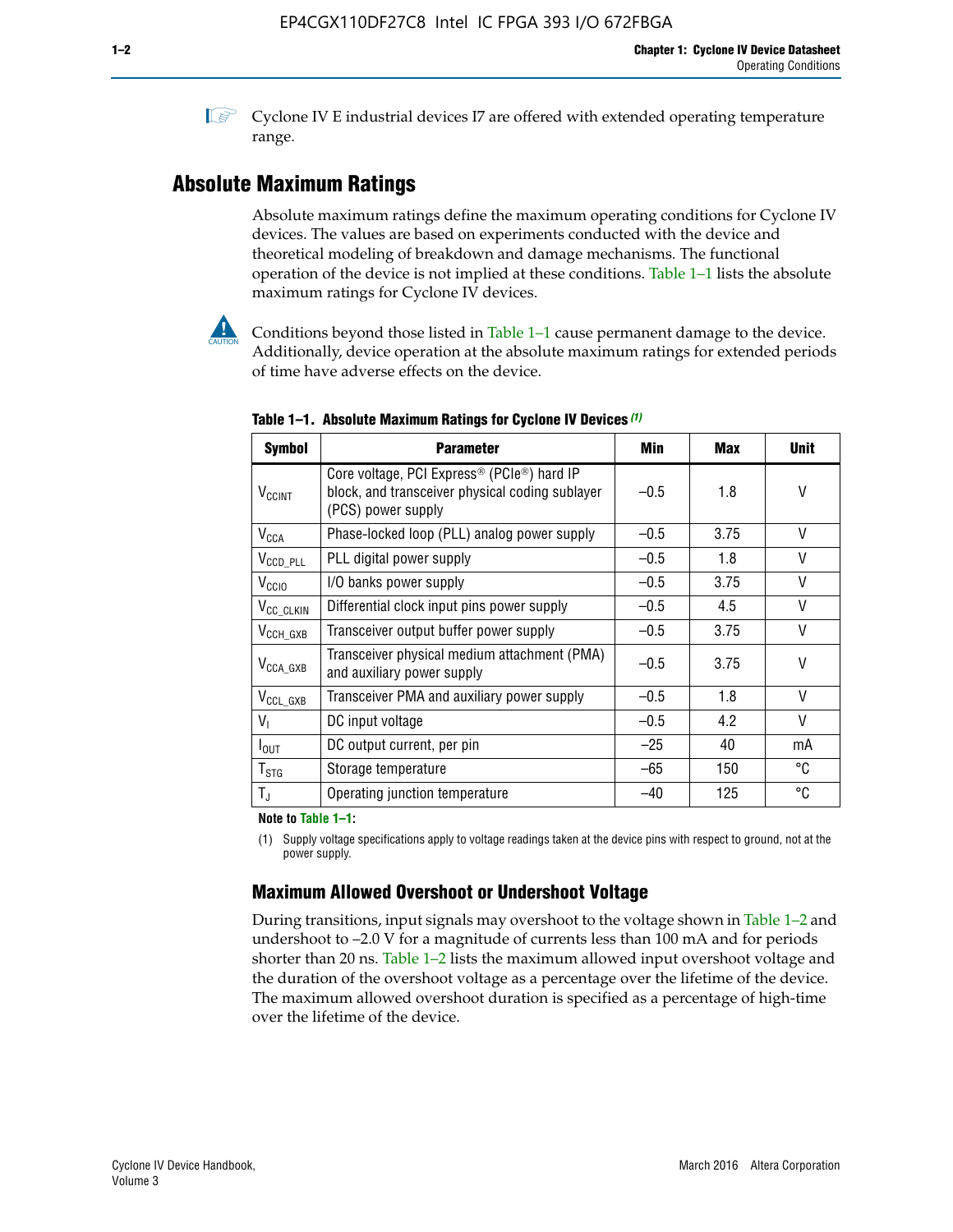$\mathbb{I}$  A DC signal is equivalent to 100% duty cycle. For example, a signal that overshoots to 4.3 V can only be at 4.3 V for 65% over the lifetime of the device; for a device lifetime of 10 years, this amounts to 65/10ths of a year.

| <b>Symbol</b> | <b>Parameter</b>    | <b>Condition (V)</b> | <b>Overshoot Duration as % of High Time</b> | Unit          |  |              |    |      |
|---------------|---------------------|----------------------|---------------------------------------------|---------------|--|--------------|----|------|
|               |                     | $V_1 = 4.20$         | 100                                         | $\%$          |  |              |    |      |
|               |                     | $V_1 = 4.25$         | 98                                          | $\%$          |  |              |    |      |
|               | AC Input<br>Voltage | $V_1 = 4.30$         | 65                                          | $\%$          |  |              |    |      |
|               |                     | $V_1 = 4.35$         | 43                                          | $\%$          |  |              |    |      |
| $V_i$         |                     |                      |                                             |               |  | $V_1 = 4.40$ | 29 | $\%$ |
|               |                     | $V_1 = 4.45$         | 20                                          | $\%$          |  |              |    |      |
|               |                     | $V_1 = 4.50$         | 13                                          | $\%$          |  |              |    |      |
|               |                     | $V_1 = 4.55$         | 9                                           | $\%$          |  |              |    |      |
|               |                     | $V_1 = 4.60$         | 6                                           | $\frac{0}{0}$ |  |              |    |      |

**Table 1–2. Maximum Allowed Overshoot During Transitions over a 10**-**Year Time Frame for Cyclone IV Devices**

Figure 1–1 shows the methodology to determine the overshoot duration. The overshoot voltage is shown in red and is present on the input pin of the Cyclone IV device at over 4.3 V but below 4.4 V. From Table 1–2, for an overshoot of 4.3 V, the percentage of high time for the overshoot can be as high as 65% over a 10-year period. Percentage of high time is calculated as ([delta  $T$ ]/T)  $\times$  100. This 10-year period assumes that the device is always turned on with 100% I/O toggle rate and 50% duty cycle signal. For lower I/O toggle rates and situations in which the device is in an idle state, lifetimes are increased.



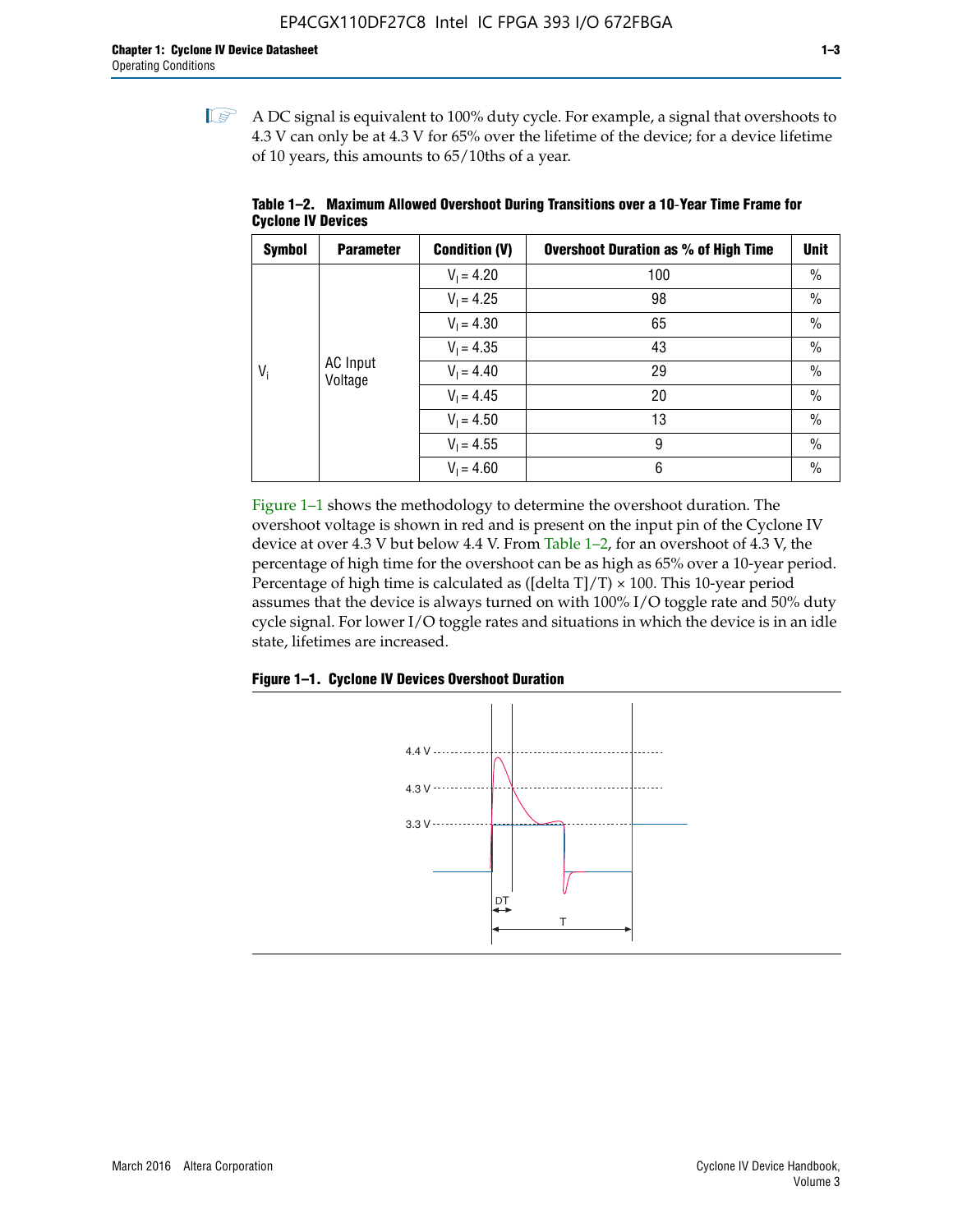# **Recommended Operating Conditions**

This section lists the functional operation limits for AC and DC parameters for Cyclone IV devices. Table 1–3 and Table 1–4 list the steady-state voltage and current values expected from Cyclone IV E and Cyclone IV GX devices. All supplies must be strictly monotonic without plateaus.

**Table 1–3. Recommended Operating Conditions for Cyclone IV E Devices** *(1)***,** *(2)* **(Part 1 of 2)**

| <b>Symbol</b>                                                                                                                                                                                                                                                                                                                                                                                                                                                                                                                                                                                                                                                                                                                                                                                                                                                                                                                                                                                                                                             | <b>Parameter</b>                                      | <b>Conditions</b>                                                                                                            | Min    | <b>Typ</b>   | <b>Max</b> | <b>Unit</b>  |
|-----------------------------------------------------------------------------------------------------------------------------------------------------------------------------------------------------------------------------------------------------------------------------------------------------------------------------------------------------------------------------------------------------------------------------------------------------------------------------------------------------------------------------------------------------------------------------------------------------------------------------------------------------------------------------------------------------------------------------------------------------------------------------------------------------------------------------------------------------------------------------------------------------------------------------------------------------------------------------------------------------------------------------------------------------------|-------------------------------------------------------|------------------------------------------------------------------------------------------------------------------------------|--------|--------------|------------|--------------|
|                                                                                                                                                                                                                                                                                                                                                                                                                                                                                                                                                                                                                                                                                                                                                                                                                                                                                                                                                                                                                                                           | Supply voltage for internal logic,<br>1.2-V operation |                                                                                                                              | 1.15   | 1.2          | 1.25       | V            |
| $V_{CClNT}$ (3)<br>$V_{\text{CCIO}}$ (3), (4)<br>$V_{CCA}$ (3)<br>$V_{\text{CCD\_PLL}}$ (3)                                                                                                                                                                                                                                                                                                                                                                                                                                                                                                                                                                                                                                                                                                                                                                                                                                                                                                                                                               | Supply voltage for internal logic,<br>1.0-V operation |                                                                                                                              | 0.97   | 1.0          | 1.03       | $\mathsf{V}$ |
|                                                                                                                                                                                                                                                                                                                                                                                                                                                                                                                                                                                                                                                                                                                                                                                                                                                                                                                                                                                                                                                           | Supply voltage for output buffers,<br>3.3-V operation |                                                                                                                              | 3.135  | 3.3          | 3.465      | $\vee$       |
| Supply voltage for output buffers,<br>3<br>2.85<br>3.0-V operation<br>Supply voltage for output buffers,<br>2.375<br>2.5<br>2.5-V operation<br>Supply voltage for output buffers,<br>1.8<br>1.71<br>1.8-V operation<br>Supply voltage for output buffers,<br>1.425<br>1.5<br>1.5-V operation<br>Supply voltage for output buffers,<br>1.14<br>1.2<br>1.2-V operation<br>Supply (analog) voltage for PLL<br>2.375<br>2.5<br>regulator<br>Supply (digital) voltage for PLL,<br>1.15<br>1.2<br>1.2-V operation<br>Supply (digital) voltage for PLL,<br>0.97<br>1.0<br>1.0-V operation<br>$V_{I}$<br>Input voltage<br>$-0.5$<br>$\equiv$<br>$V_0$<br>$\pmb{0}$<br>Output voltage<br>$\mathbf 0$<br>For commercial use<br>For industrial use<br>$-40$<br>$T_{\rm J}$<br>Operating junction temperature<br>For extended temperature<br>$-40$<br>For automotive use<br>$-40$<br>$\qquad \qquad$<br>Standard power-on reset<br>$50 \mu s$<br>$(POR)$ (5)<br>Power supply ramp time<br>t <sub>RAMP</sub><br>Fast POR (6)<br>$50 \mu s$<br>$\overline{\phantom{0}}$ | 3.15                                                  | $\vee$                                                                                                                       |        |              |            |              |
|                                                                                                                                                                                                                                                                                                                                                                                                                                                                                                                                                                                                                                                                                                                                                                                                                                                                                                                                                                                                                                                           |                                                       | 2.625<br>1.89<br>1.575<br>1.26<br>2.625<br>1.25<br>1.03<br>3.6<br>$V_{\rm CClO}$<br>85<br>100<br>125<br>125<br>50 ms<br>3 ms | $\vee$ |              |            |              |
|                                                                                                                                                                                                                                                                                                                                                                                                                                                                                                                                                                                                                                                                                                                                                                                                                                                                                                                                                                                                                                                           |                                                       |                                                                                                                              |        |              |            | $\mathsf{V}$ |
|                                                                                                                                                                                                                                                                                                                                                                                                                                                                                                                                                                                                                                                                                                                                                                                                                                                                                                                                                                                                                                                           |                                                       |                                                                                                                              |        |              |            | V            |
|                                                                                                                                                                                                                                                                                                                                                                                                                                                                                                                                                                                                                                                                                                                                                                                                                                                                                                                                                                                                                                                           |                                                       |                                                                                                                              |        |              |            | $\vee$       |
|                                                                                                                                                                                                                                                                                                                                                                                                                                                                                                                                                                                                                                                                                                                                                                                                                                                                                                                                                                                                                                                           |                                                       |                                                                                                                              |        |              |            | $\vee$       |
|                                                                                                                                                                                                                                                                                                                                                                                                                                                                                                                                                                                                                                                                                                                                                                                                                                                                                                                                                                                                                                                           |                                                       |                                                                                                                              |        |              | $\vee$     |              |
|                                                                                                                                                                                                                                                                                                                                                                                                                                                                                                                                                                                                                                                                                                                                                                                                                                                                                                                                                                                                                                                           |                                                       |                                                                                                                              |        | $\vee$       |            |              |
|                                                                                                                                                                                                                                                                                                                                                                                                                                                                                                                                                                                                                                                                                                                                                                                                                                                                                                                                                                                                                                                           |                                                       |                                                                                                                              |        | $\mathsf{V}$ |            |              |
|                                                                                                                                                                                                                                                                                                                                                                                                                                                                                                                                                                                                                                                                                                                                                                                                                                                                                                                                                                                                                                                           |                                                       |                                                                                                                              |        |              |            | V            |
|                                                                                                                                                                                                                                                                                                                                                                                                                                                                                                                                                                                                                                                                                                                                                                                                                                                                                                                                                                                                                                                           |                                                       |                                                                                                                              |        |              |            | °C           |
|                                                                                                                                                                                                                                                                                                                                                                                                                                                                                                                                                                                                                                                                                                                                                                                                                                                                                                                                                                                                                                                           |                                                       |                                                                                                                              |        |              |            | °C           |
|                                                                                                                                                                                                                                                                                                                                                                                                                                                                                                                                                                                                                                                                                                                                                                                                                                                                                                                                                                                                                                                           |                                                       |                                                                                                                              |        |              |            | °C           |
|                                                                                                                                                                                                                                                                                                                                                                                                                                                                                                                                                                                                                                                                                                                                                                                                                                                                                                                                                                                                                                                           |                                                       |                                                                                                                              |        |              |            | °C           |
|                                                                                                                                                                                                                                                                                                                                                                                                                                                                                                                                                                                                                                                                                                                                                                                                                                                                                                                                                                                                                                                           |                                                       |                                                                                                                              |        |              |            |              |
|                                                                                                                                                                                                                                                                                                                                                                                                                                                                                                                                                                                                                                                                                                                                                                                                                                                                                                                                                                                                                                                           |                                                       |                                                                                                                              |        |              |            |              |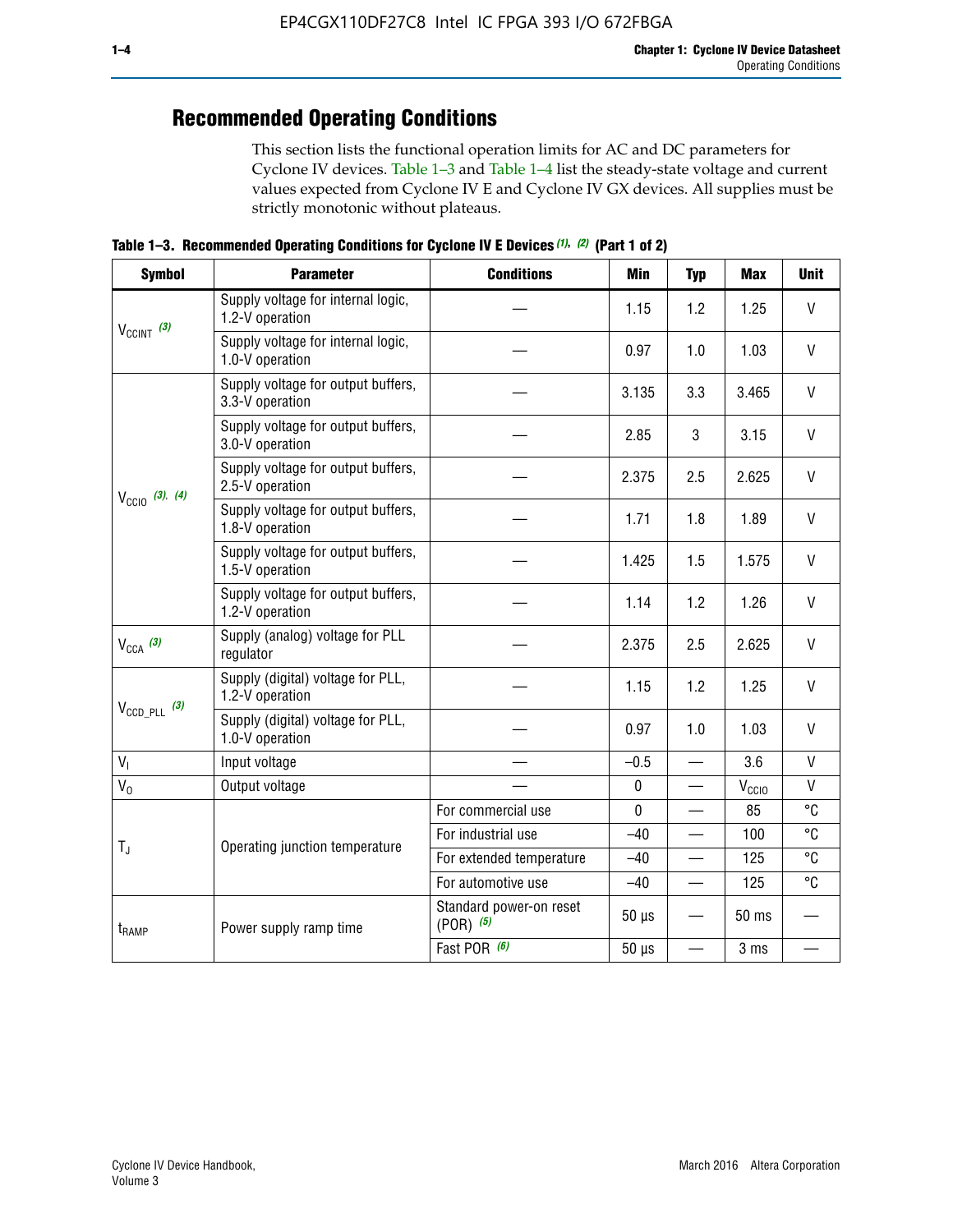#### **Table 1–3. Recommended Operating Conditions for Cyclone IV E Devices** *(1)***,** *(2)* **(Part 2 of 2)**

| Svmbol             | <b>Parameter</b>                                              | <b>Conditions</b> | Min | Typ | <b>Max</b> | Unit |
|--------------------|---------------------------------------------------------------|-------------------|-----|-----|------------|------|
| <sup>I</sup> Diode | Magnitude of DC current across<br>PCI-clamp diode when enable |                   |     | —   | 10         | mA   |

### **Notes to Table 1–3:**

(1) Cyclone IV E 1.0 V core voltage devices only support C8L, C9L, and I8L speed grades. Cyclone IV E 1.2 V core voltage devices only support C6, C7, C8, I7, and A7 speed grades.

(2)  $V_{CCIO}$  for all I/O banks must be powered up during device operation. All vcca pins must be powered to 2.5 V (even when PLLs are not used) and must be powered up and powered down at the same time.

(3)  $V_{CC}$  must rise monotonically.

(4)  $V_{\text{CCIO}}$  powers all input buffers.

(5) The POR time for Standard POR ranges between 50 and 200 ms. Each individual power supply must reach the recommended operating range within 50 ms.

(6) The POR time for Fast POR ranges between 3 and 9 ms. Each individual power supply must reach the recommended operating range within 3 ms.

| <b>Symbol</b>                                                                                                                                                                                                                                                                                                                                                                                                                                                                                                                                                                               | <b>Parameter</b>                                                      | <b>Conditions</b> | <b>Min</b>   | <b>Typ</b> | <b>Max</b> | <b>Unit</b>  |
|---------------------------------------------------------------------------------------------------------------------------------------------------------------------------------------------------------------------------------------------------------------------------------------------------------------------------------------------------------------------------------------------------------------------------------------------------------------------------------------------------------------------------------------------------------------------------------------------|-----------------------------------------------------------------------|-------------------|--------------|------------|------------|--------------|
| $V_{\text{CCINT}}$ (3)                                                                                                                                                                                                                                                                                                                                                                                                                                                                                                                                                                      | Core voltage, PCIe hard IP block, and<br>transceiver PCS power supply |                   | 1.16         | 1.2        | 1.24       | V            |
| $V_{CCA}$ (1), (3)                                                                                                                                                                                                                                                                                                                                                                                                                                                                                                                                                                          | PLL analog power supply                                               |                   | 2.375        | 2.5        | 2.625      | V            |
| $V_{CCD\ PLL}$ (2)                                                                                                                                                                                                                                                                                                                                                                                                                                                                                                                                                                          | PLL digital power supply                                              |                   | 1.16         | 1.2        | 1.24       | V            |
| $V_{\text{CC}10}$ (3), (4)                                                                                                                                                                                                                                                                                                                                                                                                                                                                                                                                                                  | I/O banks power supply for 3.3-V<br>operation                         |                   | 3.135        | 3.3        | 3.465      | V            |
|                                                                                                                                                                                                                                                                                                                                                                                                                                                                                                                                                                                             | I/O banks power supply for 3.0-V<br>operation                         |                   | 2.85         | 3          | 3.15       | V            |
|                                                                                                                                                                                                                                                                                                                                                                                                                                                                                                                                                                                             | I/O banks power supply for 2.5-V<br>operation                         |                   | 2.375        | 2.5        | 2.625      | V            |
|                                                                                                                                                                                                                                                                                                                                                                                                                                                                                                                                                                                             | I/O banks power supply for 1.8-V<br>operation                         |                   | 1.71         | 1.8        | 1.89       | V            |
|                                                                                                                                                                                                                                                                                                                                                                                                                                                                                                                                                                                             | I/O banks power supply for 1.5-V<br>operation                         |                   | 1.425        | 1.5        | 1.575      | V            |
|                                                                                                                                                                                                                                                                                                                                                                                                                                                                                                                                                                                             | I/O banks power supply for 1.2-V<br>operation                         |                   | 1.14         | 1.2        | 1.26       | $\mathsf{V}$ |
| Differential clock input pins power<br>3.135<br>supply for 3.3-V operation<br>Differential clock input pins power<br>2.85<br>supply for 3.0-V operation<br>Differential clock input pins power<br>2.375<br>supply for 2.5-V operation<br>V <sub>CC</sub> CLKIN<br>(3), (5), (6)<br>Differential clock input pins power<br>1.71<br>supply for 1.8-V operation<br>Differential clock input pins power<br>1.425<br>supply for 1.5-V operation<br>Differential clock input pins power<br>1.14<br>supply for 1.2-V operation<br>2.375<br>Transceiver output buffer power supply<br>$V_{CCH_GXB}$ |                                                                       |                   |              | 3.3        | 3.465      | V            |
|                                                                                                                                                                                                                                                                                                                                                                                                                                                                                                                                                                                             | 3                                                                     | 3.15              | $\mathsf{V}$ |            |            |              |
|                                                                                                                                                                                                                                                                                                                                                                                                                                                                                                                                                                                             |                                                                       |                   |              | 2.5        | 2.625      | V            |
|                                                                                                                                                                                                                                                                                                                                                                                                                                                                                                                                                                                             |                                                                       |                   |              | 1.8        | 1.89       | V            |
|                                                                                                                                                                                                                                                                                                                                                                                                                                                                                                                                                                                             |                                                                       |                   |              | 1.5        | 1.575      | V            |
|                                                                                                                                                                                                                                                                                                                                                                                                                                                                                                                                                                                             |                                                                       |                   |              | 1.2        | 1.26       | V            |
|                                                                                                                                                                                                                                                                                                                                                                                                                                                                                                                                                                                             |                                                                       |                   |              | 2.5        | 2.625      | V            |

### **Table 1–4. Recommended Operating Conditions for Cyclone IV GX Devices (Part 1 of 2)**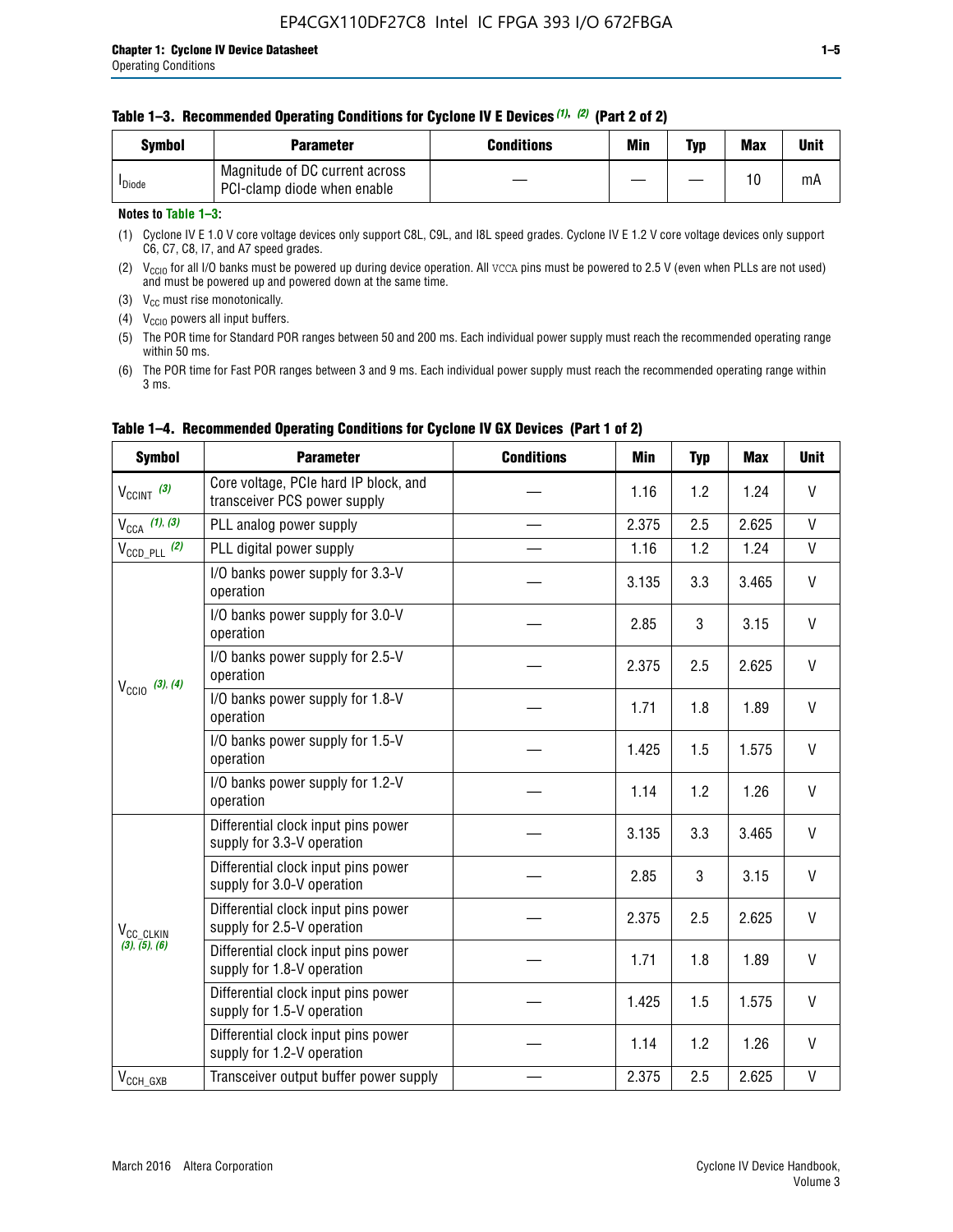| <b>Symbol</b>         | <b>Parameter</b>                                               | <b>Conditions</b>                        | Min          | Typ | Max               | <b>Unit</b> |
|-----------------------|----------------------------------------------------------------|------------------------------------------|--------------|-----|-------------------|-------------|
| $V_{\text{CCA\_GXB}}$ | Transceiver PMA and auxiliary power<br>supply                  |                                          |              | 2.5 | 2.625             | V           |
| $V_{CCL_GXB}$         | Transceiver PMA and auxiliary power<br>supply                  |                                          | 1.16         | 1.2 | 1.24              | V           |
| V <sub>1</sub>        | DC input voltage                                               |                                          | $-0.5$       |     | 3.6               | V           |
| $V_0$                 | DC output voltage                                              |                                          | $\mathbf{0}$ |     | V <sub>CCIO</sub> | V           |
|                       |                                                                | For commercial use                       | $\mathbf{0}$ |     | 85                | °C          |
| T,                    | Operating junction temperature                                 | For industrial use                       | $-40$        |     | 100               | °C          |
| $t_{\rm{RAMP}}$       | Power supply ramp time                                         | Standard power-on reset<br>$(POR)$ $(7)$ | $50 \mu s$   |     | 50 ms             |             |
|                       |                                                                | Fast POR (8)                             | $50 \mu s$   |     | 3 <sub>ms</sub>   |             |
| <b>I</b> Diode        | Magnitude of DC current across<br>PCI-clamp diode when enabled |                                          |              |     | 10                | mA          |

**Table 1–4. Recommended Operating Conditions for Cyclone IV GX Devices (Part 2 of 2)**

#### **Notes to Table 1–4:**

- (1) All VCCA pins must be powered to 2.5 V (even when PLLs are not used) and must be powered up and powered down at the same time.
- (2) You must connect  $V_{CCD-PLL}$  to  $V_{CCINT}$  through a decoupling capacitor and ferrite bead.
- (3) Power supplies must rise monotonically.
- (4)  $V_{\text{CCIO}}$  for all I/O banks must be powered up during device operation. Configurations pins are powered up by V<sub>CCIO</sub> of I/O Banks 3, 8, and 9 where I/O Banks 3 and 9 only support V<sub>CCIO</sub> of 1.5, 1.8, 2.5, 3.0, and 3.3 V. For fast passive parallel (FPP) configuration mode, the V<sub>CCIO</sub> level of I/O<br>Bank 8 must be powered up to 1.5, 1.8, 2.5, 3.0, and 3.3 V.
- (5) You must set  $V_{CC_CCLKIN}$  to 2.5 V if you use CLKIN as a high-speed serial interface (HSSI) refclk or as a DIFFCLK input.
- (6) The CLKIN pins in I/O Banks 3B and 8B can support single-ended I/O standard when the pins are used to clock left PLLs in non-transceiver applications.
- (7) The POR time for Standard POR ranges between 50 and 200 ms.  $V_{\text{CCIA}}$ ,  $V_{\text{CCIA}}$ , and  $V_{\text{CCIO}}$  of I/O Banks 3, 8, and 9 must reach the recommended operating range within 50 ms.
- (8) The POR time for Fast POR ranges between 3 and 9 ms.  $V_{\text{CCH},T}$ ,  $V_{\text{CCA}}$ , and  $V_{\text{CCI}}$  of I/O Banks 3, 8, and 9 must reach the recommended operating range within 3 ms.

### **ESD Performance**

This section lists the electrostatic discharge (ESD) voltages using the human body model (HBM) and charged device model (CDM) for Cyclone IV devices general purpose I/Os (GPIOs) and high-speed serial interface (HSSI) I/Os. Table 1–5 lists the ESD for Cyclone IV devices GPIOs and HSSI I/Os.

|  | Table 1–5. ESD for Cyclone IV Devices GPIOs and HSSI I/Os |  |
|--|-----------------------------------------------------------|--|
|--|-----------------------------------------------------------|--|

| <b>Symbol</b>  | <b>Parameter</b>                      | <b>Passing Voltage</b> | <b>Unit</b> |
|----------------|---------------------------------------|------------------------|-------------|
|                | ESD voltage using the HBM (GPIOs) (1) | ± 2000                 |             |
| <b>VESDHBM</b> | ESD using the HBM (HSSI I/Os) (2)     | ± 1000                 |             |
|                | ESD using the CDM (GPIOs)             | ± 500                  |             |
| <b>VESDCDM</b> | ESD using the CDM (HSSI I/Os) (2)     | ± 250                  |             |

#### **Notes to Table 1–5:**

(1) The passing voltage for EP4CGX15 and EP4CGX30 row I/Os is ±1000V.

(2) This value is applicable only to Cyclone IV GX devices.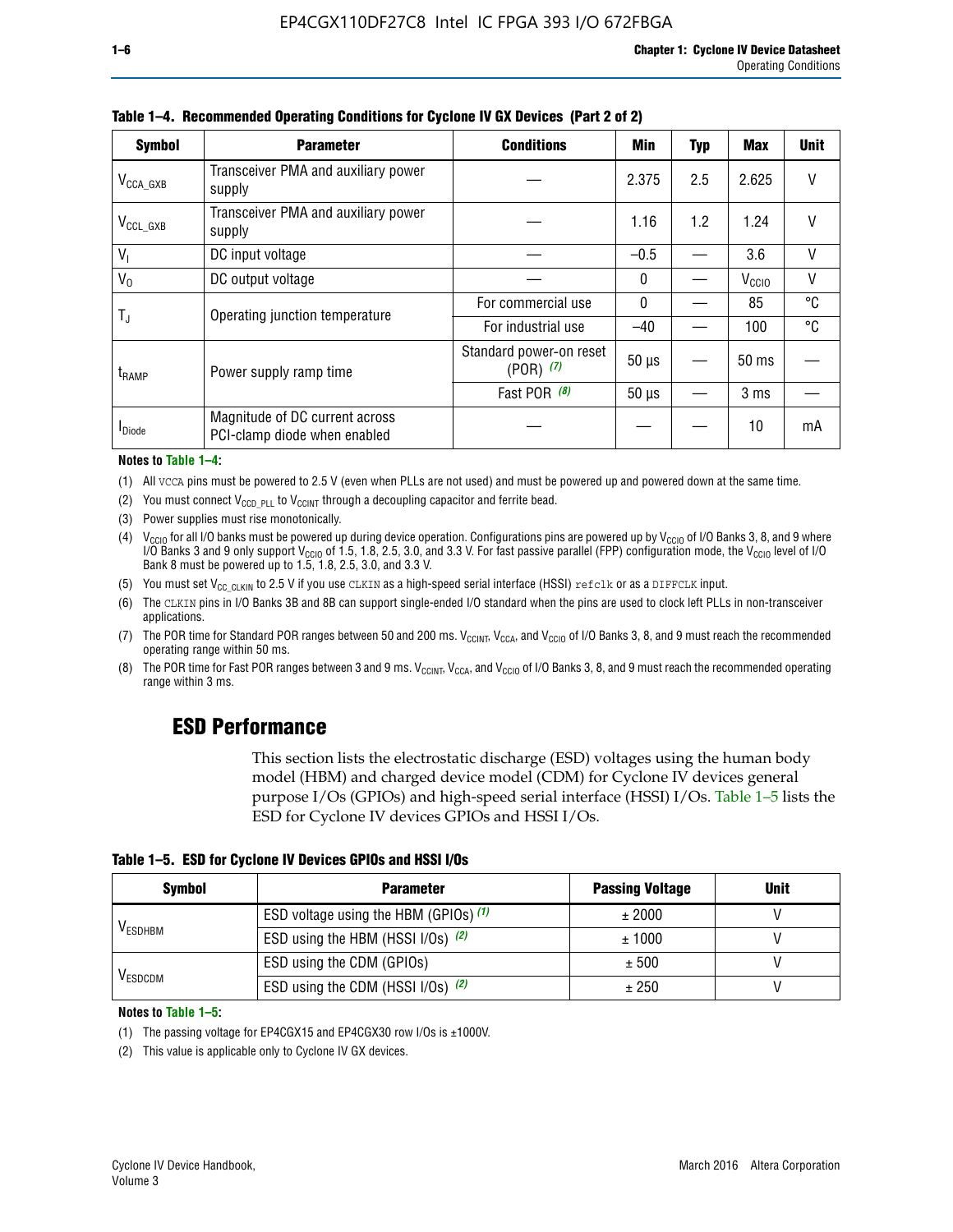### **DC Characteristics**

This section lists the I/O leakage current, pin capacitance, on-chip termination (OCT) tolerance, and bus hold specifications for Cyclone IV devices.

### **Supply Current**

The device supply current requirement is the minimum current drawn from the power supply pins that can be used as a reference for power size planning. Use the Excel-based early power estimator (EPE) to get the supply current estimates for your design because these currents vary greatly with the resources used. Table 1–6 lists the I/O pin leakage current for Cyclone IV devices.

**Table 1–6. I/O Pin Leakage Current for Cyclone IV Devices** *(1)***,** *(2)*

| <b>Symbol</b> | <b>Parameter</b>                     | <b>Conditions</b>                   | <b>Device</b> | Min   | Typ | <b>Max</b> | <b>Unit</b> |
|---------------|--------------------------------------|-------------------------------------|---------------|-------|-----|------------|-------------|
| -lı           | Input pin leakage current            | $V_1 = 0$ V to $V_{\text{CCIOMAX}}$ |               | $-10$ |     | 10         | μA          |
| $I_{0Z}$      | Tristated I/O pin leakage<br>current | $V_0 = 0$ V to $V_{\text{CCIOMAX}}$ |               | $-10$ |     | 10         | μA          |

**Notes to Table 1–6:**

(1) This value is specified for normal device operation. The value varies during device power-up. This applies for all V<sub>CCIO</sub> settings (3.3, 3.0, 2.5, 1.8, 1.5, and 1.2 V).

(2) The 10 µA I/O leakage current limit is applicable when the internal clamping diode is off. A higher current can be observed when the diode is on.

### **Bus Hold**

The bus hold retains the last valid logic state after the source driving it either enters the high impedance state or is removed. Each I/O pin has an option to enable bus hold in user mode. Bus hold is always disabled in configuration mode.

Table 1–7 lists bus hold specifications for Cyclone IV devices.

|                                                   |                                  | $V_{CCIO} (V)$ |            |       |            |            |            |            |            |       |            |       |            |             |
|---------------------------------------------------|----------------------------------|----------------|------------|-------|------------|------------|------------|------------|------------|-------|------------|-------|------------|-------------|
| <b>Parameter</b>                                  | <b>Condition</b>                 |                | $1.2$      |       | 1.5        |            | 1.8        |            | 2.5        |       | 3.0        |       | 3.3        | <b>Unit</b> |
|                                                   |                                  | <b>Min</b>     | <b>Max</b> | Min   | <b>Max</b> | <b>Min</b> | <b>Max</b> | <b>Min</b> | <b>Max</b> | Min   | <b>Max</b> | Min   | <b>Max</b> |             |
| <b>Bus hold</b><br>low,<br>sustaining<br>current  | $V_{IN}$ > $V_{IL}$<br>(maximum) | 8              |            | 12    |            | 30         |            | 50         |            | 70    |            | 70    |            | μA          |
| <b>Bus hold</b><br>high,<br>sustaining<br>current | $V_{IN}$ < $V_{IL}$<br>(minimum) | $-8$           |            | $-12$ |            | $-30$      |            | $-50$      |            | $-70$ |            | $-70$ |            | μA          |
| <b>Bus hold</b><br>low,<br>overdrive<br>current   | $0 V < V_{IN} < V_{CG10}$        |                | 125        |       | 175        |            | 200        |            | 300        |       | 500        |       | 500        | μA          |
| <b>Bus hold</b><br>high,<br>overdrive<br>current  | $0 V < V_{IN} < V_{CG10}$        |                | $-125$     |       | $-175$     |            | $-200$     |            | $-300$     |       | $-500$     |       | $-500$     | μA          |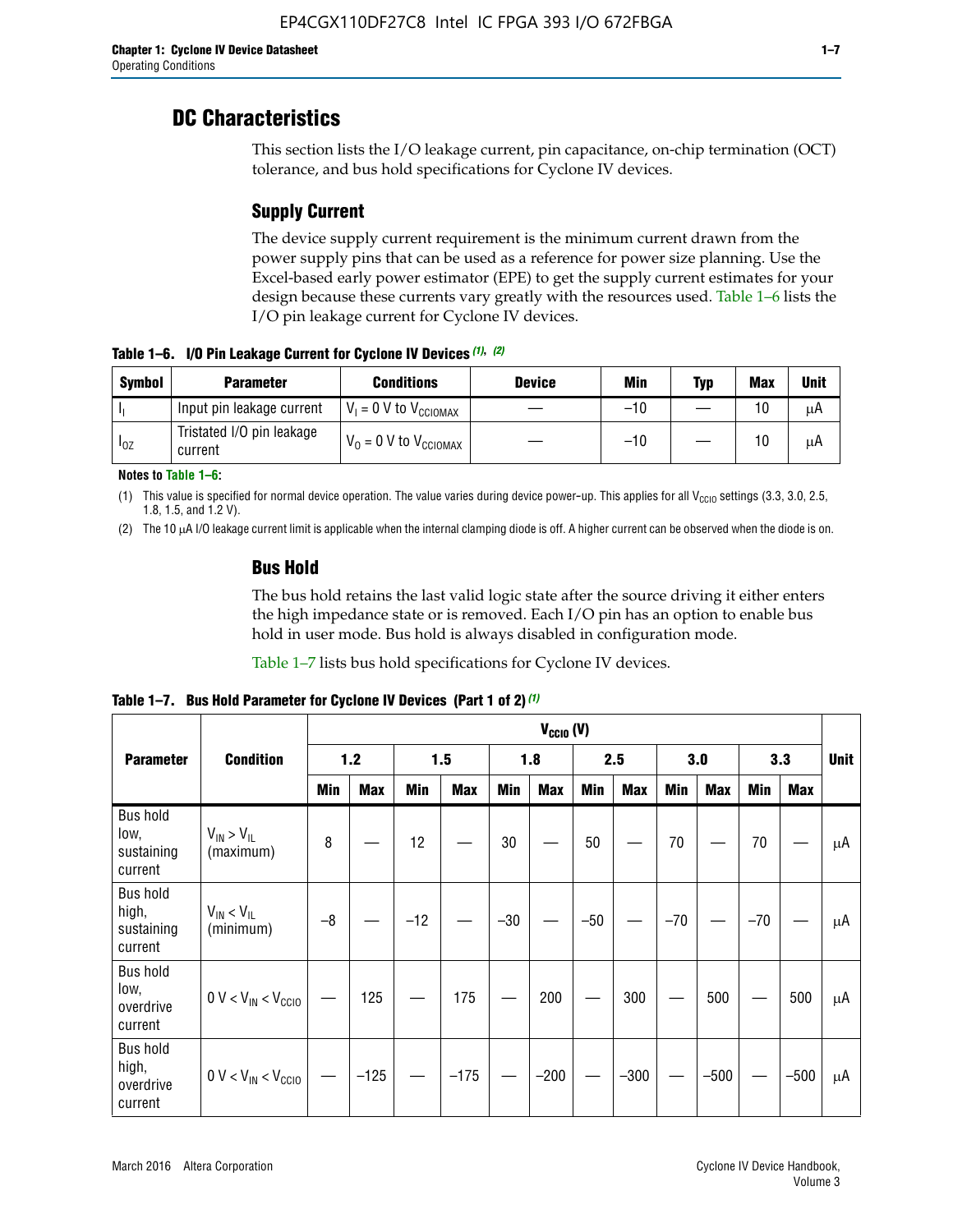| <b>Parameter</b>       |                  |            | $V_{CClO}$ (V) |            |                    |     |            |     |     |     |            |            |     |  |
|------------------------|------------------|------------|----------------|------------|--------------------|-----|------------|-----|-----|-----|------------|------------|-----|--|
|                        | <b>Condition</b> | 1.2<br>1.5 |                |            | 1.8                |     | 2.5        |     | 3.0 |     | 3.3        |            |     |  |
|                        |                  | <b>Min</b> | <b>Max</b>     | <b>Min</b> | <b>Max</b>         | Min | <b>Max</b> | Min | Max | Min | <b>Max</b> | <b>Min</b> | Max |  |
| Bus hold trip<br>point |                  | 0.3        | 0.9            |            | $0.375$ 1.125 0.68 |     | 1.07       | 0.7 | 1.7 | 0.8 | ŋ          | 0.8        |     |  |

**Table 1–7. Bus Hold Parameter for Cyclone IV Devices (Part 2 of 2)** *(1)*

**Note to Table 1–7:**

(1) Bus hold trip points are based on the calculated input voltages from the JEDEC standard.

### **OCT Specifications**

Table 1–8 lists the variation of OCT without calibration across process, temperature, and voltage (PVT).

**Table 1–8. Series OCT Without Calibration Specifications for Cyclone IV Devices**

|                                   |                       | <b>Resistance Tolerance</b> |                                                                             |               |
|-----------------------------------|-----------------------|-----------------------------|-----------------------------------------------------------------------------|---------------|
| <b>Description</b>                | $V_{\text{CCIO}}$ (V) | <b>Commercial Maximum</b>   | <b>Industrial, Extended</b><br>industrial, and<br><b>Automotive Maximum</b> | <b>Unit</b>   |
|                                   | 3.0                   | ±30                         | ±40                                                                         | $\frac{0}{0}$ |
|                                   | 2.5                   | ±30                         | ±40                                                                         | $\frac{0}{0}$ |
| Series OCT without<br>calibration | 1.8                   | ±40                         | ±50                                                                         | $\frac{0}{0}$ |
|                                   | 1.5                   | ±50                         | ±50                                                                         | $\frac{0}{0}$ |
|                                   | 1.2                   | ±50                         | ±50                                                                         | $\frac{0}{0}$ |

OCT calibration is automatically performed at device power-up for OCT-enabled I/Os.

Table 1–9 lists the OCT calibration accuracy at device power-up.

|  |  | Table 1–9.  Series OCT with Calibration at Device Power-Up Specifications for Cyclone IV Devices |  |  |  |  |  |  |
|--|--|--------------------------------------------------------------------------------------------------|--|--|--|--|--|--|
|--|--|--------------------------------------------------------------------------------------------------|--|--|--|--|--|--|

|                       |                      |                           | <b>Calibration Accuracy</b>                                                 |               |
|-----------------------|----------------------|---------------------------|-----------------------------------------------------------------------------|---------------|
| <b>Description</b>    | $V_{\text{CCIO}}(V)$ | <b>Commercial Maximum</b> | <b>Industrial, Extended</b><br>industrial, and<br><b>Automotive Maximum</b> | <b>Unit</b>   |
|                       | 3.0                  | ±10                       | ±10                                                                         | $\%$          |
| Series OCT with       | 2.5                  | ±10                       | ±10                                                                         | $\frac{0}{0}$ |
| calibration at device | 1.8                  | ±10                       | ±10                                                                         | $\%$          |
| power-up              | 1.5                  | ±10                       | ±10                                                                         | $\%$          |
|                       | 1.2                  | ±10                       | ±10                                                                         | $\frac{0}{0}$ |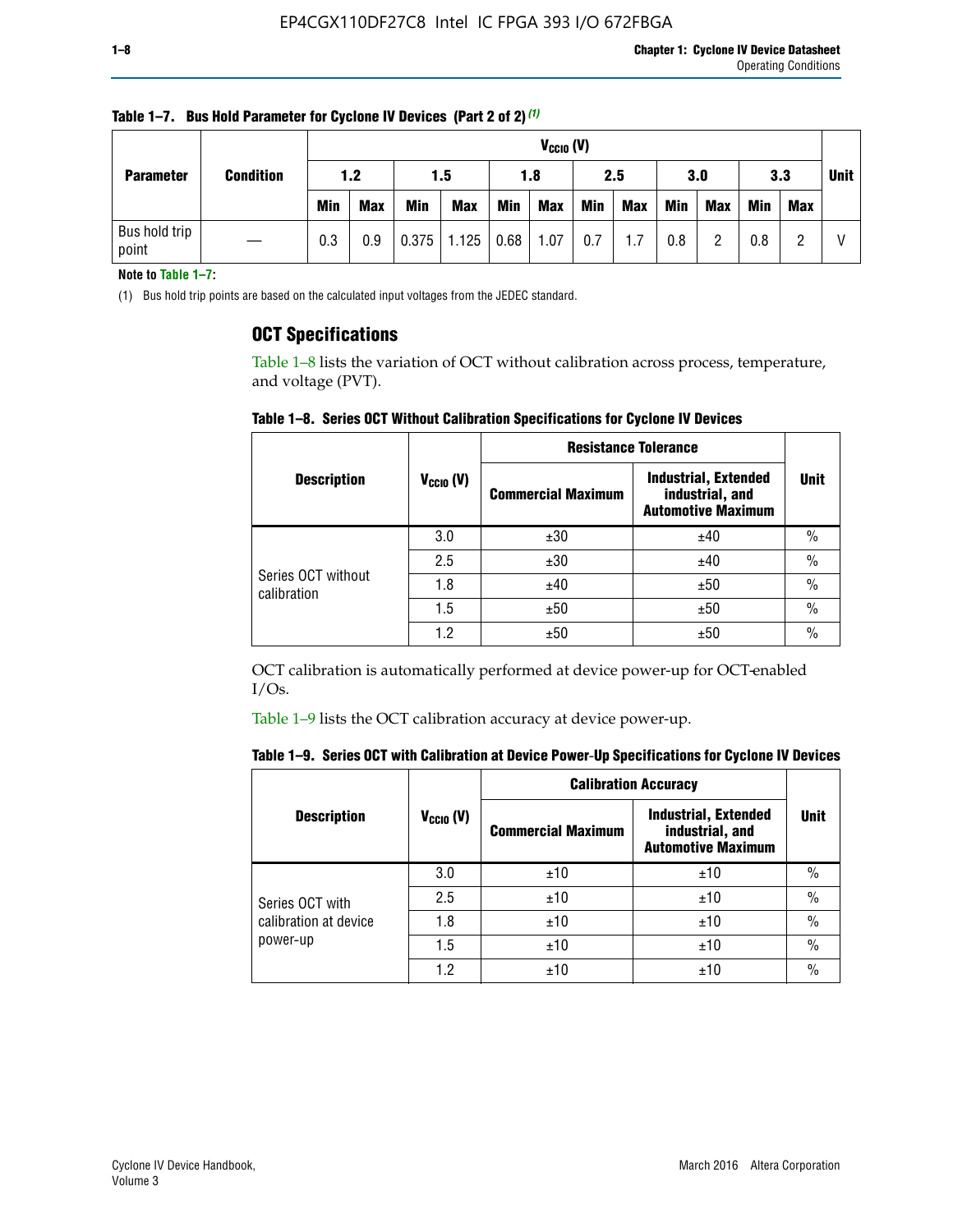The OCT resistance may vary with the variation of temperature and voltage after calibration at device power-up. Use Table 1–10 and Equation 1–1 to determine the final OCT resistance considering the variations after calibration at device power-up. Table 1–10 lists the change percentage of the OCT resistance with voltage and temperature.

**Table 1–10. OCT Variation After Calibration at Device Power**-**Up for Cyclone IV Devices**

| <b>Nominal Voltage</b> | $dR/dT$ (%/°C) | $dR/dV$ (%/mV) |
|------------------------|----------------|----------------|
| 3.0                    | 0.262          | $-0.026$       |
| 2.5                    | 0.234          | $-0.039$       |
| 1.8                    | 0.219          | $-0.086$       |
| 1.5                    | 0.199          | $-0.136$       |
| 1.2                    | 0.161          | $-0.288$       |

#### **Equation 1–1. Final OCT Resistance** *(1)***,** *(2)***,** *(3)***,** *(4)***,** *(5)***,** *(6)*

 $\Delta R_V = (V_2 - V_1) \times 1000 \times dR/dV$  ––––––––––––(7)  $\Delta R_T = (T_2 - T_1) \times dR/dT$  ––––––– (8) For  $\Delta R_x < 0$ ; MF<sub>x</sub> = 1/ ( $|\Delta R_x|/100 + 1$ ) –––––– (9) For  $\Delta R_x > 0$ ;  $\text{MF}_x = \Delta R_x / 100 + 1$  ——– (10)  $MF = MF_V \times MF_T$  –––––––––––(11) Rfinal = Rinitial × MF ––––– *(12)*

#### **Notes to Equation 1–1:**

- (1)  $T_2$  is the final temperature.
- (2)  $T_1$  is the initial temperature.
- (3) MF is multiplication factor.
- (4)  $R<sub>final</sub>$  is final resistance.
- (5) Rinitial is initial resistance.
- (6) Subscript x refers to both  $\sqrt{v}$  and  $\sqrt{v}$ .
- (7)  $\Delta R_V$  is a variation of resistance with voltage.
- (8)  $\Delta R_T$  is a variation of resistance with temperature.
- (9) dR/dT is the change percentage of resistance with temperature after calibration at device power-up.
- (10) dR/dV is the change percentage of resistance with voltage after calibration at device power-up.
- (11)  $V_2$  is final voltage.
- (12)  $V_1$  is the initial voltage.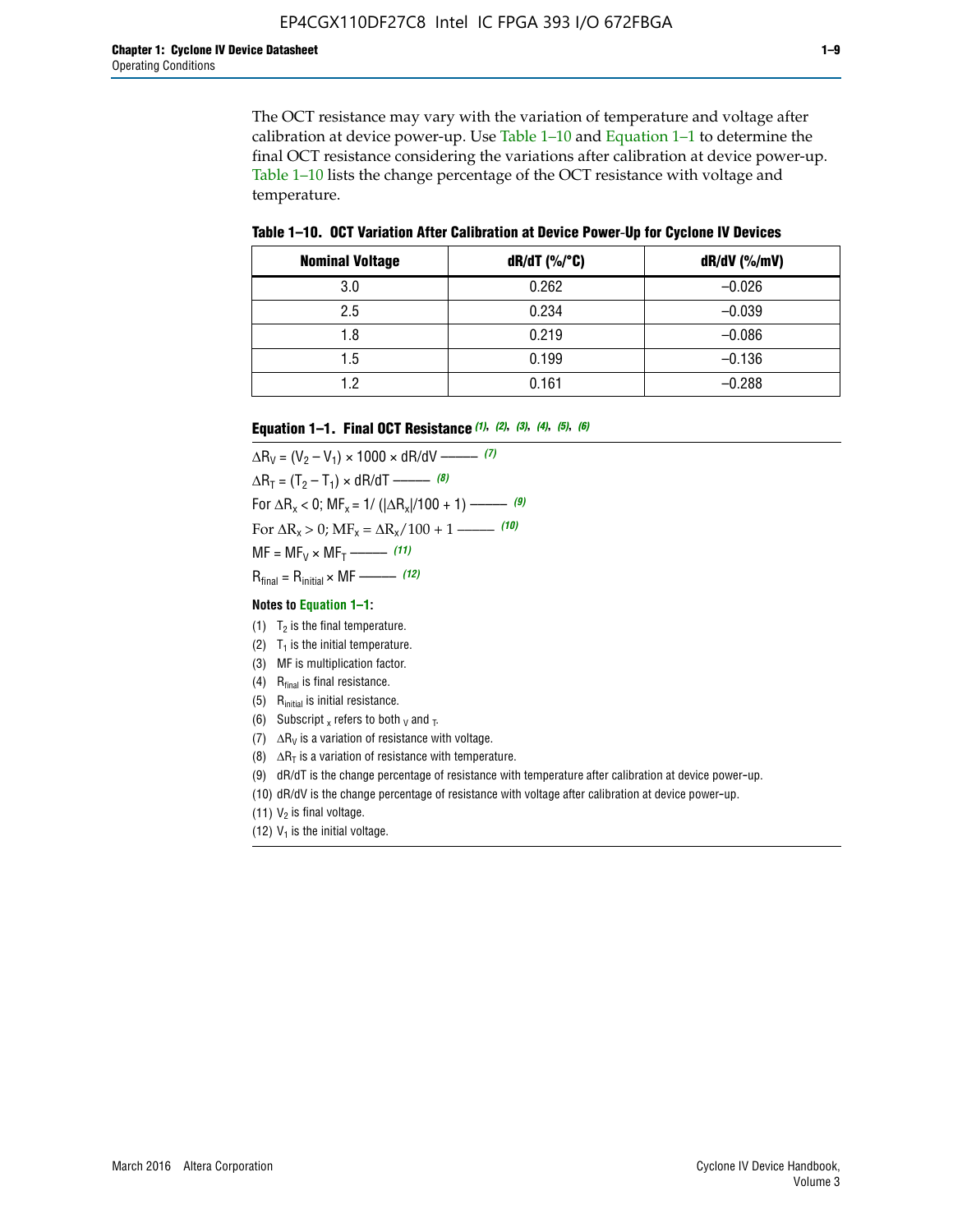Example 1-1 shows how to calculate the change of  $50$ - $\Omega$  I/O impedance from 25°C at 3.0 V to 85°C at 3.15 V.

### **Example 1–1. Impedance Change**

 $\Delta R_V = (3.15 - 3) \times 1000 \times -0.026 = -3.83$  $\Delta R_T = (85 - 25) \times 0.262 = 15.72$ Because  $\Delta R_V$  is negative,  $MF_V = 1 / (3.83/100 + 1) = 0.963$ Because  $\Delta R_T$  is positive,  $MF_T = 15.72/100 + 1 = 1.157$  $MF = 0.963 \times 1.157 = 1.114$  $R_{final} = 50 \times 1.114 = 55.71 \Omega$ 

### **Pin Capacitance**

Table 1–11 lists the pin capacitance for Cyclone IV devices.

**Table 1–11. Pin Capacitance for Cyclone IV Devices** *(1)*

| <b>Symbol</b>       | <b>Parameter</b>                                                                                    | Typical-<br><b>Quad Flat</b><br><b>Pack</b><br>(QFP) | Typical-<br><b>Quad Flat</b><br><b>No Leads</b><br>(QFN) | Typical-<br><b>Ball-Grid</b><br><b>Array</b><br>(BGA) | <b>Unit</b> |
|---------------------|-----------------------------------------------------------------------------------------------------|------------------------------------------------------|----------------------------------------------------------|-------------------------------------------------------|-------------|
| C <sub>IOTB</sub>   | Input capacitance on top and bottom I/O pins                                                        |                                                      |                                                          | 6                                                     | рF          |
| $C_{IOLR}$          | Input capacitance on right I/O pins                                                                 |                                                      |                                                          | 5                                                     | pF          |
| $C_{LVDSLR}$        | Input capacitance on right I/O pins with dedicated LVDS output                                      | 8                                                    | 8                                                        | 7                                                     | рF          |
| $C_{VREFLR}$<br>(2) | Input capacitance on right dual-purpose VREF pin when used as<br>$V_{BFF}$ or user I/O pin          | 21                                                   | 21                                                       | 21                                                    | pF          |
| $C_{VREFTB}$<br>(2) | Input capacitance on top and bottom dual-purpose VREF pin when<br>used as $V_{BFF}$ or user I/O pin | 23(3)                                                | 23                                                       | 23                                                    | рF          |
| $C_{CLKTB}$         | Input capacitance on top and bottom dedicated clock input pins                                      |                                                      | 7                                                        | 6                                                     | рF          |
| $C_{CLKLR}$         | Input capacitance on right dedicated clock input pins                                               | 6                                                    | 6                                                        | 5                                                     | рF          |

#### **Notes to Table 1–11:**

(1) The pin capacitance applies to FBGA, UBGA, and MBGA packages.

(2) When you use the VREF pin as a regular input or output, you can expect a reduced performance of toggle rate and  $t_{\rm CO}$  because of higher pin capacitance.

(3) CVREFTB for the EP4CE22 device is 30 pF.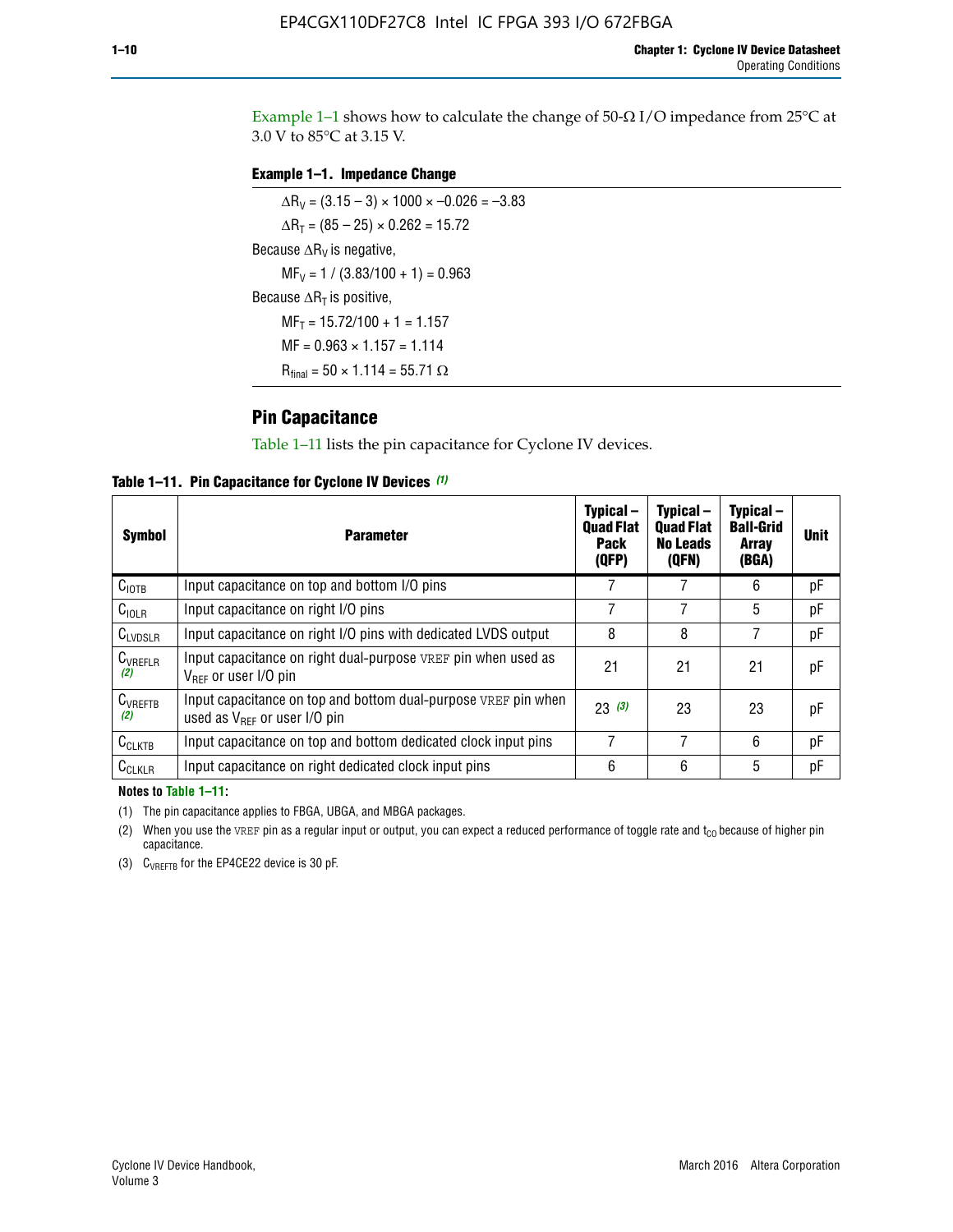### **Internal Weak Pull-Up and Weak Pull-Down Resistor**

Table 1–12 lists the weak pull-up and pull-down resistor values for Cyclone IV devices.

**Table 1–12. Internal Weak Pull**-**Up and Weak Pull**-**Down Resistor Values for Cyclone IV Devices** *(1)*

| <b>Symbol</b> | <b>Parameter</b>                                                           | <b>Conditions</b>                                  | Min | <b>Typ</b> | <b>Max</b> | <b>Unit</b> |
|---------------|----------------------------------------------------------------------------|----------------------------------------------------|-----|------------|------------|-------------|
|               |                                                                            | $V_{\text{CC10}} = 3.3 \text{ V} \pm 5\%$ (2), (3) | 7   | 25         | 41         | kΩ          |
|               | Value of the I/O pin pull-up resistor                                      | $V_{\text{CC10}} = 3.0 \text{ V} \pm 5\%$ (2), (3) | 7   | 28         | 47         | kΩ          |
|               | before and during configuration, as                                        | $V_{\text{CC10}} = 2.5 V \pm 5\%$ (2), (3)         | 8   | 35         | 61         | $k\Omega$   |
| $R_{PU}$      | well as user mode if you enable the                                        | $V_{\text{CGI0}} = 1.8 V \pm 5\%$ (2), (3)         | 10  | 57         | 108        | $k\Omega$   |
|               | programmable pull-up resistor option                                       | $V_{\text{CC10}} = 1.5 V \pm 5\%$ (2), (3)         | 13  | 82         | 163        | $k\Omega$   |
|               |                                                                            | $V_{\text{CC10}} = 1.2 V \pm 5\%$ (2), (3)         | 19  | 143        | 351        | kΩ          |
|               |                                                                            | $V_{\text{CC10}} = 3.3 V \pm 5\%$ (4)              | 6   | 19         | 30         | kΩ          |
| $R_{PD}$      |                                                                            | $V_{\text{CC10}} = 3.0 V \pm 5\%$ (4)              | 6   | 22         | 36         | kΩ          |
|               | Value of the I/O pin pull-down resistor<br>before and during configuration | $V_{\text{CC10}} = 2.5 V \pm 5\%$ (4)              | 6   | 25         | 43         | $k\Omega$   |
|               |                                                                            | $V_{\text{CC10}} = 1.8 V \pm 5\%$ (4)              | 7   | 35         | 71         | $k\Omega$   |
|               |                                                                            | $V_{\text{CC10}} = 1.5 V \pm 5\%$ (4)              | 8   | 50         | 112        | $k\Omega$   |

#### **Notes to Table 1–12:**

- (1) All I/O pins have an option to enable weak pull-up except the configuration, test, and JTAG pins. The weak pull-down feature is only available for JTAG TCK.
- (2) Pin pull-up resistance values may be lower if an external source drives the pin higher than  $V_{\text{CCIO}}$ .
- (3)  $R_{PU} = (V_{CC10} V_1)/I_{R_PU}$ Minimum condition: –40°C; V<sub>CCIO</sub> = V<sub>CC</sub> + 5%, V<sub>I</sub> = V<sub>CC</sub> + 5% – 50 mV; Typical condition: 25°C; V<sub>CCIO</sub> = V<sub>CC</sub>, V<sub>I</sub> = 0 V; Maximum condition: 100°C;  $V_{\text{CCIO}} = V_{\text{CC}} - 5\%$ ,  $V_1 = 0$  V; in which V<sub>I</sub> refers to the input voltage at the I/O pin.
- (4)  $R_{PD} = V_I/I_{R_PD}$ Minimum condition:  $-40^{\circ}$ C; V<sub>CCIO</sub> = V<sub>CC</sub> + 5%, V<sub>I</sub> = 50 mV; Typical condition: 25°C;  $V_{\text{CCIO}} = V_{\text{CC}}$ ,  $V_{\text{I}} = V_{\text{CC}} - 5\%$ ; Maximum condition: 100°C; V<sub>CClO</sub> = V<sub>CC</sub> – 5%, V<sub>I</sub> = V<sub>CC</sub> – 5%; in which V<sub>I</sub> refers to the input voltage at the I/O pin.

### **Hot-Socketing**

Table 1–13 lists the hot-socketing specifications for Cyclone IV devices.

**Table 1–13. Hot**-**Socketing Specifications for Cyclone IV Devices**

| <b>Symbol</b> | <b>Parameter</b>                  |             |  |  |  |  |
|---------------|-----------------------------------|-------------|--|--|--|--|
| $I$ IOPIN(DC) | DC current per I/O pin            | $300 \mu A$ |  |  |  |  |
| $I$ IOPIN(AC) | AC current per I/O pin            | 8 mA $(1)$  |  |  |  |  |
| IXCVRTX(DC)   | DC current per transceiver TX pin | 100 mA      |  |  |  |  |
| IXCVRRX(DC)   | DC current per transceiver RX pin | 50 mA       |  |  |  |  |

**Note to Table 1–13:**

(1) The I/O ramp rate is 10 ns or more. For ramp rates faster than 10 ns, |IIOPIN| = C dv/dt, in which C is the I/O pin capacitance and dv/dt is the slew rate.

 $\mathbb{I} \rightarrow \mathbb{I}$  During hot-socketing, the I/O pin capacitance is less than 15 pF and the clock pin capacitance is less than 20 pF.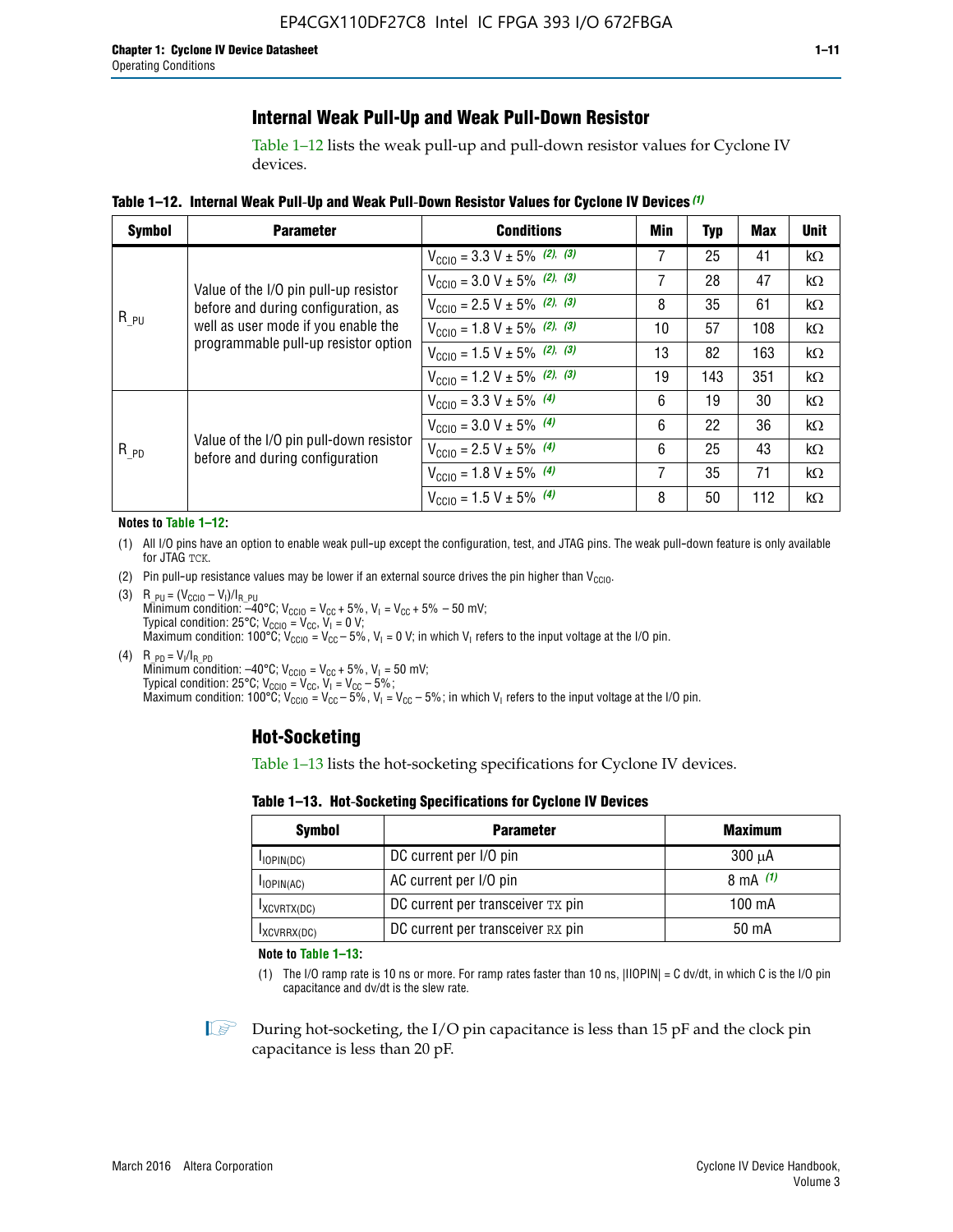### **Schmitt Trigger Input**

Cyclone IV devices support Schmitt trigger input on the TDI, TMS, TCK, nSTATUS, nCONFIG, nCE, CONF\_DONE, and DCLK pins. A Schmitt trigger feature introduces hysteresis to the input signal for improved noise immunity, especially for signals with slow edge rate. Table 1–14 lists the hysteresis specifications across the supported  $V<sub>CCIO</sub>$  range for Schmitt trigger inputs in Cyclone IV devices.

**Table 1–14. Hysteresis Specifications for Schmitt Trigger Input in Cyclone IV Devices**

| <b>Symbol</b>        | <b>Parameter</b>               | <b>Conditions (V)</b>   | <b>Minimum</b> | <b>Unit</b> |
|----------------------|--------------------------------|-------------------------|----------------|-------------|
|                      |                                | $V_{\text{CGI0}} = 3.3$ | 200            | mV          |
|                      | Hysteresis for Schmitt trigger | $V_{\text{CGI0}} = 2.5$ | 200            | mV          |
| V <sub>SCHMITT</sub> | input                          | $V_{\text{CCIO}} = 1.8$ | 140            | mV          |
|                      |                                | $V_{\text{CCIO}} = 1.5$ | 110            | mV          |

# **I/O Standard Specifications**

The following tables list input voltage sensitivities ( $V<sub>IH</sub>$  and  $V<sub>II</sub>$ ), output voltage ( $V<sub>OH</sub>$ and  $V_{OL}$ ), and current drive characteristics ( $I_{OH}$  and  $I_{OL}$ ), for various I/O standards supported by Cyclone IV devices. Table 1–15 through Table 1–20 provide the I/O standard specifications for Cyclone IV devices.

|                    | $V_{CCl0}(V)$ |     | $V_{IL}(V)$ |        |                            | $V_{IH} (V)$               | $V_{OL}(V)$             | $V_{OH} (V)$                 | l <sub>OL</sub>              | l <sub>oh</sub> |             |
|--------------------|---------------|-----|-------------|--------|----------------------------|----------------------------|-------------------------|------------------------------|------------------------------|-----------------|-------------|
| I/O Standard       | <b>Min</b>    | Typ | <b>Max</b>  | Min    | <b>Max</b>                 | Min                        | Max                     | Max                          | Min                          | (mA)<br>(4)     | (mA)<br>(4) |
| 3.3-V LVTTL (3)    | 3.135         | 3.3 | 3.465       |        | 0.8                        | 1.7                        | 3.6                     | 0.45                         | 2.4                          | 4               | $-4$        |
| 3.3-V LVCMOS $(3)$ | 3.135         | 3.3 | 3.465       |        | 0.8                        | 1.7                        | 3.6                     | 0.2                          | $V_{\text{CCIO}} - 0.2$      | $\overline{2}$  | $-2$        |
| 3.0-V LVTTL $(3)$  | 2.85          | 3.0 | 3.15        | $-0.3$ | 0.8                        | 1.7                        | $V_{\text{CC10}} + 0.3$ | 0.45                         | 2.4                          | 4               | $-4$        |
| 3.0-V LVCMOS (3)   | 2.85          | 3.0 | 3.15        | $-0.3$ | 0.8                        | 1.7                        | $V_{\text{CCI0}} + 0.3$ | 0.2                          | $V_{\text{CC10}} - 0.2$      | 0.1             | $-0.1$      |
| $2.5 V$ (3)        | 2.375         | 2.5 | 2.625       | $-0.3$ | 0.7                        | 1.7                        | $V_{\text{CCI0}} + 0.3$ | 0.4                          | 2.0                          | 1               | $-1$        |
| 1.8V               | 1.71          | 1.8 | 1.89        | $-0.3$ | 0.35x<br>V <sub>CCIO</sub> | 0.65x<br>V <sub>CCIO</sub> | 2.25                    | 0.45                         | $V_{\text{CCIO}}$ –<br>0.45  | $\overline{2}$  | $-2$        |
| 1.5V               | 1.425         | 1.5 | 1.575       | $-0.3$ | 0.35x<br>V <sub>CCIO</sub> | 0.65x<br>V <sub>CCIO</sub> | $V_{\text{CC10}} + 0.3$ | 0.25x<br>$V_{\rm CClO}$      | 0.75x<br>V <sub>CCIO</sub>   | $\overline{2}$  | $-2$        |
| 1.2V               | 1.14          | 1.2 | 1.26        | $-0.3$ | 0.35x<br>V <sub>CCIO</sub> | 0.65x<br>V <sub>CCIO</sub> | $V_{\text{CC10}} + 0.3$ | 0.25x<br>V <sub>CCIO</sub>   | 0.75x<br>V <sub>CCIO</sub>   | $\overline{2}$  | $-2$        |
| 3.0-V PCI          | 2.85          | 3.0 | 3.15        |        | 0.3 x<br>V <sub>CCIO</sub> | 0.5x<br>V <sub>CCIO</sub>  | $V_{\text{CC10}} + 0.3$ | $0.1 \times V_{CC10}$        | $0.9 \times V_{\text{CC10}}$ | 1.5             | $-0.5$      |
| $3.0 - V$ PCI-X    | 2.85          | 3.0 | 3.15        |        | 0.35x<br>V <sub>CCIO</sub> | 0.5x<br>V <sub>CCIO</sub>  | $V_{\text{CCI0}} + 0.3$ | $0.1 \times V_{\text{CC10}}$ | $0.9 \times V_{\text{CC10}}$ | 1.5             | $-0.5$      |

**Table 1–15. Single**-**Ended I/O Standard Specifications for Cyclone IV Devices** *(1)***,** *(2)*

#### **Notes to Table 1–15:**

(1) For voltage-referenced receiver input waveform and explanation of terms used in Table 1–15, refer to "Glossary" on page 1–37.

(2) AC load  $CL = 10$  pF

(3) For more information about interfacing Cyclone IV devices with 3.3/3.0/2.5-V LVTTL/LVCMOS I/O standards, refer to *[AN 447: Interfacing Cyclone III](http://www.altera.com/literature/an/an447.pdf)  [and Cyclone IV Devices with 3.3/3.0/2.5-V LVTTL/LVCMOS I/O Systems](http://www.altera.com/literature/an/an447.pdf)*.

(4) To meet the IOL and IOH specifications, you must set the current strength settings accordingly. For example, to meet the **3.3-V LVTTL** specification (4 mA), set the current strength settings to 4 mA or higher. Setting at lower current strength may not meet the lou and lon specifications in the handbook.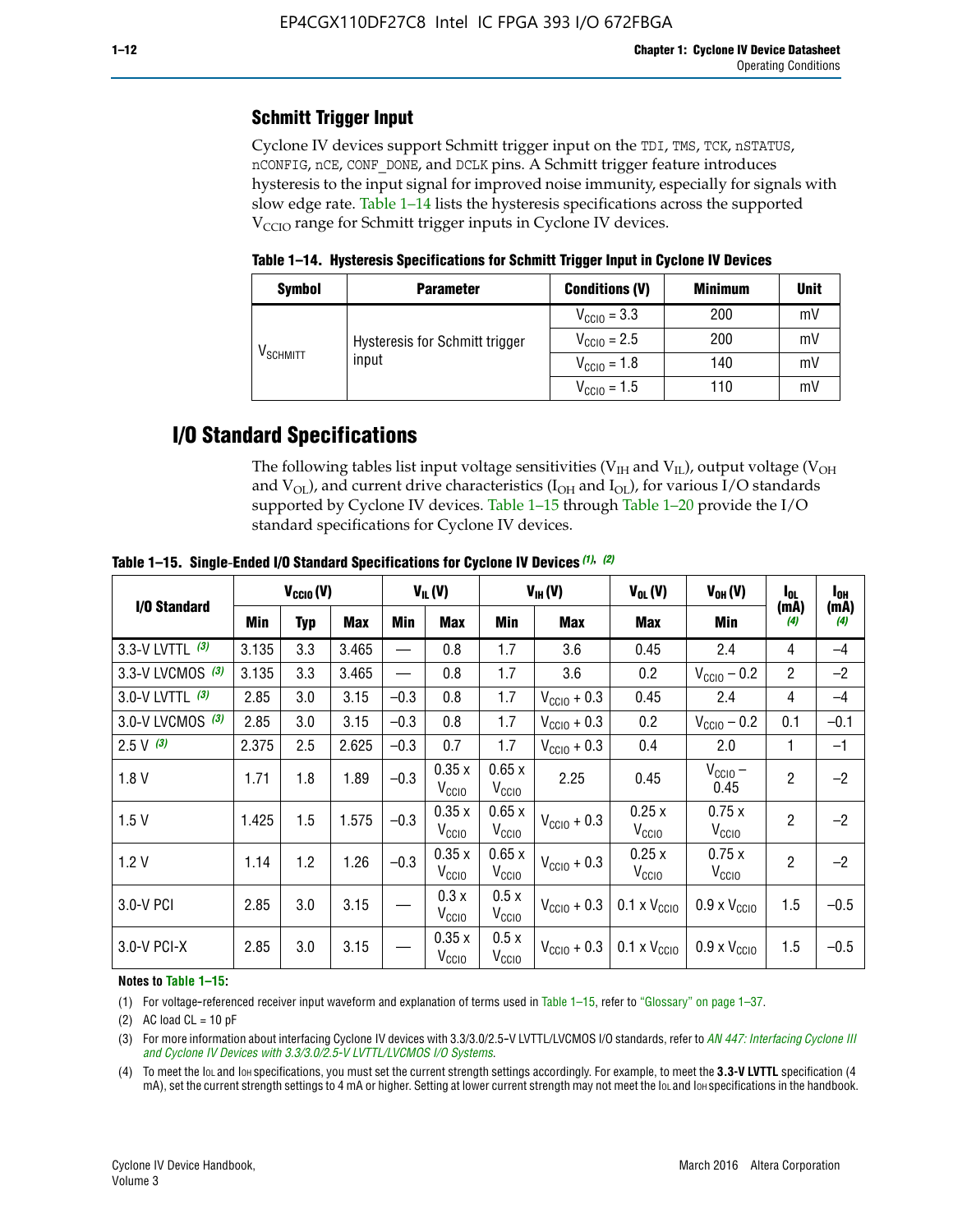| 1/0                           | $V_{CGI0}(V)$ |            |            |                                                                        | $V_{REF}(V)$                                                         |                                                                        |                     |                           | $V_{TT} (V)$ (2)    |  |  |  |
|-------------------------------|---------------|------------|------------|------------------------------------------------------------------------|----------------------------------------------------------------------|------------------------------------------------------------------------|---------------------|---------------------------|---------------------|--|--|--|
| <b>Standard</b>               | Min           | <b>Typ</b> | <b>Max</b> | Min                                                                    | <b>Typ</b>                                                           | <b>Max</b>                                                             | Min                 | <b>Typ</b>                | Max                 |  |  |  |
| SSTL-2<br>Class I, II         | 2.375         | 2.5        | 2.625      | 1.19                                                                   | 1.25                                                                 | 1.31                                                                   | $V_{REF}$ –<br>0.04 | V <sub>REF</sub>          | $V_{REF}$ +<br>0.04 |  |  |  |
| SSTL-18<br>Class I, II        | 1.7           | 1.8        | 1.9        | 0.833                                                                  | 0.9                                                                  | 0.969                                                                  | $V_{REF}$ –<br>0.04 | V <sub>REF</sub>          | $V_{REF}$ +<br>0.04 |  |  |  |
| HSTL-18<br>Class I, II        | 1.71          | 1.8        | .89        | 0.85                                                                   | 0.9                                                                  | 0.95                                                                   | 0.85                | 0.9                       | 0.95                |  |  |  |
| <b>HSTL-15</b><br>Class I, II | 1.425         | 1.5        | 1.575      | 0.71                                                                   | 0.75                                                                 | 0.79                                                                   | 0.71                | 0.75                      | 0.79                |  |  |  |
| HSTL-12<br>Class I, II        | 1.14          | 1.2        | 1.26       | $0.48 \times V_{\text{CC10}}$ (3)<br>$0.47 \times V_{\text{CC10}}$ (4) | $0.5 \times V_{\text{CC10}}$ (3)<br>$0.5 \times V_{\text{CC10}}$ (4) | $0.52 \times V_{\text{CC10}}$ (3)<br>$0.53 \times V_{\text{CC10}}$ (4) |                     | 0.5x<br>V <sub>CCIO</sub> |                     |  |  |  |

|  |  |  |  | Table 1–16. Single-Ended SSTL and HSTL I/O Reference Voltage Specifications for Cyclone IV Devices (1) |
|--|--|--|--|--------------------------------------------------------------------------------------------------------|
|--|--|--|--|--------------------------------------------------------------------------------------------------------|

### **Notes to Table 1–16:**

(1) For an explanation of terms used in Table 1–16, refer to "Glossary" on page 1–37.

(2)  $V_{TT}$  of the transmitting device must track  $V_{REF}$  of the receiving device.

(3) Value shown refers to DC input reference voltage,  $V_{REF(DC)}$ .

(4) Value shown refers to AC input reference voltage,  $V_{REF(AC)}$ .

|  |  |  |  |  | Table 1–17.  Single-Ended SSTL and HSTL I/O Standards Signal Specifications for Cyclone IV Devices |
|--|--|--|--|--|----------------------------------------------------------------------------------------------------|
|--|--|--|--|--|----------------------------------------------------------------------------------------------------|

| I/O                        |            | $V_{IL(DC)}(V)$      |                      | $V_{IH(DC)}(V)$   |         | $V_{IL(AC)}(V)$     |                     | $V_{IH(AC)}(V)$      | $V_{OL}(V)$                        | $V_{OH} (V)$                       | $I_{0L}$ | $I_{0H}$ |
|----------------------------|------------|----------------------|----------------------|-------------------|---------|---------------------|---------------------|----------------------|------------------------------------|------------------------------------|----------|----------|
| <b>Standard</b>            | <b>Min</b> | Max                  | Min                  | <b>Max</b>        | Min     | Max                 | Min                 | <b>Max</b>           | <b>Max</b>                         | Min                                | (mA)     | (mA)     |
| SSTL-2<br>Class I          |            | $V_{REF}$ –<br>0.18  | $V_{REF} +$<br>0.18  |                   |         | $V_{REF}-$<br>0.35  | $V_{REF} +$<br>0.35 |                      | $V_{TT}$ –<br>0.57                 | $V_{TT}$ +<br>0.57                 | 8.1      | $-8.1$   |
| SSTL-2<br>Class II         |            | $V_{REF}$ –<br>0.18  | $V_{REF} +$<br>0.18  |                   |         | $V_{REF}$ –<br>0.35 | $V_{REF} +$<br>0.35 |                      | $V_{TT}$ –<br>0.76                 | $V_{TT}$ +<br>0.76                 | 16.4     | $-16.4$  |
| <b>SSTL-18</b><br>Class I  |            | $V_{REF}$ –<br>0.125 | $V_{REF}$ +<br>0.125 |                   |         | $V_{REF}$ –<br>0.25 | $V_{REF}$ +<br>0.25 |                      | $V_{TT}$ –<br>0.475                | $V_{TT}$ +<br>0.475                | 6.7      | $-6.7$   |
| <b>SSTL-18</b><br>Class II |            | $V_{REF}$ –<br>0.125 | $V_{REF}$ +<br>0.125 |                   |         | $V_{REF}$ –<br>0.25 | $V_{REF}$ +<br>0.25 |                      | 0.28                               | $V_{CC10}$ –<br>0.28               | 13.4     | $-13.4$  |
| HSTL-18<br>Class I         |            | $V_{REF}$ –<br>0.1   | $V_{REF}$ +<br>0.1   |                   |         | $V_{REF}$ –<br>0.2  | $V_{REF}$ +<br>0.2  |                      | 0.4                                | $V_{CCIO}$ –<br>0.4                | 8        | $-8$     |
| HSTL-18<br>Class II        |            | $V_{REF}$ –<br>0.1   | $V_{REF}$ +<br>0.1   |                   |         | $V_{REF}$ –<br>0.2  | $V_{REF}$ +<br>0.2  |                      | 0.4                                | $V_{CC10}$ –<br>0.4                | 16       | $-16$    |
| HSTL-15<br>Class I         |            | $V_{REF}$ –<br>0.1   | $V_{REF}$ +<br>0.1   |                   |         | $V_{REF}$ –<br>0.2  | $V_{REF}$ +<br>0.2  |                      | 0.4                                | $V_{\text{CC10}} -$<br>0.4         | 8        | $-8$     |
| HSTL-15<br>Class II        |            | $V_{REF}$ –<br>0.1   | $V_{REF} +$<br>0.1   |                   |         | $V_{REF}$ –<br>0.2  | $V_{REF} +$<br>0.2  |                      | 0.4                                | $V_{CC10}$ –<br>0.4                | 16       | $-16$    |
| <b>HSTL-12</b><br>Class I  | $-0.15$    | $V_{REF}-$<br>0.08   | $V_{REF} +$<br>0.08  | $V_{CGI0} + 0.15$ | $-0.24$ | $V_{REF}$ –<br>0.15 | $V_{REF} +$<br>0.15 | $V_{CC10}$ +<br>0.24 | $0.25 \times$<br>V <sub>CCIO</sub> | $0.75 \times$<br>V <sub>CCIO</sub> | 8        | $-8$     |
| <b>HSTL-12</b><br>Class II | $-0.15$    | $V_{REF}$ –<br>0.08  | $V_{REF} +$<br>0.08  | $V_{CGI0} + 0.15$ | $-0.24$ | $V_{REF}$ –<br>0.15 | $V_{REF} +$<br>0.15 | $V_{CC10}$ +<br>0.24 | $0.25 \times$<br>V <sub>CCIO</sub> | $0.75 \times$<br>V <sub>CCIO</sub> | 14       | $-14$    |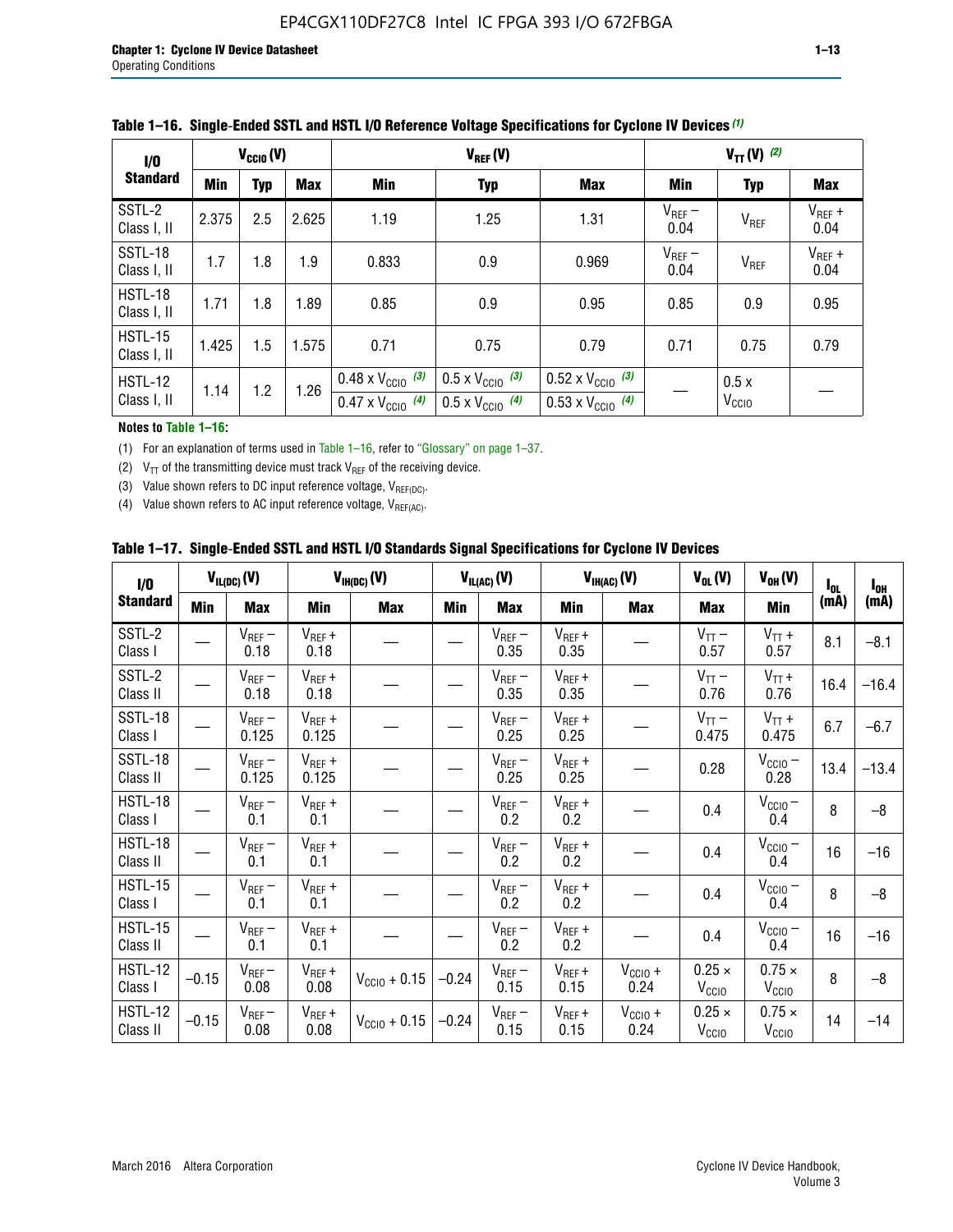**f For more information about receiver input and transmitter output waveforms, and for** other differential I/O standards, refer to the *[I/O Features in Cyclone IV Devices](http://www.altera.com/literature/hb/cyclone-iv/cyiv-51006.pdf)* chapter*.*

**Table 1–18. Differential SSTL I/O Standard Specifications for Cyclone IV Devices** *(1)*

| I/O Standard           |       | $V_{CCl0}(V)$ |            |      | $V_{\text{Swing(DC)}}(V)$ | $V_{X(AC)}(V)$                 |            |                                 | $V_{\text{Swing(AC)}}$<br>(V) | $V_{OX(AC)}(V)$ |                                |            |                                 |
|------------------------|-------|---------------|------------|------|---------------------------|--------------------------------|------------|---------------------------------|-------------------------------|-----------------|--------------------------------|------------|---------------------------------|
|                        | Min   | Typ           | <b>Max</b> | Min  | <b>Max</b>                | <b>Min</b>                     | <b>Typ</b> | <b>Max</b>                      | <b>Min</b>                    | <b>Max</b>      | Min                            | <b>Typ</b> | <b>Max</b>                      |
| SSTL-2<br>Class I, II  | 2.375 | 2.5           | 2.625      | 0.36 | V <sub>CCIO</sub>         | $V_{\text{CC10}}/2 - 0.2$      |            | $V_{\text{CC1O}}/2$<br>$+0.2$   | 0.7                           | $V_{\rm CCI}$   | $V_{\text{CC10}}/2 -$<br>0.125 |            | $V_{\text{CC10}}/2$<br>$+0.125$ |
| SSTL-18<br>Class I, II | 1.7   | .8            | .90        | 0.25 | V <sub>CCIO</sub>         | $V_{\text{CC10}}/2 -$<br>0.175 |            | $V_{\text{CC10}}/2$<br>$+0.175$ | 0.5                           | $V_{\rm CCI}$   | $V_{\text{CC10}}/2 -$<br>0.125 |            | $V_{\text{CC10}}/2$<br>$+0.125$ |

#### **Note to Table 1–18:**

(1) Differential SSTL requires a  $V_{REF}$  input.

**Table 1–19. Differential HSTL I/O Standard Specifications for Cyclone IV Devices** *(1)*

|                               | $V_{CClO}(V)$ |     |            | $V_{\text{DIF(DC)}}(V)$ |                   | $V_{X(AC)}(V)$                |            |                            | $V_{CM(DC)}(V)$            |            |                            | $V_{\text{DIF(AC)}}(V)$ |                            |
|-------------------------------|---------------|-----|------------|-------------------------|-------------------|-------------------------------|------------|----------------------------|----------------------------|------------|----------------------------|-------------------------|----------------------------|
| I/O Standard                  | Min           | Typ | <b>Max</b> | Min                     | <b>Max</b>        | Min                           | <b>Typ</b> | <b>Max</b>                 | Min                        | <b>Typ</b> | <b>Max</b>                 | Mi<br>n                 | <b>Max</b>                 |
| HSTL-18<br>Class I, II        | 1.71          | 1.8 | .89        | 0.2                     |                   | 0.85                          |            | 0.95                       | 0.85                       |            | 0.95                       | 0.4                     |                            |
| <b>HSTL-15</b><br>Class I, II | 1.425         | 1.5 | .575       | $0.2\,$                 |                   | 0.71                          |            | 0.79                       | 0.71                       |            | 0.79                       | 0.4                     |                            |
| <b>HSTL-12</b><br>Class I, II | 1.14          | 1.2 | 1.26       | 0.16                    | V <sub>CCIO</sub> | $0.48 \times V_{\text{CC10}}$ |            | 0.52x<br>V <sub>CCIO</sub> | 0.48x<br>V <sub>CCIO</sub> |            | 0.52x<br>V <sub>CCIO</sub> | 0.3                     | 0.48x<br>V <sub>CCIO</sub> |

### **Note to Table 1–19:**

(1) Differential HSTL requires a  $V_{REF}$  input.

**Table 1–20. Differential I/O Standard Specifications for Cyclone IV Devices** *(1)* **(Part 1 of 2)**

| I/O Standard                            |       | $V_{CCl0} (V)$ |            |            | $V_{ID}$ (mV) |      | $V_{\text{lcm}}(V)^{(2)}$                           |            |     | $V_{0D}$ (mV) $(3)$ |     |       | $V_{0S} (V)^{(3)}$ |       |
|-----------------------------------------|-------|----------------|------------|------------|---------------|------|-----------------------------------------------------|------------|-----|---------------------|-----|-------|--------------------|-------|
|                                         | Min   | Typ            | <b>Max</b> | <b>Min</b> | <b>Max</b>    | Min  | <b>Condition</b>                                    | <b>Max</b> | Min | Typ                 | Max | Min   | <b>Typ</b>         | Max   |
|                                         |       |                |            |            |               | 0.05 | $D_{MAX} \leq 500$ Mbps                             | 1.80       |     |                     |     |       |                    |       |
| <b>LVPECL</b><br>(Row I/Os)<br>(6)      | 2.375 | 2.5            | 2.625      | 100        |               | 0.55 | 500 Mbps $\leq$ D <sub>MAX</sub><br>$\leq$ 700 Mbps | 1.80       |     |                     |     |       |                    |       |
|                                         |       |                |            |            |               | 1.05 | $D_{MAX}$ > 700 Mbps                                | 1.55       |     |                     |     |       |                    |       |
|                                         |       |                |            |            |               | 0.05 | $D_{MAX} \leq 500$ Mbps                             | 1.80       |     |                     |     |       |                    |       |
| <b>LVPECL</b><br>(Column<br>$1/Os)$ (6) | 2.375 | 2.5            | 2.625      | 100        |               | 0.55 | 500 Mbps $\leq D_{MAX}$<br>$\leq$ 700 Mbps          | 1.80       |     |                     |     |       |                    |       |
|                                         |       |                |            |            |               | 1.05 | $D_{MAX}$ > 700 Mbps                                | 1.55       |     |                     |     |       |                    |       |
|                                         |       |                |            |            |               | 0.05 | $D_{MAX} \leq 500$ Mbps                             | 1.80       |     |                     |     |       |                    |       |
| LVDS (Row<br>I/Os)                      | 2.375 | 2.5            | 2.625      | 100        |               | 0.55 | 500 Mbps $\leq D_{MAX}$<br>$\leq 700$ Mbps          | 1.80       | 247 |                     | 600 | 1.125 | 1.25               | 1.375 |
|                                         |       |                |            |            |               | 1.05 | $D_{MAX}$ > 700 Mbps                                | 1.55       |     |                     |     |       |                    |       |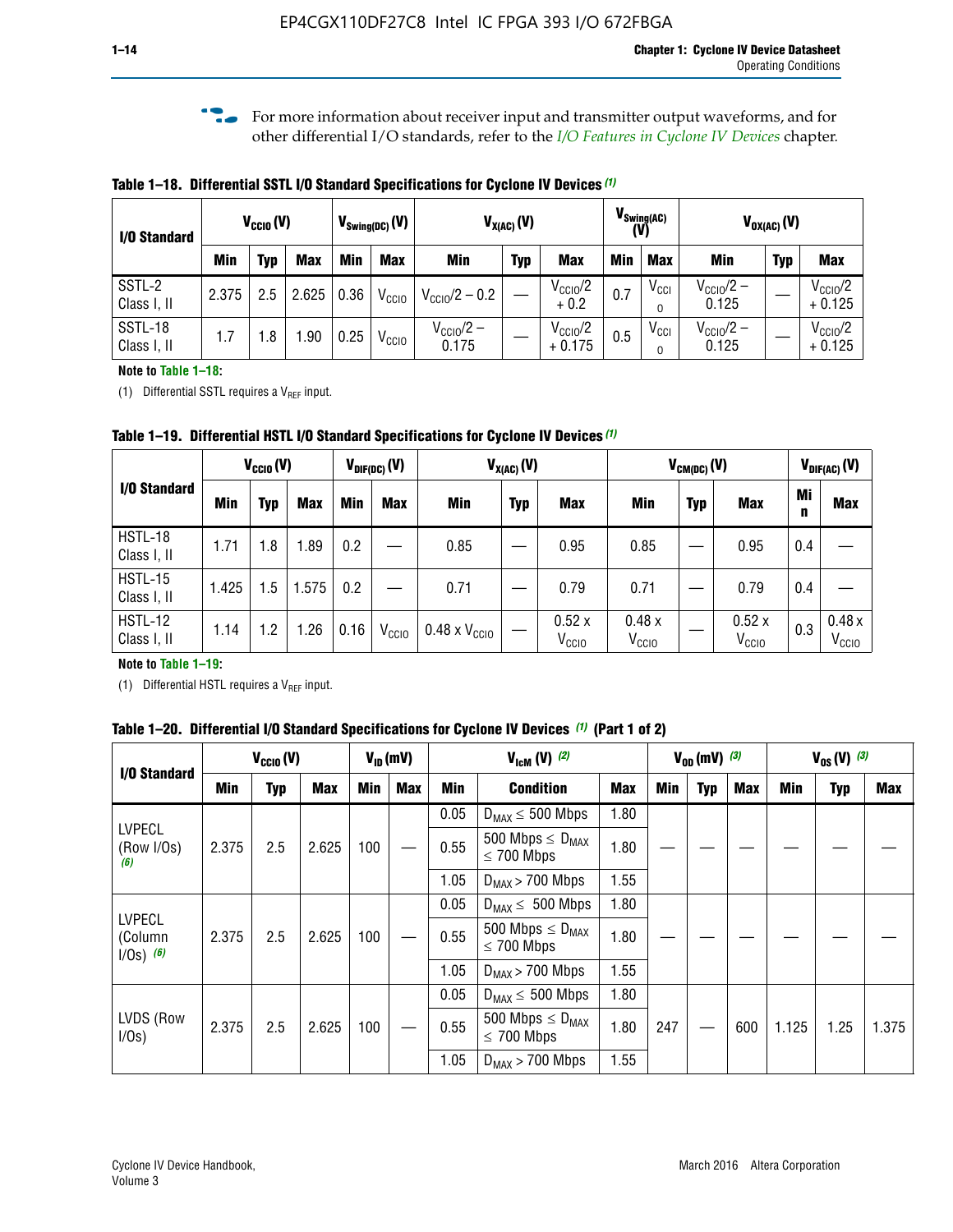### EP4CGX110DF27C8 Intel IC FPGA 393 I/O 672FBGA

|                                          |            | $V_{\text{ICM}}(V)$ (2)<br>$V_{\text{CCIO}}(V)$<br>$V_{ID}(mV)$ |            |     |            | $V_{OD}$ (mV) $(3)$ |                                            | $V_{0S} (V)$ (3) |     |            |            |            |            |            |
|------------------------------------------|------------|-----------------------------------------------------------------|------------|-----|------------|---------------------|--------------------------------------------|------------------|-----|------------|------------|------------|------------|------------|
| I/O Standard                             |            |                                                                 |            |     |            |                     |                                            |                  |     |            |            |            |            |            |
|                                          | <b>Min</b> | <b>Typ</b>                                                      | <b>Max</b> | Min | <b>Max</b> | <b>Min</b>          | <b>Condition</b>                           | <b>Max</b>       | Min | <b>Typ</b> | <b>Max</b> | <b>Min</b> | <b>Typ</b> | <b>Max</b> |
|                                          |            |                                                                 |            |     |            | 0.05                | $D_{MAX} \leq 500$ Mbps                    | 1.80             |     |            |            |            |            |            |
| <b>LVDS</b><br>(Column<br>I/Os)          | 2.375      | 2.5                                                             | 2.625      | 100 |            | 0.55                | 500 Mbps $\leq D_{MAX}$<br>$\leq 700$ Mbps | 1.80             | 247 |            | 600        | 1.125      | 1.25       | 1.375      |
|                                          |            |                                                                 |            |     |            | 1.05                | $D_{MAX}$ > 700 Mbps                       | 1.55             |     |            |            |            |            |            |
| <b>BLVDS (Row</b><br>$1/0s)$ (4)         | 2.375      | 2.5                                                             | 2.625      | 100 |            |                     |                                            |                  |     |            |            |            |            |            |
| <b>BLVDS</b><br>(Column<br>$1/0s)$ (4)   | 2.375      | 2.5                                                             | 2.625      | 100 |            |                     |                                            |                  |     |            |            |            |            |            |
| mini-LVDS<br>(Row I/Os)<br>(5)           | 2.375      | 2.5                                                             | 2.625      |     |            |                     |                                            |                  | 300 |            | 600        | 1.0        | 1.2        | 1.4        |
| mini-LVDS<br>(Column<br>$1/0s)$ (5)      | 2.375      | 2.5                                                             | 2.625      |     |            |                     |                                            |                  | 300 |            | 600        | 1.0        | 1.2        | 1.4        |
| RSDS <sup>®</sup> (Row<br>$1/0s$ ) $(5)$ | 2.375      | 2.5                                                             | 2.625      |     |            |                     |                                            |                  | 100 | 200        | 600        | 0.5        | 1.2        | 1.5        |
| <b>RSDS</b><br>(Column<br>$1/Os)$ (5)    | 2.375      | 2.5                                                             | 2.625      |     |            |                     |                                            |                  | 100 | 200        | 600        | 0.5        | 1.2        | 1.5        |
| PPDS (Row<br>$1/Os)$ (5)                 | 2.375      | 2.5                                                             | 2.625      |     |            |                     |                                            |                  | 100 | 200        | 600        | 0.5        | 1.2        | 1.4        |
| <b>PPDS</b><br>(Column<br>$1/0s)$ (5)    | 2.375      | 2.5                                                             | 2.625      |     |            |                     |                                            |                  | 100 | 200        | 600        | 0.5        | 1.2        | 1.4        |

#### **Table 1–20. Differential I/O Standard Specifications for Cyclone IV Devices** *(1)* **(Part 2 of 2)**

### **Notes to Table 1–20:**

(1) For an explanation of terms used in Table 1–20, refer to "Glossary" on page 1–37.

(2)  $V_{IN}$  range: 0  $V \le V_{IN} \le 1.85$  V.

(3) R<sub>L</sub> range:  $90 \le R_L \le 110 \Omega$ .

(4) There are no fixed  $V_{IN}$ ,  $V_{OD}$ , and  $V_{OS}$  specifications for BLVDS. They depend on the system topology.

(5) The Mini-LVDS, RSDS, and PPDS standards are only supported at the output pins.

(6) The LVPECL I/O standard is only supported on dedicated clock input pins. This I/O standard is not supported for output pins.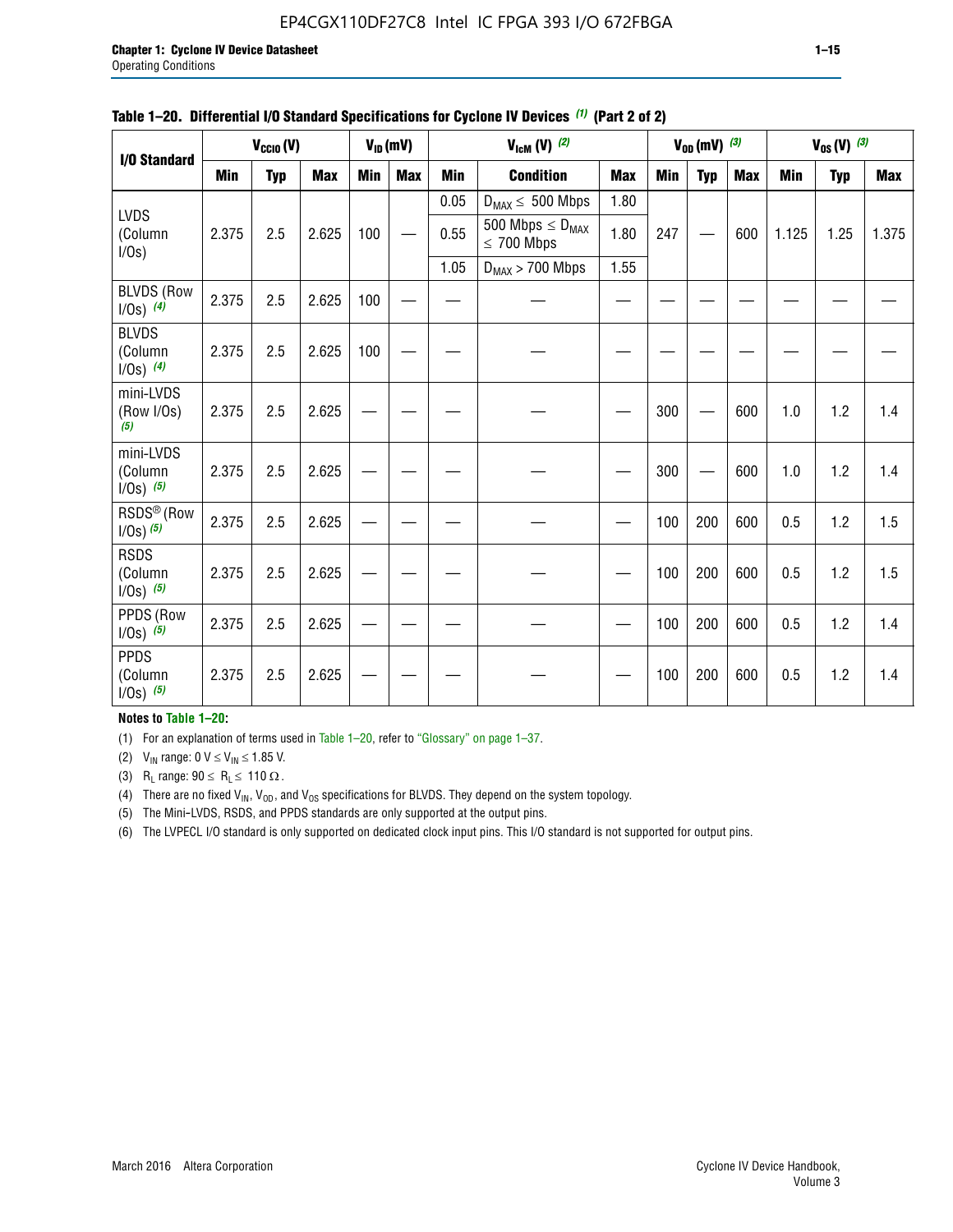# **Power Consumption**

Use the following methods to estimate power for a design:

- the Excel-based EPE
- the Quartus® II PowerPlay power analyzer feature

The interactive Excel-based EPE is used prior to designing the device to get a magnitude estimate of the device power. The Quartus II PowerPlay power analyzer provides better quality estimates based on the specifics of the design after place-and-route is complete. The PowerPlay power analyzer can apply a combination of user-entered, simulation-derived, and estimated signal activities that, combined with detailed circuit models, can yield very accurate power estimates.

f For more information about power estimation tools, refer to the *[Early Power Estimator](http://www.altera.com/literature/ug/ug_epe.pdf
)  [User Guide](http://www.altera.com/literature/ug/ug_epe.pdf
)* and the *[PowerPlay Power Analysis](http://www.altera.com/literature/hb/qts/qts_qii53013.pdf)* chapter in volume 3 of the *Quartus II Handboo*k.

# **Switching Characteristics**

This section provides performance characteristics of Cyclone IV core and periphery blocks for commercial grade devices.

These characteristics can be designated as Preliminary or Final.

- Preliminary characteristics are created using simulation results, process data, and other known parameters. The upper-right hand corner of these tables show the designation as "Preliminary".
- Final numbers are based on actual silicon characterization and testing. The numbers reflect the actual performance of the device under worst-case silicon process, voltage, and junction temperature conditions. There are no designations on finalized tables.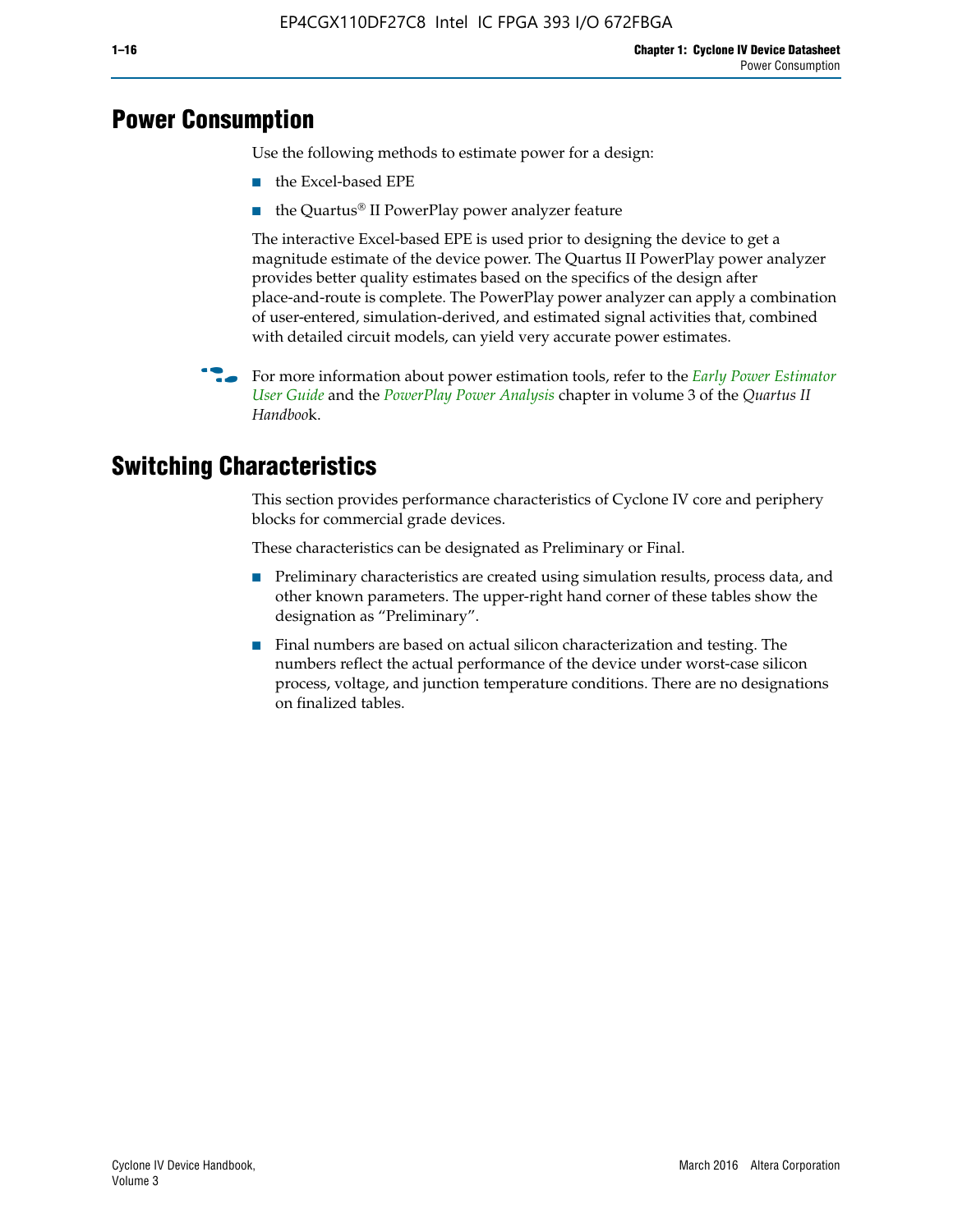# **Transceiver Performance Specifications**

Table 1–21 lists the Cyclone IV GX transceiver specifications.

|  |  |  |  | Table 1-21. Transceiver Specification for Cyclone IV GX Devices (Part 1 of 4) |  |
|--|--|--|--|-------------------------------------------------------------------------------|--|
|--|--|--|--|-------------------------------------------------------------------------------|--|

| Symbol/                                                   |                                                      |                     | C <sub>6</sub>             |                                                                     | C7, I7              |                            |                   |                     | C <sub>8</sub>             |                |              |
|-----------------------------------------------------------|------------------------------------------------------|---------------------|----------------------------|---------------------------------------------------------------------|---------------------|----------------------------|-------------------|---------------------|----------------------------|----------------|--------------|
| <b>Description</b>                                        | <b>Conditions</b>                                    | <b>Min</b>          | <b>Typ</b>                 | <b>Max</b>                                                          | <b>Min</b>          | <b>Typ</b>                 | <b>Max</b>        | <b>Min</b>          | <b>Typ</b>                 | <b>Max</b>     | <b>Unit</b>  |
| <b>Reference Clock</b>                                    |                                                      |                     |                            |                                                                     |                     |                            |                   |                     |                            |                |              |
| Supported I/O<br><b>Standards</b>                         |                                                      |                     |                            | 1.2 V PCML, 1.5 V PCML, 3.3 V PCML, Differential LVPECL, LVDS, HCSL |                     |                            |                   |                     |                            |                |              |
| Input frequency<br>from REFCLK input<br>pins              |                                                      | 50                  |                            | 156.25                                                              | 50                  |                            | 156.25            | 50                  |                            | 156.25         | <b>MHz</b>   |
| Spread-spectrum<br>modulating clock<br>frequency          | Physical interface<br>for PCI Express<br>(PIPE) mode | 30                  |                            | 33                                                                  | 30                  |                            | 33                | 30                  |                            | 33             | kHz          |
| Spread-spectrum<br>downspread                             | PIPE mode                                            |                     | 0 <sub>to</sub><br>$-0.5%$ |                                                                     |                     | 0 <sub>to</sub><br>$-0.5%$ |                   |                     | 0 <sub>to</sub><br>$-0.5%$ |                |              |
| Peak-to-peak<br>differential input<br>voltage             |                                                      | 0.1                 |                            | 1.6                                                                 | 0.1                 |                            | 1.6               | 0.1                 |                            | 1.6            | $\mathsf{V}$ |
| V <sub>ICM</sub> (AC coupled)                             |                                                      |                     | $1100 \pm 5\%$             |                                                                     |                     | $1100 \pm 5\%$             |                   |                     | $1100 \pm 5\%$             |                | mV           |
| $V_{ICM}$ (DC coupled)                                    | HCSL I/O<br>standard for PCIe<br>reference clock     | 250                 |                            | 550                                                                 | 250                 |                            | 550               | 250                 |                            | 550            | mV           |
| <b>Transmitter REFCLK</b><br>Phase Noise (1)              | Frequency offset                                     |                     |                            | $-123$                                                              |                     |                            | $-123$            |                     |                            | $-123$         | dBc/Hz       |
| <b>Transmitter REFCLK</b><br>Total Jitter (1)             | $= 1$ MHz $- 8$ MHZ                                  |                     |                            | 42.3                                                                |                     |                            | 42.3              |                     |                            | 42.3           | ps           |
| $\mathsf{R}_{\mathsf{ref}}$                               |                                                      |                     | 2000<br>± 1%               |                                                                     |                     | 2000<br>± 1%               |                   |                     | 2000<br>± 1%               |                | Ω            |
| <b>Transceiver Clock</b>                                  |                                                      |                     |                            |                                                                     |                     |                            |                   |                     |                            |                |              |
| cal blk clk clock<br>frequency                            |                                                      | 10                  |                            | 125                                                                 | 10                  |                            | 125               | 10                  | $\overline{\phantom{0}}$   | 125            | MHz          |
| fixedclk clock<br>frequency                               | <b>PCIe Receiver</b><br>Detect                       | $\hspace{0.05cm}$   | 125                        |                                                                     |                     | 125                        | $\hspace{0.05cm}$ | —                   | 125                        |                | <b>MHz</b>   |
| reconfig_clk<br>clock frequency                           | Dynamic<br>reconfiguration<br>clock frequency        | 2.5/<br>37.5<br>(2) |                            | 50                                                                  | 2.5/<br>37.5<br>(2) |                            | 50                | 2.5/<br>37.5<br>(2) |                            | 50             | <b>MHz</b>   |
| Delta time between<br>reconfig clk                        |                                                      |                     |                            | $\overline{2}$                                                      |                     |                            | $\overline{2}$    |                     |                            | $\overline{2}$ | ms           |
| Transceiver block<br>minimum<br>power-down pulse<br>width |                                                      |                     | $\mathbf{1}$               |                                                                     |                     | 1                          |                   |                     | $\mathbf{1}$               |                | $\mu s$      |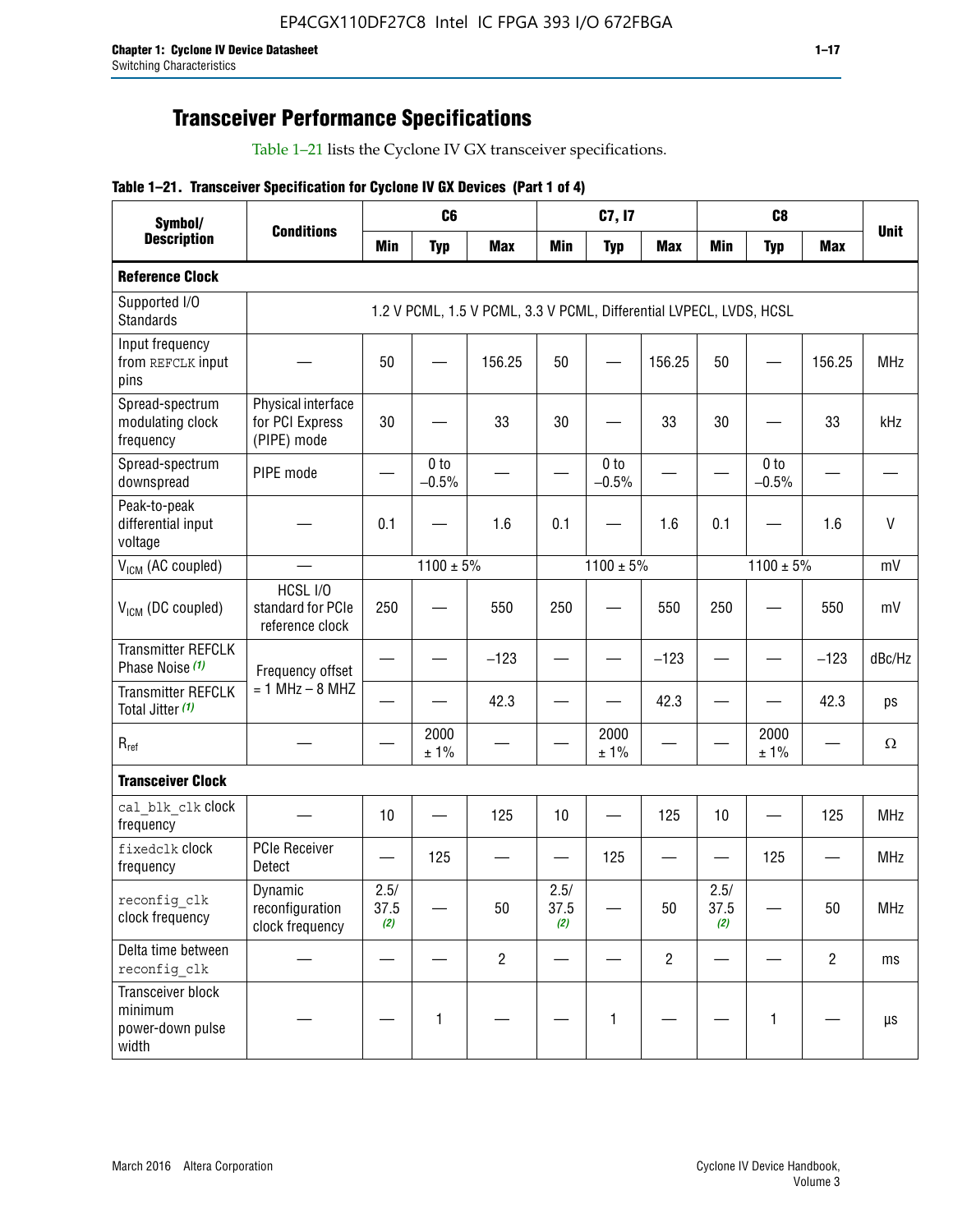|                                                                                                | C <sub>6</sub><br>C7, I7<br>C <sub>8</sub><br>Symbol/<br><b>Conditions</b> |                          |                          |                                    |                          |                                    |                                     |                          |                          |                                                |              |
|------------------------------------------------------------------------------------------------|----------------------------------------------------------------------------|--------------------------|--------------------------|------------------------------------|--------------------------|------------------------------------|-------------------------------------|--------------------------|--------------------------|------------------------------------------------|--------------|
| <b>Description</b>                                                                             |                                                                            | <b>Min</b>               | <b>Typ</b>               | <b>Max</b>                         | <b>Min</b>               | <b>Typ</b>                         | <b>Max</b>                          | <b>Min</b>               | <b>Typ</b>               | <b>Max</b>                                     | <b>Unit</b>  |
| <b>Receiver</b>                                                                                |                                                                            |                          |                          |                                    |                          |                                    |                                     |                          |                          |                                                |              |
| Supported I/O<br>Standards                                                                     | 1.4 V PCML,<br>1.5 V PCML,<br>2.5 V PCML,<br>LVPECL, LVDS                  |                          |                          |                                    |                          |                                    |                                     |                          |                          |                                                |              |
| Data rate (F324 and<br>smaller package) (15)                                                   |                                                                            | 600                      |                          | 2500                               | 600                      |                                    | 2500                                | 600                      |                          | 2500                                           | <b>Mbps</b>  |
| Data rate (F484 and<br>larger package) (15)                                                    |                                                                            | 600                      |                          | 3125                               | 600                      |                                    | 3125                                | 600                      |                          | 2500                                           | <b>Mbps</b>  |
| Absolute V <sub>MAX</sub> for a<br>receiver pin $(3)$                                          |                                                                            |                          |                          | 1.6                                |                          |                                    | 1.6                                 |                          |                          | 1.6                                            | $\mathsf{V}$ |
| Operational V <sub>MAX</sub> for<br>a receiver pin                                             |                                                                            |                          |                          | 1.5                                |                          |                                    | 1.5                                 |                          |                          | 1.5                                            | $\mathsf{V}$ |
| Absolute V <sub>MIN</sub> for a<br>receiver pin                                                |                                                                            | $-0.4$                   |                          |                                    | $-0.4$                   |                                    |                                     | $-0.4$                   |                          |                                                | $\mathsf{V}$ |
| Peak-to-peak<br>differential input<br>voltage V <sub>ID</sub> (diff p-p)                       | $V_{ICM} = 0.82 V$<br>setting, Data Rate<br>$= 600$ Mbps to<br>3.125 Gbps  | 0.1                      |                          | 2.7                                | 0.1                      |                                    | 2.7                                 | 0.1                      |                          | 2.7                                            | $\vee$       |
| <b>V<sub>ICM</sub></b>                                                                         | $V_{IGM} = 0.82 V$<br>setting                                              |                          | $820 \pm$<br>10%         |                                    |                          | 820 $\pm$<br>10%                   |                                     |                          | $820 \pm$<br>10%         |                                                | mV           |
| Differential on-chip                                                                           | 100 $-\Omega$ setting                                                      | $\overline{\phantom{0}}$ | 100                      |                                    |                          | 100                                | $\overline{\phantom{0}}$            | $\overline{\phantom{0}}$ | 100                      | $\qquad \qquad$                                | $\Omega$     |
| termination resistors                                                                          | 150 $-\Omega$ setting                                                      |                          | 150                      |                                    |                          | 150                                |                                     |                          | 150                      |                                                | $\Omega$     |
| Differential and<br>common mode<br>return loss                                                 | PIPE, Serial<br>Rapid I/O SR,<br>SATA, CPRI LV,<br>SDI, XAUI               |                          |                          |                                    |                          | Compliant                          |                                     |                          |                          |                                                |              |
| Programmable ppm<br>detector $(4)$                                                             |                                                                            |                          |                          |                                    |                          | ± 62.5, 100, 125, 200,<br>250, 300 |                                     |                          |                          |                                                | ppm          |
| Clock data recovery<br>(CDR) ppm<br>tolerance (without<br>spread-spectrum<br>clocking enabled) |                                                                            |                          |                          | $\pm 300$ (5),<br>±350<br>(6), (7) |                          |                                    | ±300<br>$(5)$ ,<br>±350<br>(6), (7) |                          |                          | ±300<br>$(5)$ <sub>,</sub><br>±350<br>(6), (7) | ppm          |
| CDR ppm tolerance<br>(with synchronous<br>spread-spectrum<br>clocking enabled) $(8)$           |                                                                            |                          |                          | 350 to<br>$-5350$<br>(7), (9)      |                          |                                    | 350 to<br>$-5350$<br>(7), (9)       |                          |                          | 350 to<br>$-5350$<br>(7), (9)                  | ppm          |
| Run length                                                                                     |                                                                            | $\overline{\phantom{0}}$ | 80                       |                                    |                          | 80                                 | $\overline{\phantom{0}}$            |                          | 80                       |                                                | UI           |
|                                                                                                | No Equalization                                                            | —                        | —                        | 1.5                                | $\overline{\phantom{0}}$ | —                                  | 1.5                                 | $\overline{\phantom{0}}$ |                          | 1.5                                            | dB           |
| Programmable                                                                                   | Medium Low                                                                 | $\overline{\phantom{0}}$ | $\overline{\phantom{0}}$ | 4.5                                | —                        | —                                  | 4.5                                 | —                        | $\overline{\phantom{0}}$ | 4.5                                            | dB           |
| equalization                                                                                   | Medium High                                                                | $\overline{\phantom{0}}$ | —                        | 5.5                                |                          | $\overline{\phantom{0}}$           | 5.5                                 | $\overline{\phantom{0}}$ |                          | 5.5                                            | dB           |
|                                                                                                | High                                                                       | —                        | —                        | $\overline{7}$                     |                          |                                    | $\overline{7}$                      | —                        |                          | $\overline{7}$                                 | dB           |

### **Table 1–21. Transceiver Specification for Cyclone IV GX Devices (Part 2 of 4)**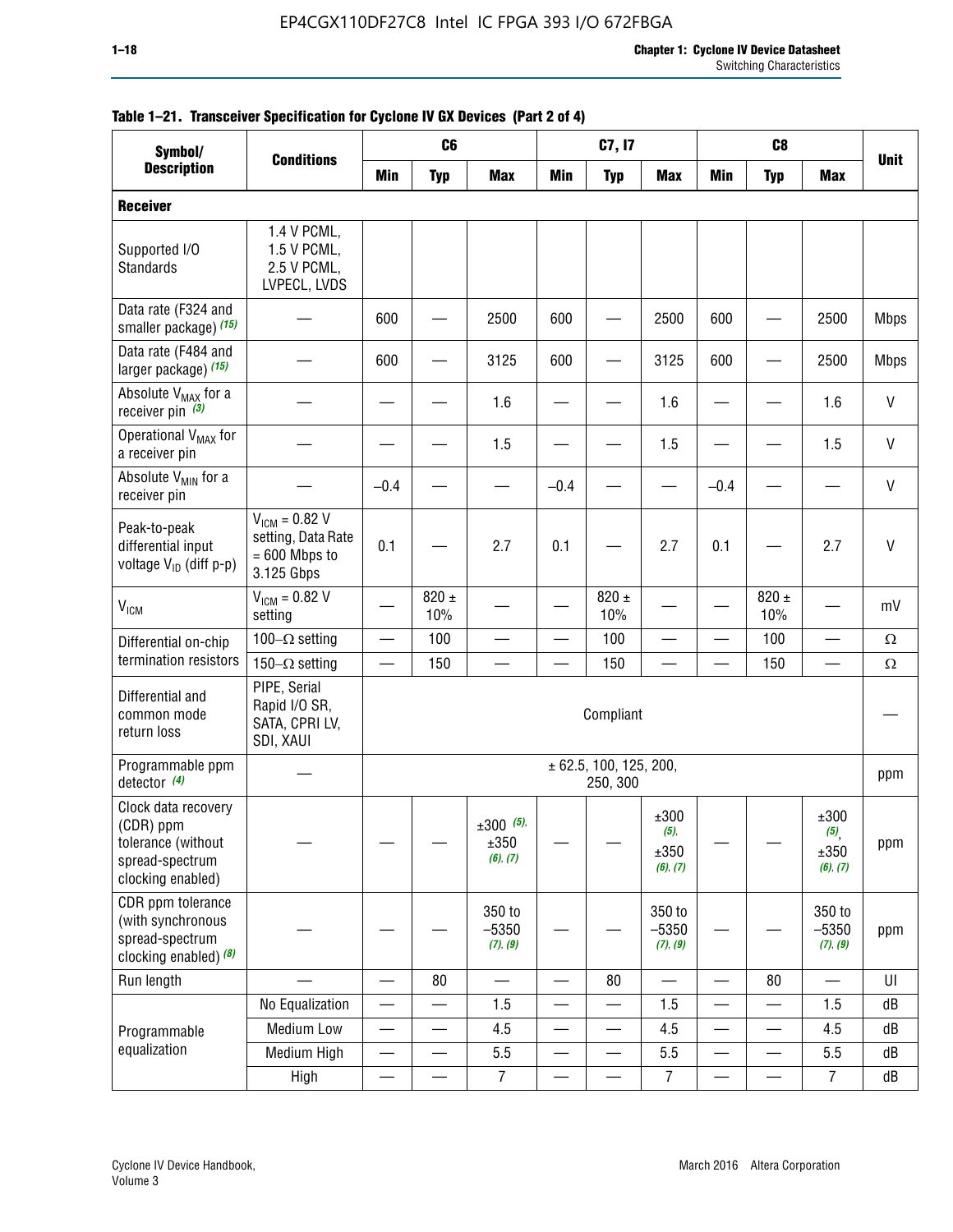### **Table 1–21. Transceiver Specification for Cyclone IV GX Devices (Part 3 of 4)**

| Symbol/                                                                 |                                                                     |                          | C <sub>6</sub>           |                          |                          | C7, I7                        |                          |                          | C <sub>8</sub>                 |                          |                                |
|-------------------------------------------------------------------------|---------------------------------------------------------------------|--------------------------|--------------------------|--------------------------|--------------------------|-------------------------------|--------------------------|--------------------------|--------------------------------|--------------------------|--------------------------------|
| <b>Description</b>                                                      | <b>Conditions</b>                                                   | <b>Min</b>               | <b>Typ</b>               | <b>Max</b>               | <b>Min</b>               | <b>Typ</b>                    | <b>Max</b>               | <b>Min</b>               | <b>Typ</b>                     | <b>Max</b>               | <b>Unit</b>                    |
| Signal detect/loss<br>threshold                                         | PIPE mode                                                           | 65                       |                          | 175                      | 65                       |                               | 175                      | 65                       | $\overline{\phantom{0}}$       | 175                      | mV                             |
| $t_{LTR}$ (10)                                                          | $\overline{\phantom{0}}$                                            | $\overline{\phantom{0}}$ | $\qquad \qquad$          | 75                       | $\overline{\phantom{0}}$ |                               | 75                       | $\overline{\phantom{0}}$ | $\qquad \qquad$                | 75                       | μs                             |
| (11)<br>$t_{\text{LTR-LTD\_Manual}}$                                    |                                                                     | 15                       |                          |                          | 15                       |                               |                          | 15                       | $\overline{\phantom{0}}$       |                          | μs                             |
| $t_{LTD}$ (12)                                                          |                                                                     | 0                        | 100                      | 4000                     | $\mathbf 0$              | 100                           | 4000                     | 0                        | 100                            | 4000                     | ns                             |
| $t_{\text{LTD\_Manual}}$ (13)                                           | $\overline{\phantom{0}}$                                            | $\overline{\phantom{0}}$ | $\overline{\phantom{0}}$ | 4000                     | $\overline{\phantom{0}}$ |                               | 4000                     | $\overline{\phantom{0}}$ | $\qquad \qquad$                | 4000                     | ns                             |
| $t_{\text{LTD\_Auto}}$ (14)                                             |                                                                     |                          |                          | 4000                     |                          |                               | 4000                     | $\overline{\phantom{0}}$ | $\overline{\phantom{0}}$       | 4000                     | ns                             |
| Receiver buffer and<br>CDR offset<br>cancellation time<br>(per channel) |                                                                     |                          |                          | 17000                    |                          |                               | 17000                    |                          |                                | 17000                    | recon<br>fig_c<br>lk<br>cycles |
|                                                                         | DC Gain Setting =<br>0                                              |                          | 0                        |                          |                          | 0                             |                          |                          | 0                              |                          | dB                             |
| Programmable DC<br>gain                                                 | DC Gain Setting =<br>1                                              |                          | 3                        |                          |                          | 3                             |                          |                          | $\mathbf 3$                    |                          | dB                             |
|                                                                         | DC Gain Setting =<br>$\overline{2}$                                 |                          | $\,6\,$                  |                          |                          | 6                             |                          |                          | 6                              |                          | dB                             |
| <b>Transmitter</b>                                                      |                                                                     |                          |                          |                          |                          |                               |                          |                          |                                |                          |                                |
| Supported I/O<br><b>Standards</b>                                       | 1.5 V PCML                                                          |                          |                          |                          |                          |                               |                          |                          |                                |                          |                                |
| Data rate (F324 and<br>smaller package)                                 |                                                                     | 600                      |                          | 2500                     | 600                      |                               | 2500                     | 600                      | $\overline{\phantom{0}}$       | 2500                     | <b>Mbps</b>                    |
| Data rate (F484 and<br>larger package)                                  |                                                                     | 600                      | —                        | 3125                     | 600                      | —                             | 3125                     | 600                      | —                              | 2500                     | <b>Mbps</b>                    |
| $\rm V_{\rm OCM}$                                                       | 0.65 V setting                                                      |                          | 650                      | $\overline{\phantom{0}}$ | $\overline{\phantom{0}}$ | 650                           | $\overline{\phantom{0}}$ | $\overline{\phantom{0}}$ | 650                            | $\overline{\phantom{0}}$ | mV                             |
| Differential on-chip                                                    | 100 $-\Omega$ setting                                               |                          | 100                      | $\overline{\phantom{0}}$ | $\overline{\phantom{0}}$ | 100                           | $\overline{\phantom{0}}$ | $\overline{\phantom{0}}$ | 100                            | $\overline{\phantom{0}}$ | $\Omega$                       |
| termination resistors                                                   | 150 $-\Omega$ setting                                               | $\qquad \qquad -$        | 150                      | $\overline{\phantom{0}}$ | —                        | 150                           | $\overline{\phantom{0}}$ | $\qquad \qquad$          | 150                            |                          | $\Omega$                       |
| Differential and<br>common mode<br>return loss                          | PIPE, CPRI LV,<br>Serial Rapid I/O<br>SR, SDI, XAUI,<br><b>SATA</b> |                          |                          |                          |                          | Compliant                     |                          |                          |                                |                          |                                |
| Rise time                                                               | $\qquad \qquad$                                                     | 50                       | $\overline{\phantom{0}}$ | 200                      | 50                       | $\overline{\phantom{0}}$      | 200                      | 50                       | $\overline{\phantom{0}}$       | 200                      | ps                             |
| Fall time                                                               | $\overline{\phantom{0}}$                                            | 50                       |                          | 200                      | 50                       | $\overbrace{\phantom{aaaaa}}$ | 200                      | 50                       | $\overline{\phantom{0}}$       | 200                      | ps                             |
| Intra-differential pair<br>skew                                         |                                                                     |                          |                          | 15                       |                          |                               | 15                       | —                        | $\qquad \qquad \longleftarrow$ | 15                       | ps                             |
| Intra-transceiver<br>block skew                                         |                                                                     |                          |                          | 120                      |                          |                               | 120                      |                          | —                              | 120                      | ps                             |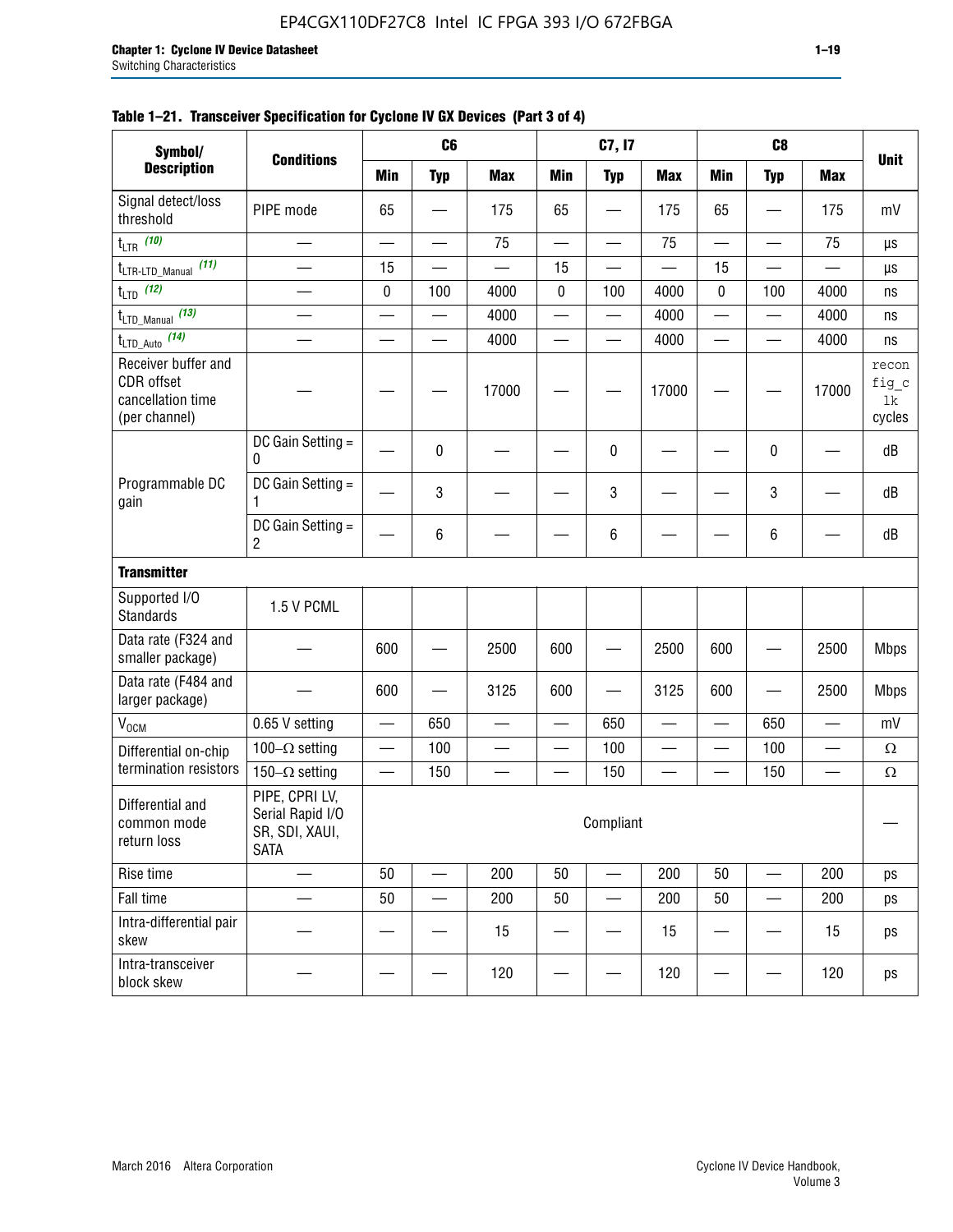### **Table 1–21. Transceiver Specification for Cyclone IV GX Devices (Part 4 of 4)**

| Symbol/                                          | <b>Conditions</b> | C <sub>6</sub>                     |     |            | C7, I7 |            |            | C8         |     |            | <b>Unit</b> |
|--------------------------------------------------|-------------------|------------------------------------|-----|------------|--------|------------|------------|------------|-----|------------|-------------|
| <b>Description</b>                               |                   | Min                                | Typ | <b>Max</b> | Min    | <b>Typ</b> | <b>Max</b> | <b>Min</b> | Typ | <b>Max</b> |             |
| <b>PLD-Transceiver Interface</b>                 |                   |                                    |     |            |        |            |            |            |     |            |             |
| Interface speed<br>(F324 and smaller<br>package) |                   | 25                                 |     | 125        | 25     |            | 125        | 25         |     | 125        | <b>MHz</b>  |
| Interface speed<br>(F484 and larger<br>package)  |                   | 25                                 |     | 156.25     | 25     |            | 156.25     | 25         |     | 156.25     | <b>MHz</b>  |
| Digital reset pulse<br>width                     |                   | Minimum is 2 parallel clock cycles |     |            |        |            |            |            |     |            |             |

#### **Notes to Table 1–21:**

(1) This specification is valid for transmitter output jitter specification with a maximum total jitter value of 112 ps, typically for 3.125 Gbps SRIO and XAUI protocols.

(2) The minimum reconfig\_clk frequency is 2.5 MHz if the transceiver channel is configured in **Transmitter Only** mode. The minimum reconfig\_clk frequency is 37.5 MHz if the transceiver channel is configured in **Receiver Only** or **Receiver and Transmitter** mode.

- (3) The device cannot tolerate prolonged operation at this absolute maximum.
- (4) The rate matcher supports only up to  $\pm 300$  parts per million (ppm).
- (5) Supported for the F169 and F324 device packages only.
- (6) Supported for the F484, F672, and F896 device packages only. Pending device characterization.
- (7) To support CDR ppm tolerance greater than ±300 ppm, implement ppm detector in user logic and configure CDR to Manual Lock Mode.
- (8) Asynchronous spread-spectrum clocking is not supported.
- (9) For the EP4CGX30 (F484 package only), EP4CGX50, and EP4CGX75 devices, the CDR ppl tolerance is ±200 ppm.
- (10) Time taken until pll\_locked goes high after pll\_powerdown deasserts.
- (11) Time that the CDR must be kept in lock-to-reference mode after rx analogreset deasserts and before rx locktodata is asserted in manual mode.

(12) Time taken to recover valid data after the rx locktodata signal is asserted in manual mode (Figure 1–2), or after rx freqlocked signal goes high in automatic mode (Figure 1–3).

(13) Time taken to recover valid data after the rx locktodata signal is asserted in manual mode.

- (14) Time taken to recover valid data after the rx freqlocked signal goes high in automatic mode.
- (15) To support data rates lower than the minimum specification through oversampling, use the CDR in LTR mode only.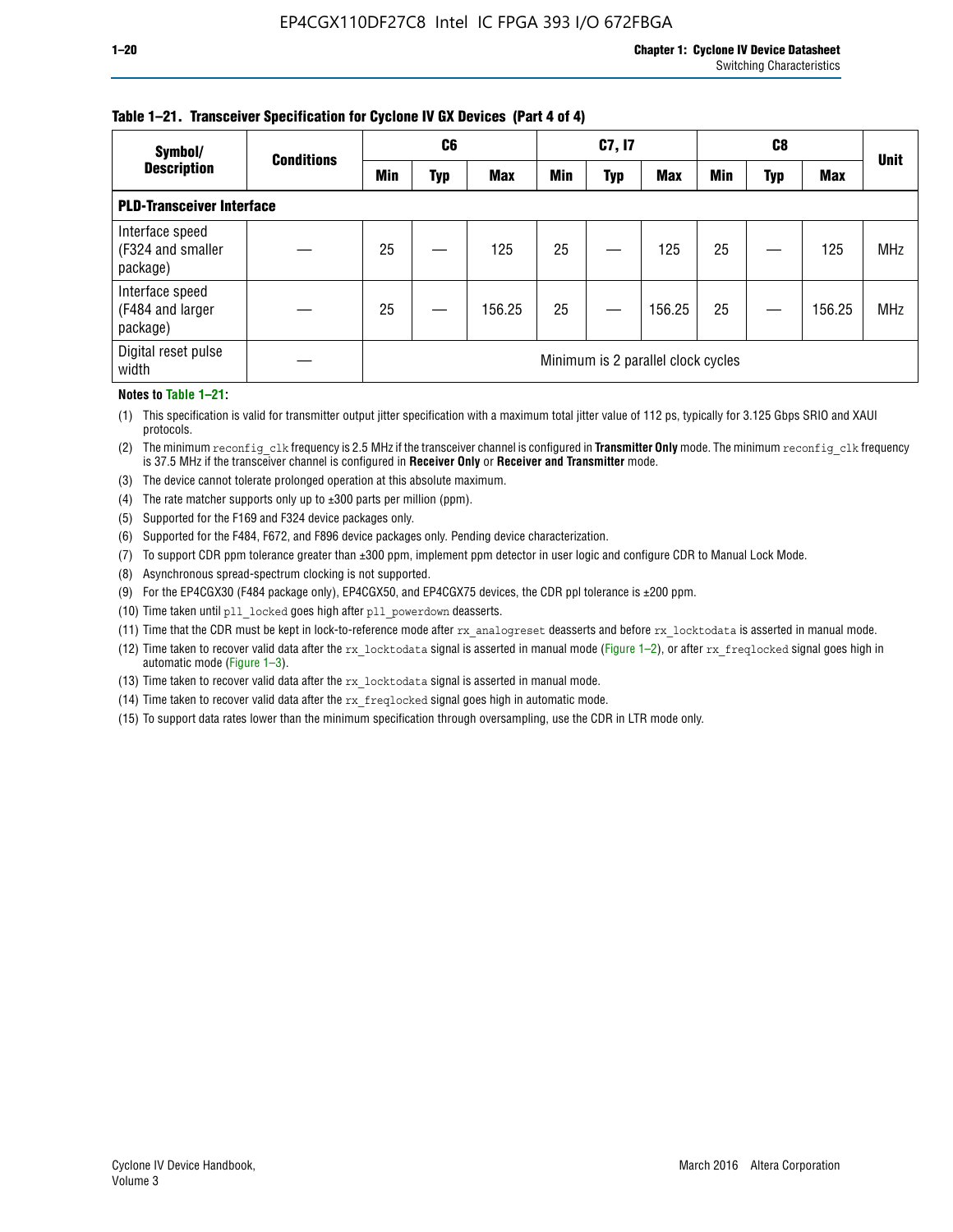Figure 1–2 shows the lock time parameters in manual mode.

 $\Box$  LTD = lock-to-data. LTR = lock-to-reference.





Figure 1–3 shows the lock time parameters in automatic mode.

**Figure 1–3. Lock Time Parameters for Automatic Mode**

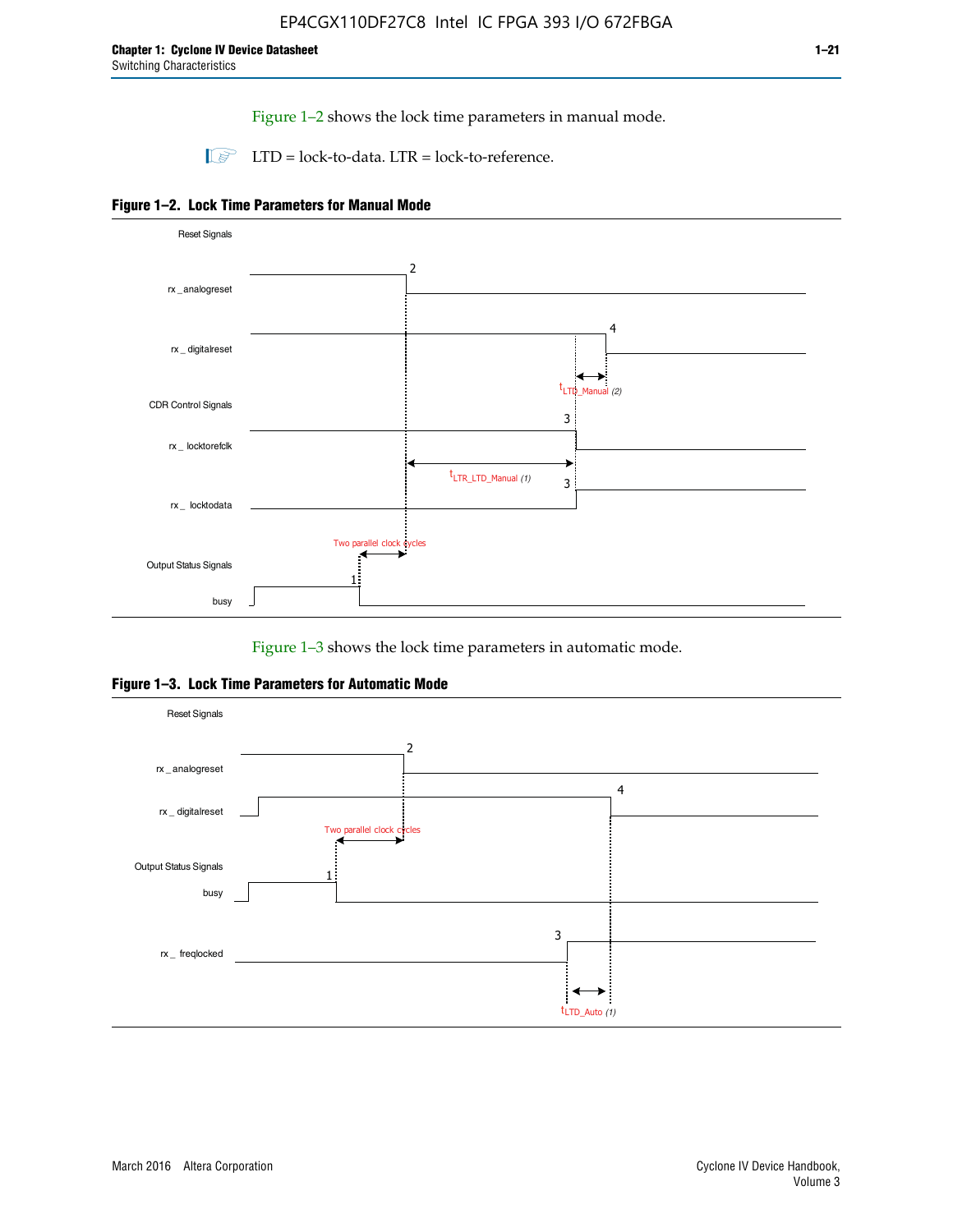### Figure 1–4 shows the differential receiver input waveform.





Figure 1–5 shows the transmitter output waveform.





Table 1–22 lists the typical V<sub>OD</sub> for Tx term that equals 100  $\Omega$ .

| Table 1–22. Typical V <sub>0D</sub> Setting, Tx Term = 100 $\Omega$ |  |  |  |  |  |  |  |
|---------------------------------------------------------------------|--|--|--|--|--|--|--|
|---------------------------------------------------------------------|--|--|--|--|--|--|--|

|                                                        |     |     |     | V <sub>op</sub> Setting (mV) |      |      |
|--------------------------------------------------------|-----|-----|-----|------------------------------|------|------|
| <b>Symbol</b>                                          |     |     |     | 4(1)                         |      |      |
| $\rm V_{OD}$ differential peak<br>to peak typical (mV) | 400 | 600 | 800 | 900                          | 1000 | 1200 |

**Note to Table 1–22:**

(1) This setting is required for compliance with the PCIe protocol.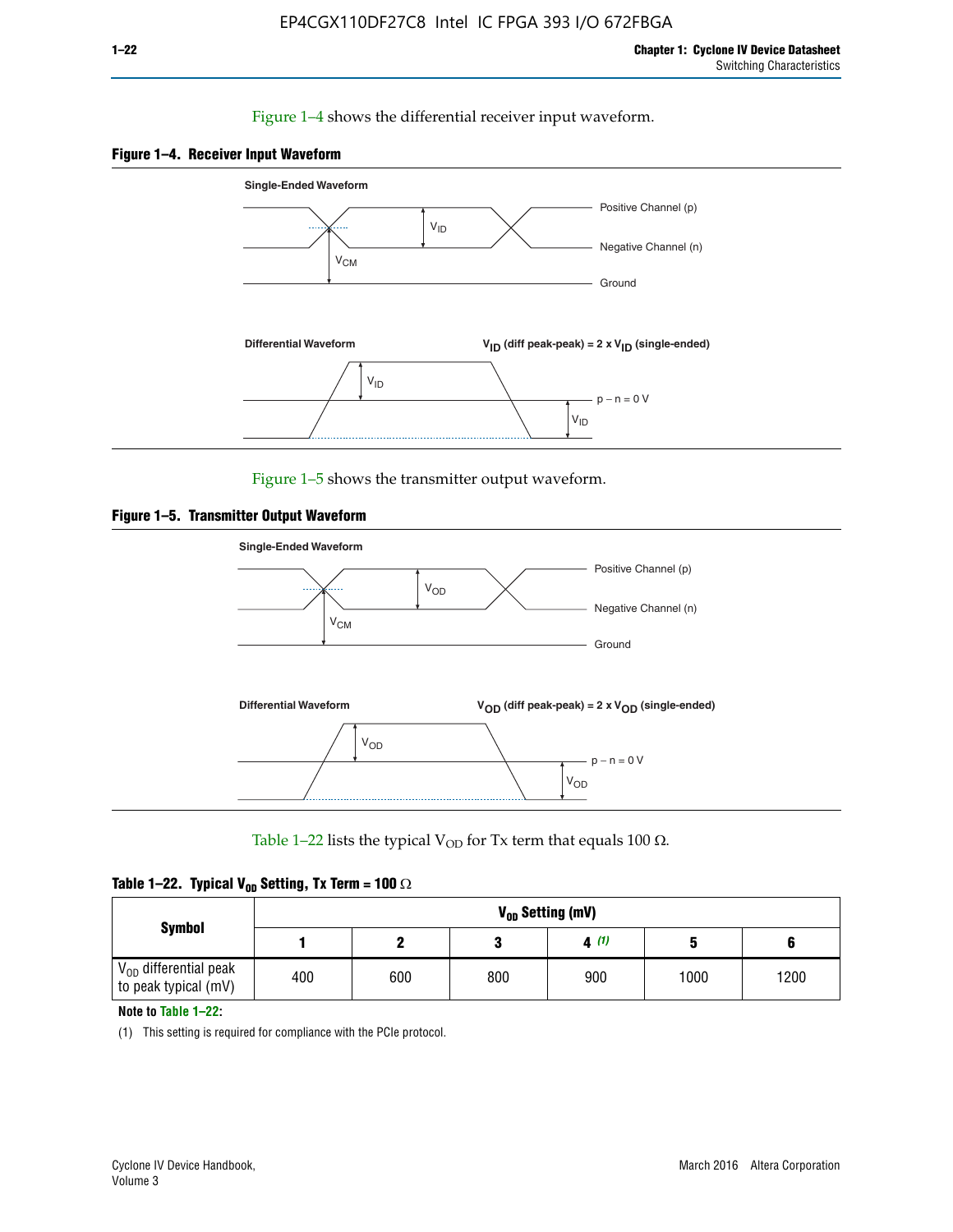Table 1–23 lists the Cyclone IV GX transceiver block AC specifications.

| Symbol/                                                                 | <b>Conditions</b>  | C <sub>6</sub> |            | C7, I7     |       |            | C <sub>8</sub> |     |            |       |             |
|-------------------------------------------------------------------------|--------------------|----------------|------------|------------|-------|------------|----------------|-----|------------|-------|-------------|
| <b>Description</b>                                                      |                    | Min            | <b>Typ</b> | <b>Max</b> | Min   | <b>Typ</b> | <b>Max</b>     | Min | <b>Typ</b> | Max   | <b>Unit</b> |
| <b>PCIe Transmit Jitter Generation</b> (3)                              |                    |                |            |            |       |            |                |     |            |       |             |
| Total jitter at 2.5 Gbps<br>(Gen1)                                      | Compliance pattern |                |            | 0.25       |       |            | 0.25           |     |            | 0.25  | UI          |
| PCIe Receiver Jitter Tolerance (3)                                      |                    |                |            |            |       |            |                |     |            |       |             |
| Total jitter at 2.5 Gbps<br>(Gen1)                                      | Compliance pattern | > 0.6          |            | > 0.6      |       | > 0.6      |                | UI  |            |       |             |
| <b>GIGE Transmit Jitter Generation (4)</b>                              |                    |                |            |            |       |            |                |     |            |       |             |
| Deterministic jitter                                                    | Pattern = CRPAT    |                |            | 0.14       |       |            | 0.14           |     |            | 0.14  | UI          |
| (peak-to-peak)                                                          |                    |                |            |            |       |            |                |     |            |       |             |
| Total jitter (peak-to-peak)                                             | Pattern = CRPAT    |                |            | 0.279      |       |            | 0.279          |     |            | 0.279 | UI          |
| <b>GIGE Receiver Jitter Tolerance (4)</b>                               |                    |                |            |            |       |            |                |     |            |       |             |
| Deterministic jitter<br>tolerance (peak-to-peak)                        | Pattern = CJPAT    | > 0.4          |            |            | > 0.4 |            | > 0.4          |     |            | U     |             |
| Combined deterministic<br>and random jitter<br>tolerance (peak-to-peak) | Pattern = CJPAT    | > 0.66         |            | > 0.66     |       | > 0.66     |                | UI  |            |       |             |

### **Table 1–23. Transceiver Block AC Specification for Cyclone IV GX Devices** *(1)***,** *(2)*

**Notes to Table 1–23:**

(1) Dedicated refclk pins were used to drive the input reference clocks.

(2) The jitter numbers specified are valid for the stated conditions only.

(3) The jitter numbers for PIPE are compliant to the PCIe Base Specification 2.0.

(4) The jitter numbers for GIGE are compliant to the IEEE802.3-2002 Specification.

# **Core Performance Specifications**

The following sections describe the clock tree specifications, PLLs, embedded multiplier, memory block, and configuration specifications for Cyclone IV Devices.

### **Clock Tree Specifications**

Table 1–24 lists the clock tree specifications for Cyclone IV devices.

**Table 1–24. Clock Tree Performance for Cyclone IV Devices** *(Part 1 of 2)*

|               | <b>Performance</b> |       |                |           |             |              |                  |     |             |  |
|---------------|--------------------|-------|----------------|-----------|-------------|--------------|------------------|-----|-------------|--|
| <b>Device</b> | C6                 | C7    | C <sub>8</sub> | $C8L$ (1) | $C9L$ $(1)$ | $\mathbf{I}$ | <b>18L</b> $(1)$ | A7  | <b>Unit</b> |  |
| EP4CE6        | 500                | 437.5 | 402            | 362       | 265         | 437.5        | 362              | 402 | <b>MHz</b>  |  |
| EP4CE10       | 500                | 437.5 | 402            | 362       | 265         | 437.5        | 362              | 402 | <b>MHz</b>  |  |
| EP4CE15       | 500                | 437.5 | 402            | 362       | 265         | 437.5        | 362              | 402 | <b>MHz</b>  |  |
| EP4CE22       | 500                | 437.5 | 402            | 362       | 265         | 437.5        | 362              | 402 | <b>MHz</b>  |  |
| EP4CE30       | 500                | 437.5 | 402            | 362       | 265         | 437.5        | 362              | 402 | <b>MHz</b>  |  |
| EP4CE40       | 500                | 437.5 | 402            | 362       | 265         | 437.5        | 362              | 402 | <b>MHz</b>  |  |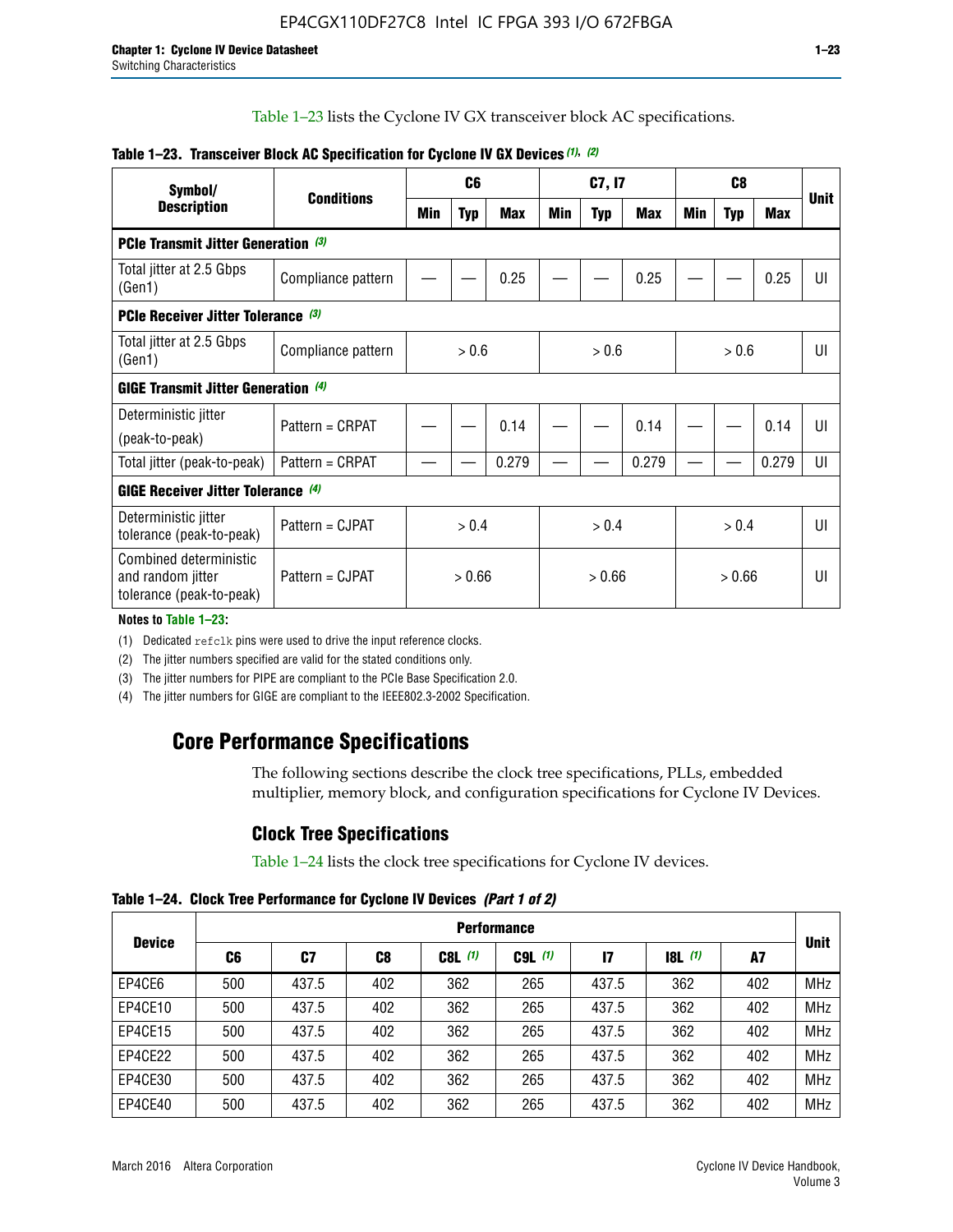|               | <b>Performance</b> |                |                |           |             |                 |           |    |             |
|---------------|--------------------|----------------|----------------|-----------|-------------|-----------------|-----------|----|-------------|
| <b>Device</b> | C6                 | C <sub>7</sub> | C <sub>8</sub> | $C8L$ (1) | $C9L$ $(1)$ | $\overline{17}$ | $18L$ (1) | A7 | <b>Unit</b> |
| EP4CE55       | 500                | 437.5          | 402            | 362       | 265         | 437.5           | 362       |    | <b>MHz</b>  |
| EP4CE75       | 500                | 437.5          | 402            | 362       | 265         | 437.5           | 362       |    | <b>MHz</b>  |
| EP4CE115      |                    | 437.5          | 402            | 362       | 265         | 437.5           | 362       |    | <b>MHz</b>  |
| EP4CGX15      | 500                | 437.5          | 402            |           |             | 437.5           |           |    | <b>MHz</b>  |
| EP4CGX22      | 500                | 437.5          | 402            |           |             | 437.5           |           |    | <b>MHz</b>  |
| EP4CGX30      | 500                | 437.5          | 402            |           |             | 437.5           |           |    | <b>MHz</b>  |
| EP4CGX50      | 500                | 437.5          | 402            |           |             | 437.5           |           |    | <b>MHz</b>  |
| EP4CGX75      | 500                | 437.5          | 402            |           |             | 437.5           |           |    | <b>MHz</b>  |
| EP4CGX110     | 500                | 437.5          | 402            |           |             | 437.5           |           |    | <b>MHz</b>  |
| EP4CGX150     | 500                | 437.5          | 402            |           |             | 437.5           |           |    | <b>MHz</b>  |

**Table 1–24. Clock Tree Performance for Cyclone IV Devices** *(Part 2 of 2)*

**Note to Table 1–24:**

(1) Cyclone IV E 1.0 V core voltage devices only support C8L, C9L, and I8L speed grades.

### **PLL Specifications**

Table 1–25 lists the PLL specifications for Cyclone IV devices when operating in the commercial junction temperature range (0°C to 85°C), the industrial junction temperature range (–40°C to 100°C), the extended industrial junction temperature range (–40°C to 125°C), and the automotive junction temperature range (–40°C to 125°C). For more information about the PLL block, refer to "Glossary" on page 1–37.

|  |  | Table 1–25. PLL Specifications for Cyclone IV Devices $(1)$ , $(2)$ (Part 1 of 2) |  |
|--|--|-----------------------------------------------------------------------------------|--|
|--|--|-----------------------------------------------------------------------------------|--|

| <b>Symbol</b>                                         | <b>Parameter</b>                                            | Min | <b>Typ</b>               | Max   | <b>Unit</b>   |
|-------------------------------------------------------|-------------------------------------------------------------|-----|--------------------------|-------|---------------|
|                                                       | Input clock frequency $(-6, -7, -8)$ speed grades)          |     | —                        | 472.5 | <b>MHz</b>    |
| $f_{\text{IN}}$ (3)                                   | Input clock frequency (-8L speed grade)                     | 5   |                          | 362   | <b>MHz</b>    |
|                                                       | Input clock frequency (-9L speed grade)                     | 5   |                          | 265   | <b>MHz</b>    |
| f <sub>INPFD</sub>                                    | PFD input frequency                                         | 5   |                          | 325   | <b>MHz</b>    |
| $f_{VCO}$ (4)                                         | PLL internal VCO operating range                            | 600 | $\overline{\phantom{0}}$ | 1300  | <b>MHz</b>    |
| f <sub>INDUTY</sub>                                   | Input clock duty cycle                                      | 40  |                          | 60    | $\frac{0}{0}$ |
| $t_{\text{INJITTER\_CCJ}}$ (5)                        | Input clock cycle-to-cycle jitter<br>$F_{REF} \geq 100$ MHz |     |                          | 0.15  | UI            |
|                                                       | $F_{RFF}$ < 100 MHz                                         |     |                          | ±750  | ps            |
| $f_{\text{OUT EXT}}$ (external clock<br>output) $(3)$ | PLL output frequency                                        |     |                          | 472.5 | <b>MHz</b>    |
|                                                       | PLL output frequency (-6 speed grade)                       |     |                          | 472.5 | <b>MHz</b>    |
|                                                       | PLL output frequency (-7 speed grade)                       |     |                          | 450   | <b>MHz</b>    |
| $f_{OUT}$ (to global clock)                           | PLL output frequency (-8 speed grade)                       |     |                          | 402.5 | <b>MHz</b>    |
|                                                       | PLL output frequency (-8L speed grade)                      |     |                          | 362   | <b>MHz</b>    |
|                                                       | PLL output frequency (-9L speed grade)                      |     |                          | 265   | <b>MHz</b>    |
| $t_{\mbox{\scriptsize{OUTDUTY}}}$                     | Duty cycle for external clock output (when set to 50%)      | 45  | 50                       | 55    | $\frac{0}{0}$ |
| $t_{\textrm{LOCK}}$                                   | Time required to lock from end of device configuration      |     |                          |       | ms            |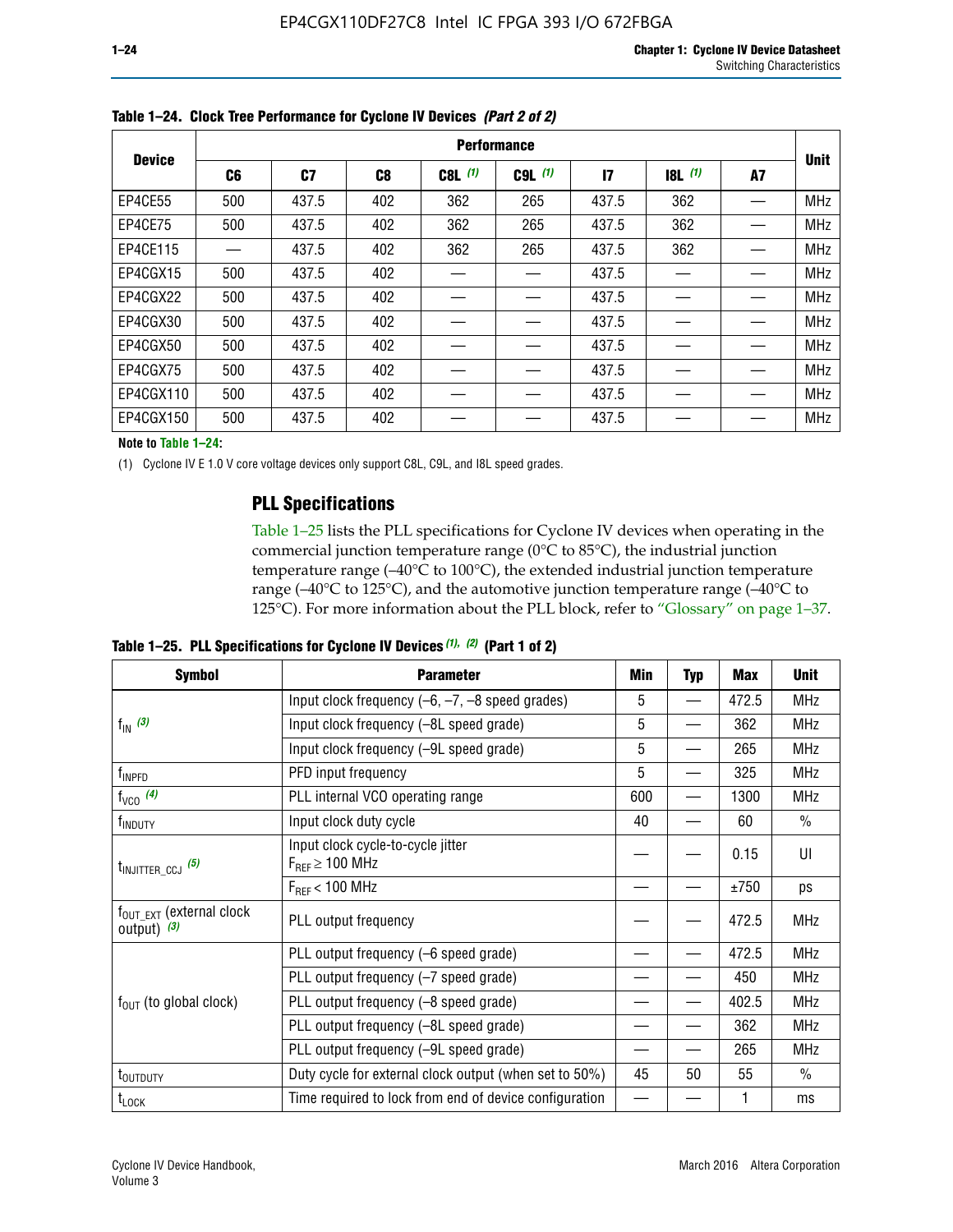|  |  | Table 1–25. PLL Specifications for Cyclone IV Devices (1), (2) (Part 2 of 2) |  |
|--|--|------------------------------------------------------------------------------|--|
|--|--|------------------------------------------------------------------------------|--|

| <b>Symbol</b>                             | <b>Parameter</b>                                                                                                                     | <b>Min</b> | <b>Typ</b> | <b>Max</b> | <b>Unit</b>              |
|-------------------------------------------|--------------------------------------------------------------------------------------------------------------------------------------|------------|------------|------------|--------------------------|
| t <sub>DLOCK</sub>                        | Time required to lock dynamically (after switchover,<br>reconfiguring any non-post-scale counters/delays or<br>areset is deasserted) |            |            | 1          | ms                       |
| t <sub>outjitter_period_dedclk</sub> (6)  | Dedicated clock output period jitter<br>$F_{OIII} \geq 100$ MHz                                                                      |            |            | 300        | ps                       |
|                                           | $F_{OUT}$ < 100 MHz                                                                                                                  |            |            | 30         | mUI                      |
| t <sub>outjitter_ccj_dedclk</sub> (6)     | Dedicated clock output cycle-to-cycle jitter<br>$F_{OUT} \geq 100$ MHz                                                               |            |            | 300        | ps                       |
|                                           | $F_{OUT}$ < 100 MHz                                                                                                                  |            |            | 30         | mUI                      |
| t <sub>outjitter_period_io</sub> (6)      | Regular I/O period jitter<br>$F_{OUT} \geq 100$ MHz                                                                                  |            |            | 650        | ps                       |
|                                           | $F_{OUT}$ < 100 MHz                                                                                                                  |            |            | 75         | mUI                      |
| t <sub>outjitter_ccj_io</sub> (6)         | Regular I/O cycle-to-cycle jitter<br>$F_{OUT} \geq 100$ MHz                                                                          |            |            | 650        | ps                       |
|                                           | $F_{OIII}$ < 100 MHz                                                                                                                 |            |            | 75         | mUI                      |
| t <sub>PLL_PSERR</sub>                    | Accuracy of PLL phase shift                                                                                                          |            |            | ±50        | ps                       |
| t <sub>ARESET</sub>                       | Minimum pulse width on areset signal.                                                                                                | 10         |            |            | ns                       |
| <b><i>LCONFIGPLL</i></b>                  | Time required to reconfigure scan chains for PLLs                                                                                    |            | 3.5(7)     |            | <b>SCANCLK</b><br>cycles |
| f <sub>SCANCLK</sub>                      | scanclk frequency                                                                                                                    |            |            | 100        | <b>MHz</b>               |
| t <sub>CASC_OUTJITTER_PERIOD_DEDCLK</sub> | Period jitter for dedicated clock output in cascaded<br>PLLs ( $F_{OUT} \ge 100$ MHz)                                                |            |            | 425        | ps                       |
| (8), (9)                                  | Period jitter for dedicated clock output in cascaded<br>PLLs ( $F_{OUT}$ < 100 MHz)                                                  |            |            | 42.5       | mUI                      |

#### **Notes to Table 1–25:**

- (1) This table is applicable for general purpose PLLs and multipurpose PLLs.
- (2) You must connect  $V_{CCD-PLL}$  to  $V_{CCINT}$  through the decoupling capacitor and ferrite bead.
- (3) This parameter is limited in the Quartus II software by the I/O maximum frequency. The maximum I/O frequency is different for each I/O standard.
- (4) The  $V_{CO}$  frequency reported by the Quartus II software in the PLL Summary section of the compilation report takes into consideration the  $V_{CO}$ post-scale counter K value. Therefore, if the counter K has a value of 2, the frequency reported can be lower than the f<sub>VCO</sub> specification.
- (5) A high input jitter directly affects the PLL output jitter. To have low PLL output clock jitter, you must provide a clean clock source that is less than 200 ps.
- (6) Peak-to-peak jitter with a probability level of 10–12 (14 sigma, 99.99999999974404% confidence level). The output jitter specification applies to the intrinsic jitter of the PLL when an input jitter of 30 ps is applied.
- (7) With 100-MHz scanclk frequency.
- (8) The cascaded PLLs specification is applicable only with the following conditions:
	- **■** Upstream PLL—0.59 MHz  $\leq$  Upstream PLL bandwidth  $<$  1 MHz
	- Downstream PLL—Downstream PLL bandwidth > 2 MHz
- (9) PLL cascading is not supported for transceiver applications.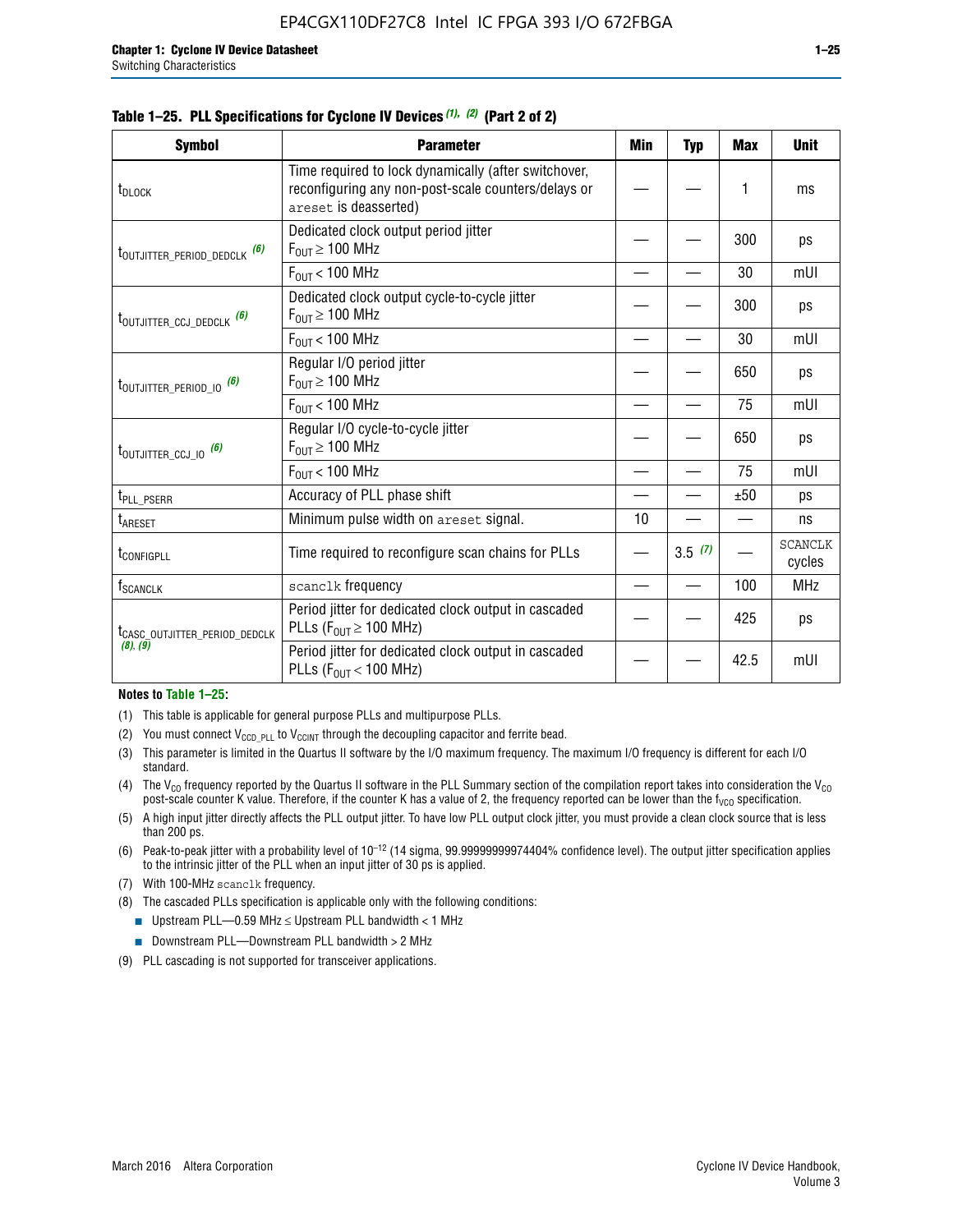### **Embedded Multiplier Specifications**

Table 1–26 lists the embedded multiplier specifications for Cyclone IV devices.

### **Table 1–26. Embedded Multiplier Specifications for Cyclone IV Devices**

|                                | <b>Resources Used</b>        | <b>Performance</b> |            |     |                 |     |             |
|--------------------------------|------------------------------|--------------------|------------|-----|-----------------|-----|-------------|
| Mode                           | <b>Number of Multipliers</b> | C6                 | C7, I7, A7 | C8  | <b>C8L, I8L</b> | C9L | <b>Unit</b> |
| $9 \times 9$ -bit multiplier   |                              | 340                | 300        | 260 | 240             | 175 | <b>MHz</b>  |
| $18 \times 18$ -bit multiplier |                              | 287                | 250        | 200 | 185             | 135 | <b>MHz</b>  |

### **Memory Block Specifications**

Table 1–27 lists the M9K memory block specifications for Cyclone IV devices.

### **Table 1–27. Memory Block Performance Specifications for Cyclone IV Devices**

|               |                                           | <b>Resources Used</b> |                             | <b>Performance</b> |            |                |                 |     |             |
|---------------|-------------------------------------------|-----------------------|-----------------------------|--------------------|------------|----------------|-----------------|-----|-------------|
| <b>Memory</b> | <b>Mode</b>                               | LEs                   | <b>M9K</b><br><b>Memory</b> | C <sub>6</sub>     | C7, I7, A7 | C <sub>8</sub> | <b>C8L, I8L</b> | C9L | <b>Unit</b> |
| M9K Block     | FIFO 256 $\times$ 36                      | 47                    |                             | 315                | 274        | 238            | 200             | 157 | <b>MHz</b>  |
|               | Single-port $256 \times 36$               | 0                     |                             | 315                | 274        | 238            | 200             | 157 | <b>MHz</b>  |
|               | Simple dual-port $256 \times 36$ CLK      | 0                     |                             | 315                | 274        | 238            | 200             | 157 | <b>MHz</b>  |
|               | True dual port $512 \times 18$ single CLK | 0                     |                             | 315                | 274        | 238            | 200             | 157 | <b>MHz</b>  |

### **Configuration and JTAG Specifications**

Table 1–28 lists the configuration mode specifications for Cyclone IV devices.

### **Table 1–28. Passive Configuration Mode Specifications for Cyclone IV Devices** *(1)*

| <b>Programming Mode</b>         | V <sub>CCINT</sub> Voltage Level (V)          | <b>DCLK f<sub>MAX</sub></b> | <b>Unit</b> |
|---------------------------------|-----------------------------------------------|-----------------------------|-------------|
| Passive Serial (PS)             | 1.0 $(3)$                                     | 66                          | MHz         |
|                                 | 133<br>1.2<br>1.0 $(3)$<br>66<br>12(4)<br>100 | MHz                         |             |
| Fast Passive Parallel (FPP) (2) |                                               |                             | MHz         |
|                                 |                                               |                             | <b>MHz</b>  |

#### **Notes to Table 1–28:**

- (1) For more information about PS and FPP configuration timing parameters, refer to the *[Configuration and Remote](http://www.altera.com/literature/hb/cyclone-iv/cyiv-51008.pdf)  [System Upgrades in Cyclone IV Devices](http://www.altera.com/literature/hb/cyclone-iv/cyiv-51008.pdf)* chapter.
- (2) FPP configuration mode supports all Cyclone IV E devices (except for E144 package devices) and EP4CGX50, EP4CGX75, EP4CGX110, and EP4CGX150 only.
- (3)  $V_{CCMT}$  = 1.0 V is only supported for Cyclone IV E 1.0 V core voltage devices.
- (4) Cyclone IV E devices support 1.2 V V<sub>CCINT</sub>. Cyclone IV E 1.2 V core voltage devices support 133 MHz DCLK f<sub>MAX</sub> for EP4CE6, EP4CE10, EP4CE15, EP4CE22, EP4CE30, and EP4CE40 only.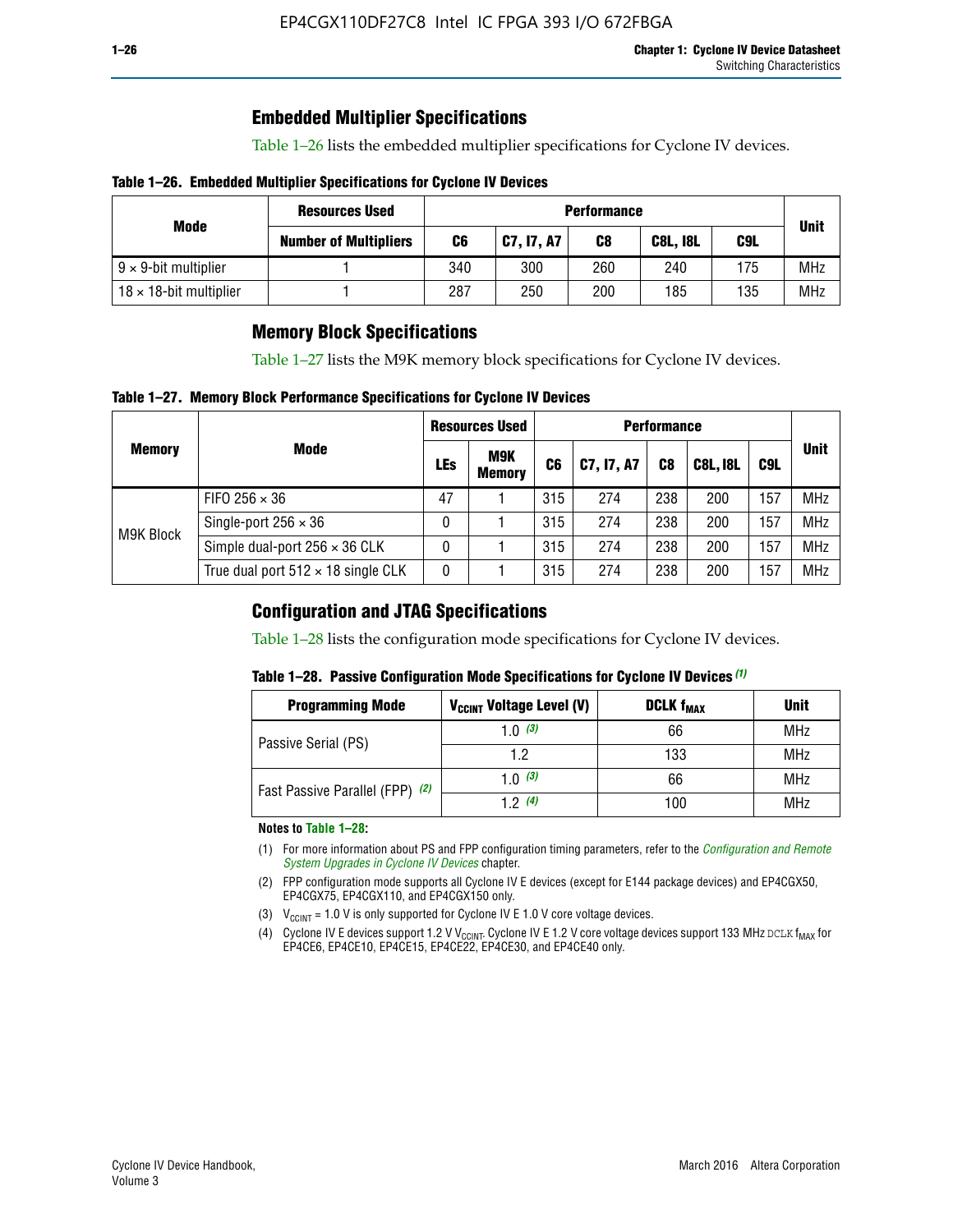Table 1–29 lists the active configuration mode specifications for Cyclone IV devices.

**Table 1–29. Active Configuration Mode Specifications for Cyclone IV Devices**

| <b>Programming Mode</b>  | <b>DCLK Range</b> | <b>Typical DCLK</b> | Unit       |
|--------------------------|-------------------|---------------------|------------|
| Active Parallel (AP) (1) | 20 to 40          | 33                  | MHz        |
| Active Serial (AS)       | 20 to 40          | 33                  | <b>MHz</b> |

**Note to Table 1–29:**

(1) AP configuration mode is only supported for Cyclone IV E devices.

Table 1–30 lists the JTAG timing parameters and values for Cyclone IV devices.

**Table 1–30. JTAG Timing Parameters for Cyclone IV Devices** *(1)*

| Symbol                       | <b>Parameter</b>                                       | <b>Min</b> | <b>Max</b> | <b>Unit</b> |
|------------------------------|--------------------------------------------------------|------------|------------|-------------|
| t <sub>JCP</sub>             | <b>TCK clock period</b>                                | 40         |            | ns          |
| t <sub>JCH</sub>             | <b>TCK clock high time</b>                             | 19         |            | ns          |
| $t_{JCL}$                    | TCK clock low time                                     | 19         |            | ns          |
| t <sub>JPSU_TDI</sub>        | JTAG port setup time for TDI                           | 1          |            | ns          |
| t <sub>JPSU_TMS</sub>        | JTAG port setup time for TMS                           | 3          |            | ns          |
| t <sub>JPH</sub>             | JTAG port hold time                                    | 10         |            | ns          |
| t <sub>JPCO</sub>            | JTAG port clock to output $(2)$ , $(3)$                |            | 15         | ns          |
| t <sub>JPZX</sub>            | JTAG port high impedance to valid output $(2)$ , $(3)$ |            | 15         | ns          |
| t <sub>JPXZ</sub>            | JTAG port valid output to high impedance $(2)$ , $(3)$ |            | 15         | ns          |
| ${\rm t}_{\rm JSSU}$         | Capture register setup time                            | 5          |            | ns          |
| $\mathsf{t}_{\mathsf{JSH}}$  | Capture register hold time                             | 10         |            | ns          |
| $t_{\rm JSCO}$               | Update register clock to output                        |            | 25         | ns          |
| $t_{\footnotesize \rm JSZX}$ | Update register high impedance to valid output         |            | 25         | ns          |
| t <sub>JSXZ</sub>            | Update register valid output to high impedance         |            | 25         | ns          |

**Notes to Table 1–30:**

(1) For more information about JTAG waveforms, refer to "JTAG Waveform" in "Glossary" on page 1–37.

(2) The specification is shown for 3.3-, 3.0-, and 2.5-V LVTTL/LVCMOS operation of JTAG pins. For 1.8-V LVTTL/LVCMOS and 1.5-V LVCMOS, the output time specification is 16 ns.

(3) For EP4CGX22, EP4CGX30 (F324 and smaller package), EP4CGX110, and EP4CGX150 devices, the output time specification for 3.3-, 3.0-, and 2.5-V LVTTL/LVCMOS operation of JTAG pins is 16 ns. For 1.8-V LVTTL/LVCMOS and 1.5-V LVCMOS, the output time specification is 18 ns.

### **Periphery Performance**

This section describes periphery performance, including high-speed I/O and external memory interface.

I/O performance supports several system interfaces, such as the high-speed I/O interface, external memory interface, and the PCI/PCI-X bus interface. I/Os using the SSTL-18 Class I termination standard can achieve up to the stated DDR2 SDRAM interfacing speeds. I/Os using general-purpose I/O standards such as 3.3-, 3.0-, 2.5-, 1.8-, or 1.5-LVTTL/LVCMOS are capable of a typical 200 MHz interfacing frequency with a 10 pF load.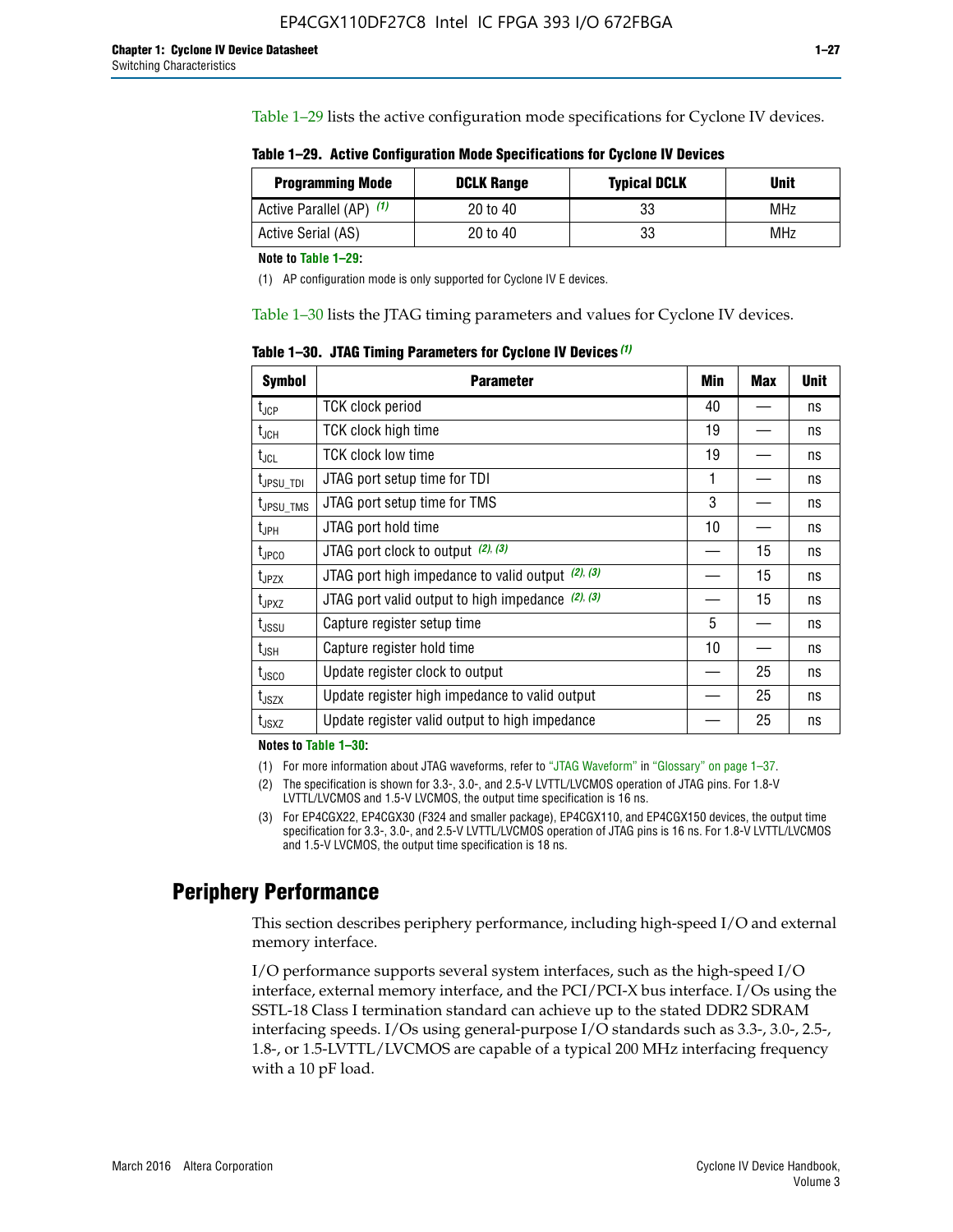- For more information about the supported maximum clock rate, device and pin planning, IP implementation, and device termination, refer to *[Section III: System](http://www.altera.com/literature/hb/external-memory/emi_intro_specs.pdf)  [Performance Specifications](http://www.altera.com/literature/hb/external-memory/emi_intro_specs.pdf)* of the *External Memory Interfaces Handbook*.
- **1 Actual achievable frequency depends on design- and system-specific factors. Perform** HSPICE/IBIS simulations based on your specific design and system setup to determine the maximum achievable frequency in your system.

### **High-Speed I/O Specifications**

Table 1–31 through Table 1–36 list the high-speed I/O timing for Cyclone IV devices. For definitions of high-speed timing specifications, refer to "Glossary" on page 1–37.

**Table 1–31. RSDS Transmitter Timing Specifications for Cyclone IV Devices** *(1)***,** *(2)***,** *(4)* **(Part 1 of 2)**

|                                                      |                                     |            | C <sub>6</sub>           |            |            | C7, I7                   |            |                 | <b>C8, A7</b>            |            |            | <b>C8L, I8L</b>          |            |            | C <sub>9</sub> L         |            |             |
|------------------------------------------------------|-------------------------------------|------------|--------------------------|------------|------------|--------------------------|------------|-----------------|--------------------------|------------|------------|--------------------------|------------|------------|--------------------------|------------|-------------|
| <b>Symbol</b>                                        | <b>Modes</b>                        | <b>Min</b> | <b>Typ</b>               | <b>Max</b> | <b>Min</b> | <b>Typ</b>               | <b>Max</b> | <b>Min</b>      | <b>Typ</b>               | <b>Max</b> | <b>Min</b> | <b>Typ</b>               | <b>Max</b> | <b>Min</b> | <b>Typ</b>               | <b>Max</b> | <b>Unit</b> |
|                                                      | $\times$ 10                         | 5          |                          | 180        | 5          | —                        | 155.5      | 5               | $\overline{\phantom{0}}$ | 155.5      | 5          |                          | 155.5      | 5          |                          | 132.5      | <b>MHz</b>  |
|                                                      | $\times 8$                          | 5          |                          | 180        | 5          |                          | 155.5      | 5               | $\overline{\phantom{0}}$ | 155.5      | 5          |                          | 155.5      | 5          |                          | 132.5      | <b>MHz</b>  |
| f <sub>HSCLK</sub><br>(input clock                   | $\times 7$                          | 5          |                          | 180        | 5          |                          | 155.5      | 5               | $\overline{\phantom{0}}$ | 155.5      | 5          |                          | 155.5      | 5          |                          | 132.5      | <b>MHz</b>  |
| frequency)                                           | $\times$ 4                          | 5          |                          | 180        | 5          | $\overline{\phantom{0}}$ | 155.5      | $5\phantom{.0}$ | $\overline{\phantom{0}}$ | 155.5      | 5          |                          | 155.5      | 5          | $\overline{\phantom{0}}$ | 132.5      | <b>MHz</b>  |
|                                                      | $\times 2$                          | 5          | $\equiv$                 | 180        | 5          | $\overline{\phantom{0}}$ | 155.5      | 5               | $\equiv$                 | 155.5      | 5          | $\equiv$                 | 155.5      | 5          | $\overline{\phantom{0}}$ | 132.5      | <b>MHz</b>  |
|                                                      | $\times$ 1                          | 5          |                          | 360        | 5          |                          | 311        | 5               | $\equiv$                 | 311        | 5          | $\overline{\phantom{0}}$ | 311        | 5          |                          | 265        | <b>MHz</b>  |
|                                                      | $\times$ 10                         | 100        |                          | 360        | 100        |                          | 311        | 100             | $\overline{\phantom{0}}$ | 311        | 100        |                          | 311        | 100        |                          | 265        | <b>Mbps</b> |
|                                                      | $\times 8$                          | 80         | $\overline{\phantom{0}}$ | 360        | 80         |                          | 311        | 80              | $\overline{\phantom{0}}$ | 311        | 80         |                          | 311        | 80         | $\equiv$                 | 265        | <b>Mbps</b> |
| Device<br>operation in                               | $\times 7$                          | 70         | $\overline{\phantom{0}}$ | 360        | 70         | $\overline{\phantom{0}}$ | 311        | 70              | $\overline{\phantom{0}}$ | 311        | 70         |                          | 311        | 70         | $\overline{\phantom{0}}$ | 265        | <b>Mbps</b> |
| <b>Mbps</b>                                          | $\times$ 4                          | 40         | $\overline{\phantom{0}}$ | 360        | 40         | $\overline{\phantom{0}}$ | 311        | 40              |                          | 311        | 40         |                          | 311        | 40         | $\equiv$                 | 265        | <b>Mbps</b> |
|                                                      | $\times 2$                          | 20         | $\overline{\phantom{0}}$ | 360        | 20         |                          | 311        | 20              |                          | 311        | 20         |                          | 311        | 20         | $\overline{\phantom{0}}$ | 265        | <b>Mbps</b> |
|                                                      | $\times$ 1                          | 10         | $\overline{\phantom{0}}$ | 360        | 10         |                          | 311        | 10              |                          | 311        | 10         |                          | 311        | 10         | $\overline{\phantom{0}}$ | 265        | <b>Mbps</b> |
| t <sub>DUTY</sub>                                    | —                                   | 45         |                          | 55         | 45         |                          | 55         | 45              | $\overline{\phantom{0}}$ | 55         | 45         |                          | 55         | 45         |                          | 55         | $\%$        |
| Transmitter<br>channel-to-<br>channel skew<br>(TCCS) |                                     |            |                          | 200        |            |                          | 200        |                 |                          | 200        |            |                          | 200        |            |                          | 200        | ps          |
| Output jitter<br>(peak to peak)                      |                                     |            |                          | 500        |            |                          | 500        |                 |                          | 550        |            |                          | 600        |            |                          | 700        | ps          |
| t <sub>rise</sub>                                    | $20 - 80\%$<br>$C_{LOAD} =$<br>5 pF |            | 500                      |            |            | 500                      |            |                 | 500                      |            |            | 500                      |            |            | 500                      |            | ps          |
| t <sub>FALL</sub>                                    | $20 - 80\%$<br>$C_{LOAD} =$<br>5 pF |            | 500                      |            |            | 500                      |            |                 | 500                      |            |            | 500                      |            |            | 500                      |            | ps          |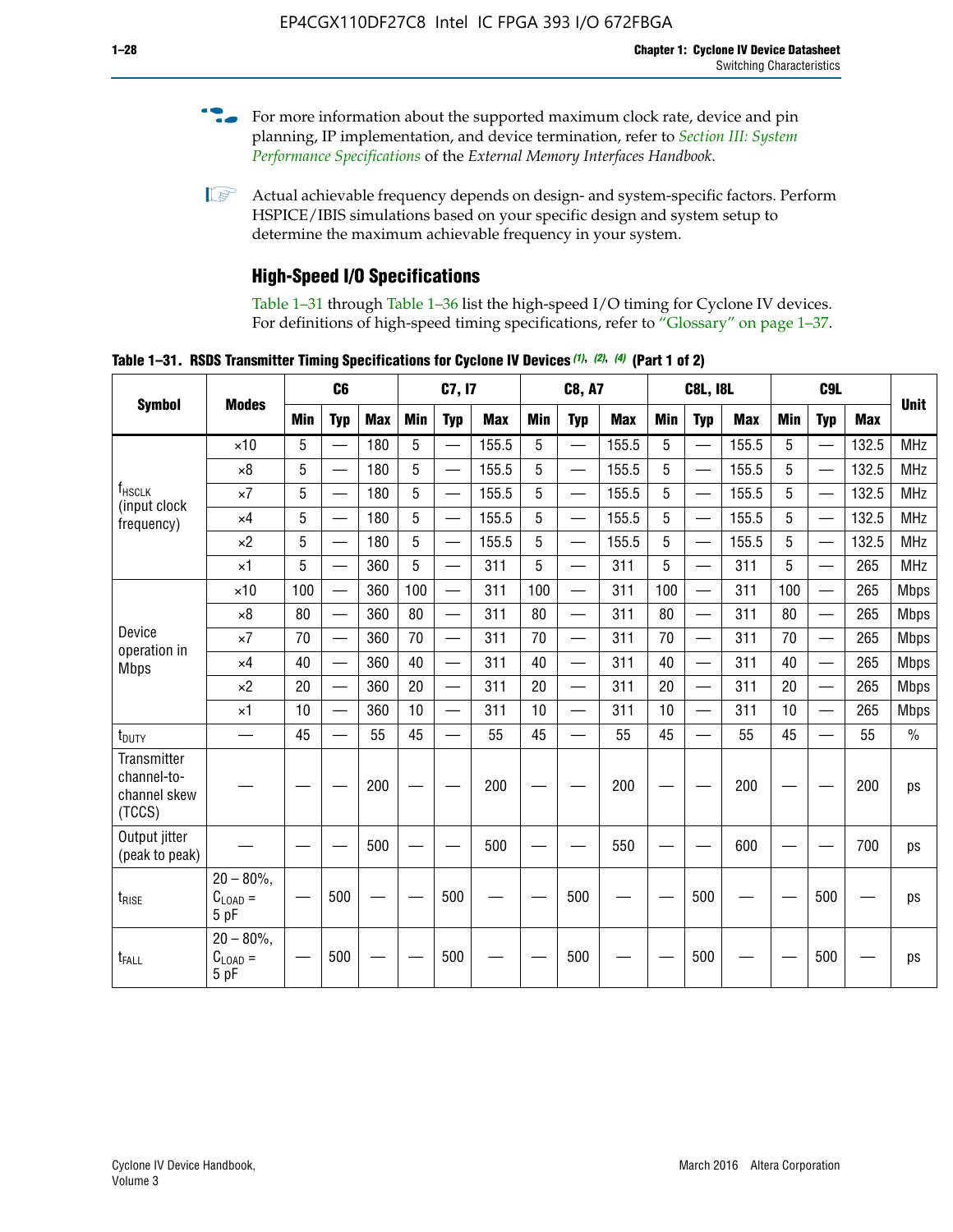| <b>Symbol</b>         | <b>Modes</b> |     | C <sub>6</sub> |            |            | <b>C7, I7</b> |            |            | <b>C8, A7</b> |            |            | <b>C8L, I8L</b> |            |            | C <sub>9</sub> L |     | Unit |
|-----------------------|--------------|-----|----------------|------------|------------|---------------|------------|------------|---------------|------------|------------|-----------------|------------|------------|------------------|-----|------|
|                       |              | Min | <b>Typ</b>     | <b>Max</b> | <b>Min</b> | <b>Typ</b>    | <b>Max</b> | <b>Min</b> | <b>Typ</b>    | <b>Max</b> | <b>Min</b> | <b>Typ</b>      | <b>Max</b> | <b>Min</b> | <b>Typ</b>       | Max |      |
| $t_{\text{LOCK}}$ (3) |              |     |                |            |            |               |            |            |               |            |            |                 |            |            |                  |     | ms   |

#### **Table 1–31. RSDS Transmitter Timing Specifications for Cyclone IV Devices** *(1)***,** *(2)***,** *(4)* **(Part 2 of 2)**

**Notes to Table 1–31:**

(1) Applicable for true RSDS and emulated RSDS\_E\_3R transmitter.

(2) Cyclone IV E devices—true RSDS transmitter is only supported at the output pin of Row I/O Banks 1, 2, 5, and 6. Emulated RSDS transmitter is supported at the output pin of all I/O Banks. Cyclone IV GX devices—true RSDS transmitter is only supported at the output pin of Row I/O Banks 5 and 6. Emulated RSDS transmitter is supported at the output

pin of I/O Banks 3, 4, 5, 6, 7, 8, and 9. (3)  $t_{\text{LOCK}}$  is the time required for the PLL to lock from the end-of-device configuration.

(4) Cyclone IV E 1.0 V core voltage devices only support C8L, C9L, and I8L speed grades. Cyclone IV E 1.2 V core voltage devices only support C6, C7, C8, I7, and A7 speed grades. Cyclone IV GX devices only support C6, C7, C8, and I7 speed grades.

|                                 |                               |     | C <sub>6</sub>           |            |            | C7, I7                   |            |                          | <b>C8, A7</b>            |            |            | <b>C8L, I8L</b>          |            |     | C <sub>9</sub> L                 |            |               |
|---------------------------------|-------------------------------|-----|--------------------------|------------|------------|--------------------------|------------|--------------------------|--------------------------|------------|------------|--------------------------|------------|-----|----------------------------------|------------|---------------|
| <b>Symbol</b>                   | <b>Modes</b>                  | Min | <b>Typ</b>               | <b>Max</b> | <b>Min</b> | <b>Typ</b>               | <b>Max</b> | Min                      | <b>Typ</b>               | <b>Max</b> | <b>Min</b> | <b>Typ</b>               | <b>Max</b> | Min | <b>Typ</b>                       | <b>Max</b> | <b>Unit</b>   |
|                                 | $\times$ 10                   | 5   |                          | 85         | 5          |                          | 85         | 5                        |                          | 85         | 5          |                          | 85         | 5   |                                  | 72.5       | <b>MHz</b>    |
|                                 | $\times 8$                    | 5   | —                        | 85         | 5          | —                        | 85         | 5                        | $\overline{\phantom{0}}$ | 85         | 5          | $\overline{\phantom{0}}$ | 85         | 5   |                                  | 72.5       | <b>MHz</b>    |
| f <sub>HSCLK</sub> (input       | $\times 7$                    | 5   | —                        | 85         | 5          |                          | 85         | 5                        | —                        | 85         | 5          | —                        | 85         | 5   | $\overline{\phantom{0}}$         | 72.5       | <b>MHz</b>    |
| clock<br>frequency)             | $\times$ 4                    | 5   | $\overline{\phantom{0}}$ | 85         | 5          | $\overline{\phantom{a}}$ | 85         | 5                        | $\overline{\phantom{0}}$ | 85         | 5          | —                        | 85         | 5   | $\overline{\phantom{0}}$         | 72.5       | <b>MHz</b>    |
|                                 | $\times 2$                    | 5   | $\hspace{0.05cm}$        | 85         | 5          |                          | 85         | 5                        | —                        | 85         | 5          | $\overline{\phantom{0}}$ | 85         | 5   | $\qquad \qquad \overbrace{ }^{}$ | 72.5       | <b>MHz</b>    |
|                                 | $\times$ 1                    | 5   |                          | 170        | 5          | $\overline{\phantom{0}}$ | 170        | 5                        | $\overline{\phantom{0}}$ | 170        | 5          | $\overline{\phantom{0}}$ | 170        | 5   |                                  | 145        | <b>MHz</b>    |
|                                 | $\times$ 10                   | 100 |                          | 170        | 100        | $\overline{\phantom{0}}$ | 170        | 100                      | $\overline{\phantom{0}}$ | 170        | 100        | $\overline{\phantom{0}}$ | 170        | 100 |                                  | 145        | <b>Mbps</b>   |
|                                 | $\times 8$                    | 80  | $\qquad \qquad$          | 170        | 80         | —                        | 170        | 80                       | —                        | 170        | 80         |                          | 170        | 80  |                                  | 145        | <b>Mbps</b>   |
| Device                          | $\times 7$                    | 70  | $\overline{\phantom{0}}$ | 170        | 70         | —                        | 170        | 70                       | $\overline{\phantom{0}}$ | 170        | 70         |                          | 170        | 70  |                                  | 145        | <b>Mbps</b>   |
| operation in<br><b>Mbps</b>     | $\times$ 4                    | 40  | $\qquad \qquad$          | 170        | 40         | $\overline{\phantom{0}}$ | 170        | 40                       |                          | 170        | 40         |                          | 170        | 40  |                                  | 145        | <b>Mbps</b>   |
|                                 | $\times 2$                    | 20  |                          | 170        | 20         | $\overline{\phantom{0}}$ | 170        | 20                       | $\overline{\phantom{0}}$ | 170        | 20         |                          | 170        | 20  |                                  | 145        | <b>Mbps</b>   |
|                                 | $\times$ 1                    | 10  |                          | 170        | 10         | $\overline{\phantom{0}}$ | 170        | 10                       | $\overline{\phantom{0}}$ | 170        | 10         | $\overline{\phantom{0}}$ | 170        | 10  |                                  | 145        | <b>Mbps</b>   |
| t <sub>DUTY</sub>               |                               | 45  | $\equiv$                 | 55         | 45         | $\equiv$                 | 55         | 45                       | $\overline{\phantom{0}}$ | 55         | 45         | $\equiv$                 | 55         | 45  |                                  | 55         | $\frac{0}{0}$ |
| <b>TCCS</b>                     |                               |     |                          | 200        |            |                          | 200        | $\overline{\phantom{0}}$ |                          | 200        |            | —                        | 200        |     |                                  | 200        | ps            |
| Output jitter<br>(peak to peak) |                               |     | —                        | 500        |            |                          | 500        |                          |                          | 550        |            |                          | 600        |     |                                  | 700        | ps            |
| $t_{\sf RISE}$                  | $20 - 80\%$ ,<br>$C_{LOAD} =$ |     | 500                      |            |            | 500                      |            |                          | 500                      |            |            | 500                      |            |     | 500                              |            | ps            |
| t <sub>FALL</sub>               | 5 pF<br>$20 - 80\%$ ,         |     | 500                      |            |            | 500                      |            |                          | 500                      |            |            | 500                      |            |     | 500                              |            | ps            |
|                                 | $C_{\text{LOAD}} =$<br>5 pF   |     |                          |            |            |                          |            |                          |                          |            |            |                          |            |     |                                  |            |               |

### **Table 1–32. Emulated RSDS\_E\_1R Transmitter Timing Specifications for Cyclone IV Devices** *(1), (3)* **(Part 1 of 2)**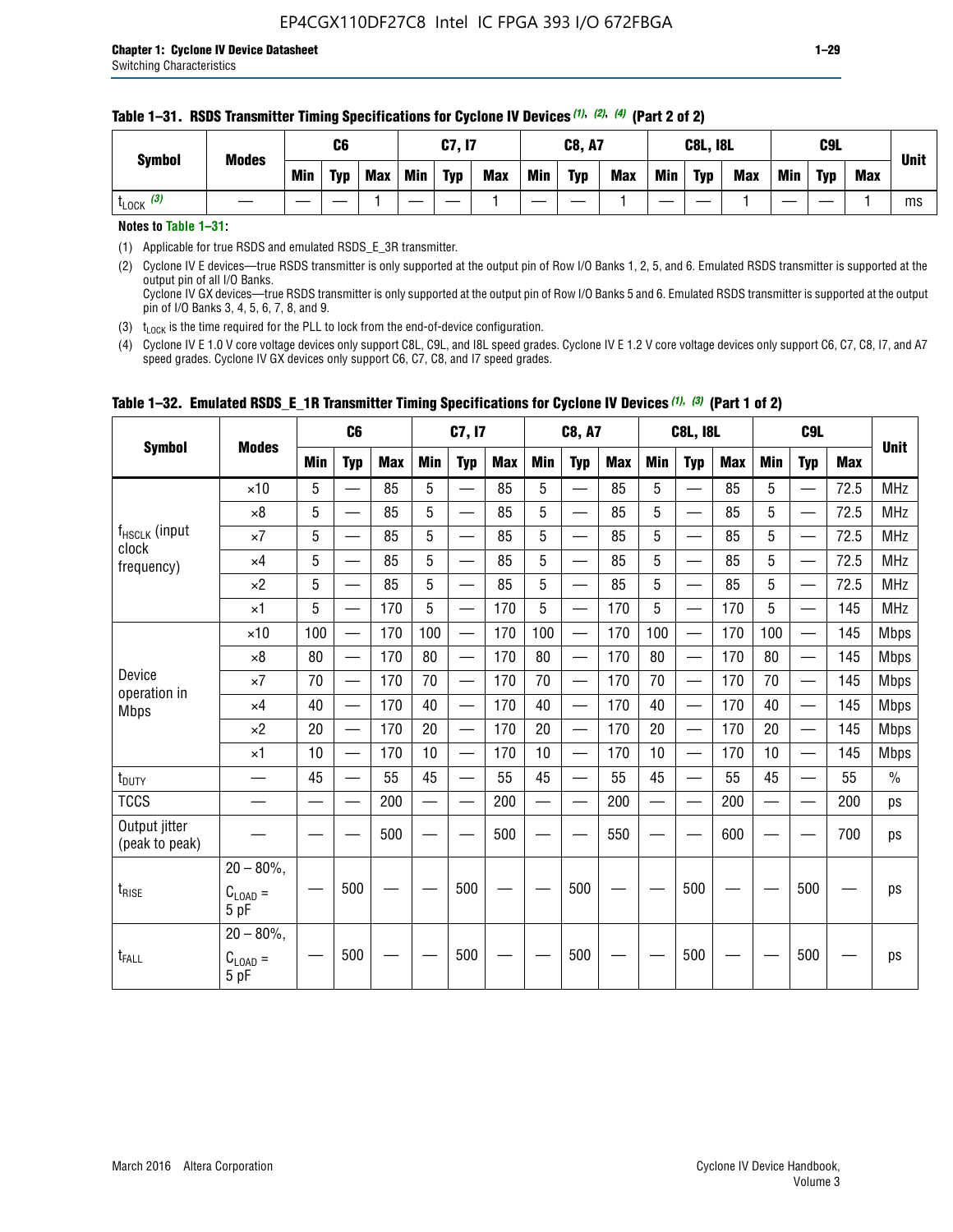| <b>Symbol</b>        | <b>Modes</b> |     | C6         |     |            | C7, I7     |            |            | <b>C8, A7</b> |            |            | <b>C8L, I8L</b> |            |     | <b>C9L</b> |            | <b>Unit</b> |
|----------------------|--------------|-----|------------|-----|------------|------------|------------|------------|---------------|------------|------------|-----------------|------------|-----|------------|------------|-------------|
|                      |              | Min | <b>Typ</b> | Max | <b>Min</b> | <b>Typ</b> | <b>Max</b> | <b>Min</b> | <b>Typ</b>    | <b>Max</b> | <b>Min</b> | <b>Typ</b>      | <b>Max</b> | Min | <b>Typ</b> | <b>Max</b> |             |
| (2)<br><b>L</b> LOCK |              |     |            |     |            |            |            |            |               |            |            |                 |            |     |            |            | ms          |

#### **Table 1–32. Emulated RSDS\_E\_1R Transmitter Timing Specifications for Cyclone IV Devices** *(1), (3)* **(Part 2 of 2)**

**Notes to Table 1–32:**

(1) Emulated RSDS\_E\_1R transmitter is supported at the output pin of all I/O Banks of Cyclone IV E devices and I/O Banks 3, 4, 5, 6, 7, 8, and 9 of Cyclone IV GX devices.

(2)  $t_{\text{LOCK}}$  is the time required for the PLL to lock from the end-of-device configuration.

(3) Cyclone IV E 1.0 V core voltage devices only support C8L, C9L, and I8L speed grades. Cyclone IV E 1.2 V core voltage devices only support C6, C7, C8, I7, and A7 speed grades. Cyclone IV GX devices only support C6, C7, C8, and I7 speed grades.

|                                    |                                            |            | C <sub>6</sub>                |            |                          | C7, I7                   |            |            | <b>C8, A7</b>            |              |                          | <b>C8L, I8L</b>          |            |            | C <sub>9</sub> L         |            |               |
|------------------------------------|--------------------------------------------|------------|-------------------------------|------------|--------------------------|--------------------------|------------|------------|--------------------------|--------------|--------------------------|--------------------------|------------|------------|--------------------------|------------|---------------|
| <b>Symbol</b>                      | <b>Modes</b>                               | <b>Min</b> | <b>Typ</b>                    | <b>Max</b> | <b>Min</b>               | <b>Typ</b>               | <b>Max</b> | <b>Min</b> | <b>Typ</b>               | <b>Max</b>   | <b>Min</b>               | <b>Typ</b>               | <b>Max</b> | <b>Min</b> | <b>Typ</b>               | <b>Max</b> | <b>Unit</b>   |
|                                    | $\times$ 10                                | 5          |                               | 200        | 5                        |                          | 155.5      | 5          | $\overline{\phantom{0}}$ | 155.5        | 5                        |                          | 155.5      | 5          |                          | 132.5      | <b>MHz</b>    |
|                                    | $\times 8$                                 | 5          |                               | 200        | 5                        | —                        | 155.5      | 5          | —                        | 155.5        | 5                        |                          | 155.5      | 5          |                          | 132.5      | <b>MHz</b>    |
| f <sub>HSCLK</sub> (input<br>clock | $\times 7$                                 | 5          | $\overline{\phantom{0}}$      | 200        | 5                        | —<br>——                  | 155.5      | 5          | —                        | 155.5        | 5                        | —                        | 155.5      | 5          |                          | 132.5      | <b>MHz</b>    |
| frequency)                         | $\times$ 4                                 | 5          |                               | 200        | 5                        | —<br>——                  | 155.5      | 5          | $\overline{\phantom{0}}$ | 155.5        | 5                        |                          | 155.5      | 5          | —                        | 132.5      | MHz           |
|                                    | $\times 2$                                 | 5          | $\overline{\phantom{0}}$      | 200        | 5                        | —                        | 155.5      | 5          | $\overline{\phantom{0}}$ | 155.5        | 5                        | $\overline{\phantom{0}}$ | 155.5      | 5          | $\overline{\phantom{0}}$ | 132.5      | <b>MHz</b>    |
|                                    | $\times$ 1                                 | 5          | $\overline{\phantom{0}}$      | 400        | 5                        | $\overline{\phantom{0}}$ | 311        | 5          | $\overline{\phantom{0}}$ | 311          | 5                        |                          | 311        | 5          | —                        | 265        | MHz           |
|                                    | $\times$ 10                                | 100        | $\overline{\phantom{0}}$      | 400        | 100                      | $\overline{\phantom{0}}$ | 311        | 100        | $\overline{\phantom{0}}$ | 311          | 100                      | $\overline{\phantom{0}}$ | 311        | 100        |                          | 265        | <b>Mbps</b>   |
|                                    | $\times 8$                                 | 80         | $\overline{\phantom{0}}$      | 400        | 80                       | $\overline{\phantom{0}}$ | 311        | 80         | $\overline{\phantom{0}}$ | 311          | 80                       | $\overline{\phantom{0}}$ | 311        | 80         |                          | 265        | <b>Mbps</b>   |
| Device                             | $\times 7$                                 | 70         | $\overline{\phantom{0}}$      | 400        | 70                       | $\equiv$                 | 311        | 70         |                          | 311          | 70                       | —                        | 311        | 70         |                          | 265        | <b>Mbps</b>   |
| operation in<br><b>Mbps</b>        | $\times 4$                                 | 40         |                               | 400        | 40                       |                          | 311        | 40         | $\overline{\phantom{0}}$ | 311          | 40                       |                          | 311        | 40         |                          | 265        | <b>Mbps</b>   |
|                                    | $\times 2$                                 | 20         | $\overbrace{\phantom{aaaaa}}$ | 400        | 20                       | —                        | 311        | 20         | $\overline{\phantom{0}}$ | 311          | 20                       | —                        | 311        | 20         |                          | 265        | <b>Mbps</b>   |
|                                    | ×1                                         | 10         |                               | 400        | 10                       | —                        | 311        | 10         | —                        | 311          | 10                       | $\overline{\phantom{0}}$ | 311        | 10         |                          | 265        | <b>Mbps</b>   |
| t <sub>DUTY</sub>                  | __                                         | 45         |                               | 55         | 45                       | $\overline{\phantom{0}}$ | 55         | 45         | $\overline{\phantom{0}}$ | 55           | 45                       | $\overline{\phantom{0}}$ | 55         | 45         |                          | 55         | $\frac{0}{0}$ |
| <b>TCCS</b>                        |                                            |            |                               | 200        | $\overline{\phantom{0}}$ |                          | 200        |            | e e                      | 200          | $\overline{\phantom{0}}$ |                          | 200        |            |                          | 200        | ps            |
| Output jitter<br>(peak to peak)    |                                            |            |                               | 500        |                          |                          | 500        |            |                          | 550          |                          |                          | 600        |            |                          | 700        | ps            |
| $t_{\text{RISE}}$                  | $20 - 80\%$ ,<br>$C_{LOAD} =$<br>5 pF      |            | 500                           |            |                          | 500                      |            |            | 500                      |              |                          | 500                      |            |            | 500                      |            | ps            |
| t <sub>FALL</sub>                  | $20 - 80\%$<br>$C_{\text{LOAD}} =$<br>5 pF |            | 500                           |            |                          | 500                      |            |            | 500                      |              |                          | 500                      |            |            | 500                      |            | ps            |
| $t_{\text{LOCK}}$ (3)              |                                            |            |                               | 1          |                          |                          | 1          |            |                          | $\mathbf{1}$ |                          |                          | 1          |            |                          | 1          | ms            |

**Table 1–33. Mini-LVDS Transmitter Timing Specifications for Cyclone IV Devices** *(1)***,** *(2)***,** *(4)*

**Notes to Table 1–33:**

(1) Applicable for true and emulated mini-LVDS transmitter.

(2) Cyclone IV E—true mini-LVDS transmitter is only supported at the output pin of Row I/O Banks 1, 2, 5, and 6. Emulated mini-LVDS transmitter is supported at the output pin of all I/O banks.

Cyclone IV GX—true mini-LVDS transmitter is only supported at the output pin of Row I/O Banks 5 and 6. Emulated mini-LVDS transmitter is supported at the output pin of I/O Banks 3, 4, 5, 6, 7, 8, and 9.

(3)  $t_{\text{LOCK}}$  is the time required for the PLL to lock from the end-of-device configuration.

(4) Cyclone IV E 1.0 V core voltage devices only support C8L, C9L, and I8L speed grades. Cyclone IV E 1.2 V core voltage devices only support C6, C7, C8, I7, and A7 speed grades. Cyclone IV GX devices only support C6, C7, C8, and I7 speed grades.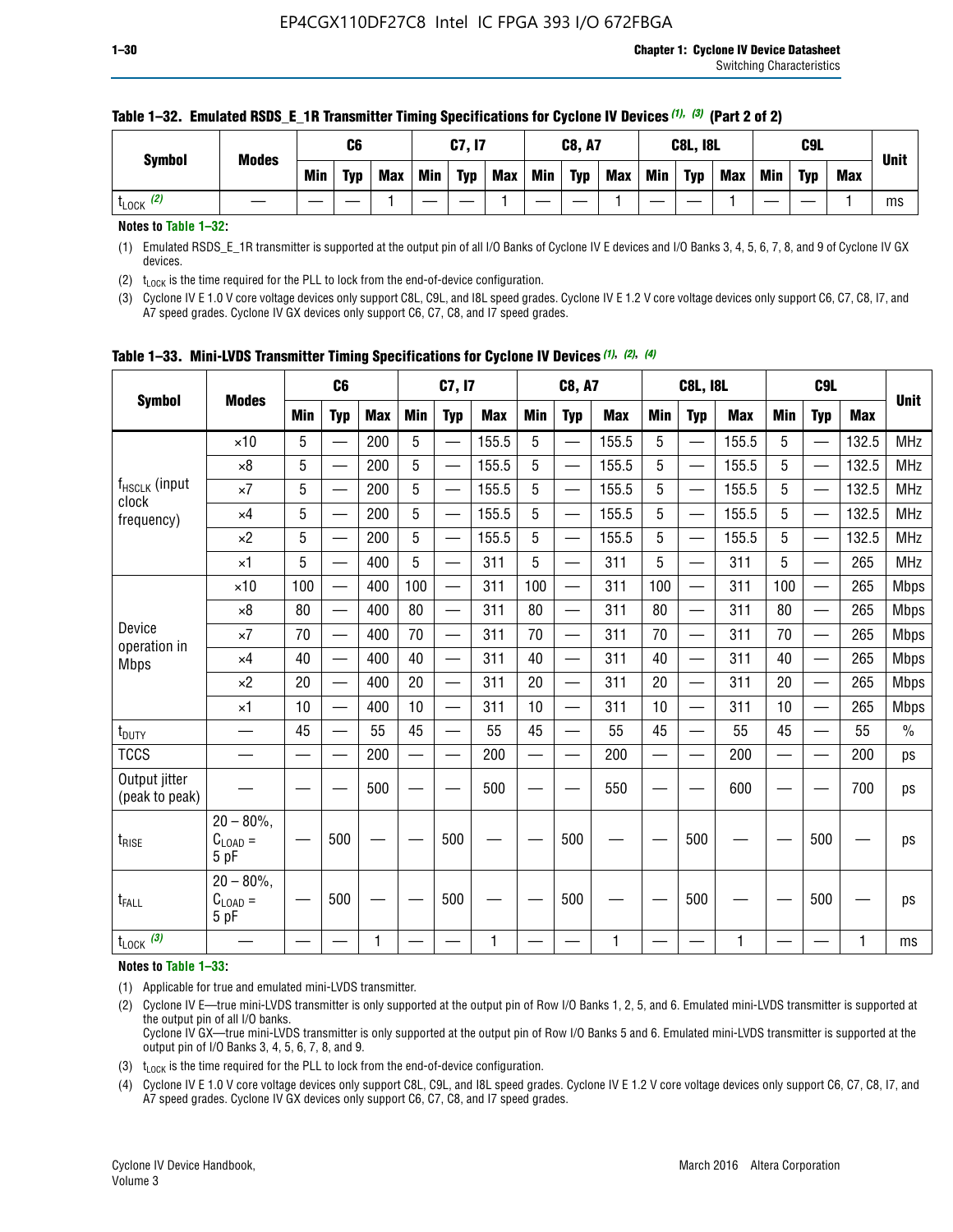|                                 |              |     | C <sub>6</sub> |     | C7, I7     |            | <b>C8, A7</b> |     | <b>C8L, I8L</b> |            | C9L        |               |
|---------------------------------|--------------|-----|----------------|-----|------------|------------|---------------|-----|-----------------|------------|------------|---------------|
| <b>Symbol</b>                   | <b>Modes</b> | Min | <b>Max</b>     | Min | <b>Max</b> | <b>Min</b> | <b>Max</b>    | Min | <b>Max</b>      | <b>Min</b> | <b>Max</b> | <b>Unit</b>   |
|                                 | $\times$ 10  | 5   | 420            | 5   | 370        | 5          | 320           | 5   | 320             | 5          | 250        | <b>MHz</b>    |
|                                 | $\times 8$   | 5   | 420            | 5   | 370        | 5          | 320           | 5   | 320             | 5          | 250        | <b>MHz</b>    |
| f <sub>HSCLK</sub> (input       | $\times 7$   | 5   | 420            | 5   | 370        | 5          | 320           | 5   | 320             | 5          | 250        | <b>MHz</b>    |
| clock<br>frequency)             | $\times$ 4   | 5   | 420            | 5   | 370        | 5          | 320           | 5   | 320             | 5          | 250        | <b>MHz</b>    |
|                                 | $\times 2$   | 5   | 420            | 5   | 370        | 5          | 320           | 5   | 320             | 5          | 250        | <b>MHz</b>    |
|                                 | $\times$ 1   | 5   | 420            | 5   | 402.5      | 5          | 402.5         | 5   | 362             | 5          | 265        | <b>MHz</b>    |
|                                 | $\times$ 10  | 100 | 840            | 100 | 740        | 100        | 640           | 100 | 640             | 100        | 500        | <b>Mbps</b>   |
|                                 | $\times 8$   | 80  | 840            | 80  | 740        | 80         | 640           | 80  | 640             | 80         | 500        | <b>Mbps</b>   |
| <b>HSIODR</b>                   | $\times 7$   | 70  | 840            | 70  | 740        | 70         | 640           | 70  | 640             | 70         | 500        | <b>Mbps</b>   |
|                                 | $\times$ 4   | 40  | 840            | 40  | 740        | 40         | 640           | 40  | 640             | 40         | 500        | <b>Mbps</b>   |
|                                 | $\times 2$   | 20  | 840            | 20  | 740        | 20         | 640           | 20  | 640             | 20         | 500        | <b>Mbps</b>   |
|                                 | $\times$ 1   | 10  | 420            | 10  | 402.5      | 10         | 402.5         | 10  | 362             | 10         | 265        | <b>Mbps</b>   |
| t <sub>DUTY</sub>               |              | 45  | 55             | 45  | 55         | 45         | 55            | 45  | 55              | 45         | 55         | $\frac{0}{0}$ |
| <b>TCCS</b>                     |              |     | 200            |     | 200        |            | 200           |     | 200             |            | 200        | ps            |
| Output jitter<br>(peak to peak) |              |     | 500            |     | 500        |            | 550           |     | 600             |            | 700        | ps            |
| $t_{\text{LOCK}}$ (2)           |              |     | 1              |     | 1          |            | 1             |     | 1               |            | 1          | ms            |

**Table 1–34. True LVDS Transmitter Timing Specifications for Cyclone IV Devices** *(1)***,** *(3)*

**Notes to Table 1–34:**

(1) Cyclone IV E—true LVDS transmitter is only supported at the output pin of Row I/O Banks 1, 2, 5, and 6. Cyclone IV GX—true LVDS transmitter is only supported at the output pin of Row I/O Banks 5 and 6.

(2)  $t_{\text{LOCK}}$  is the time required for the PLL to lock from the end-of-device configuration.

(3) Cyclone IV E 1.0 V core voltage devices only support C8L, C9L, and I8L speed grades. Cyclone IV E 1.2 V core voltage devices only support C6, C7, C8, I7, and A7 speed grades. Cyclone IV GX devices only support C6, C7, C8, and I7 speed grades.

|  |  |  |  |  |  | Table 1–35. Emulated LVDS Transmitter Timing Specifications for Cyclone IV Devices <sup>(1),</sup> <sup>(3)</sup> (Part 1 of 2) |  |  |
|--|--|--|--|--|--|---------------------------------------------------------------------------------------------------------------------------------|--|--|
|--|--|--|--|--|--|---------------------------------------------------------------------------------------------------------------------------------|--|--|

|                                    |              | C <sub>6</sub> |            | C7, I7     |            | <b>C8, A7</b> |            | <b>C8L, I8L</b> |            | C <sub>9</sub> L |            |             |
|------------------------------------|--------------|----------------|------------|------------|------------|---------------|------------|-----------------|------------|------------------|------------|-------------|
| <b>Symbol</b>                      | <b>Modes</b> | Min            | <b>Max</b> | <b>Min</b> | <b>Max</b> | <b>Min</b>    | <b>Max</b> | Min             | <b>Max</b> | <b>Min</b>       | <b>Max</b> | <b>Unit</b> |
|                                    | $\times$ 10  | 5              | 320        | 5          | 320        | 5             | 275        | 5               | 275        | 5                | 250        | <b>MHz</b>  |
|                                    | $\times 8$   | 5              | 320        | 5          | 320        | 5             | 275        | 5               | 275        | 5                | 250        | <b>MHz</b>  |
| f <sub>HSCLK</sub> (input<br>clock | $\times 7$   | 5              | 320        | 5          | 320        | 5             | 275        | 5               | 275        | 5                | 250        | <b>MHz</b>  |
| frequency)                         | $\times$ 4   | 5              | 320        | 5          | 320        | 5             | 275        | 5               | 275        | 5                | 250        | <b>MHz</b>  |
|                                    | $\times 2$   | 5              | 320        | 5          | 320        | 5             | 275        | 5               | 275        | 5                | 250        | <b>MHz</b>  |
|                                    | ×1           | 5              | 402.5      | 5          | 402.5      | 5             | 402.5      | 5               | 362        | 5                | 265        | <b>MHz</b>  |
|                                    | $\times$ 10  | 100            | 640        | 100        | 640        | 100           | 550        | 100             | 550        | 100              | 500        | <b>Mbps</b> |
|                                    | $\times 8$   | 80             | 640        | 80         | 640        | 80            | 550        | 80              | 550        | 80               | 500        | <b>Mbps</b> |
| <b>HSIODR</b>                      | $\times 7$   | 70             | 640        | 70         | 640        | 70            | 550        | 70              | 550        | 70               | 500        | <b>Mbps</b> |
|                                    | $\times$ 4   | 40             | 640        | 40         | 640        | 40            | 550        | 40              | 550        | 40               | 500        | <b>Mbps</b> |
|                                    | $\times 2$   | 20             | 640        | 20         | 640        | 20            | 550        | 20              | 550        | 20               | 500        | <b>Mbps</b> |
|                                    | ×1           | 10             | 402.5      | 10         | 402.5      | 10            | 402.5      | 10              | 362        | 10               | 265        | <b>Mbps</b> |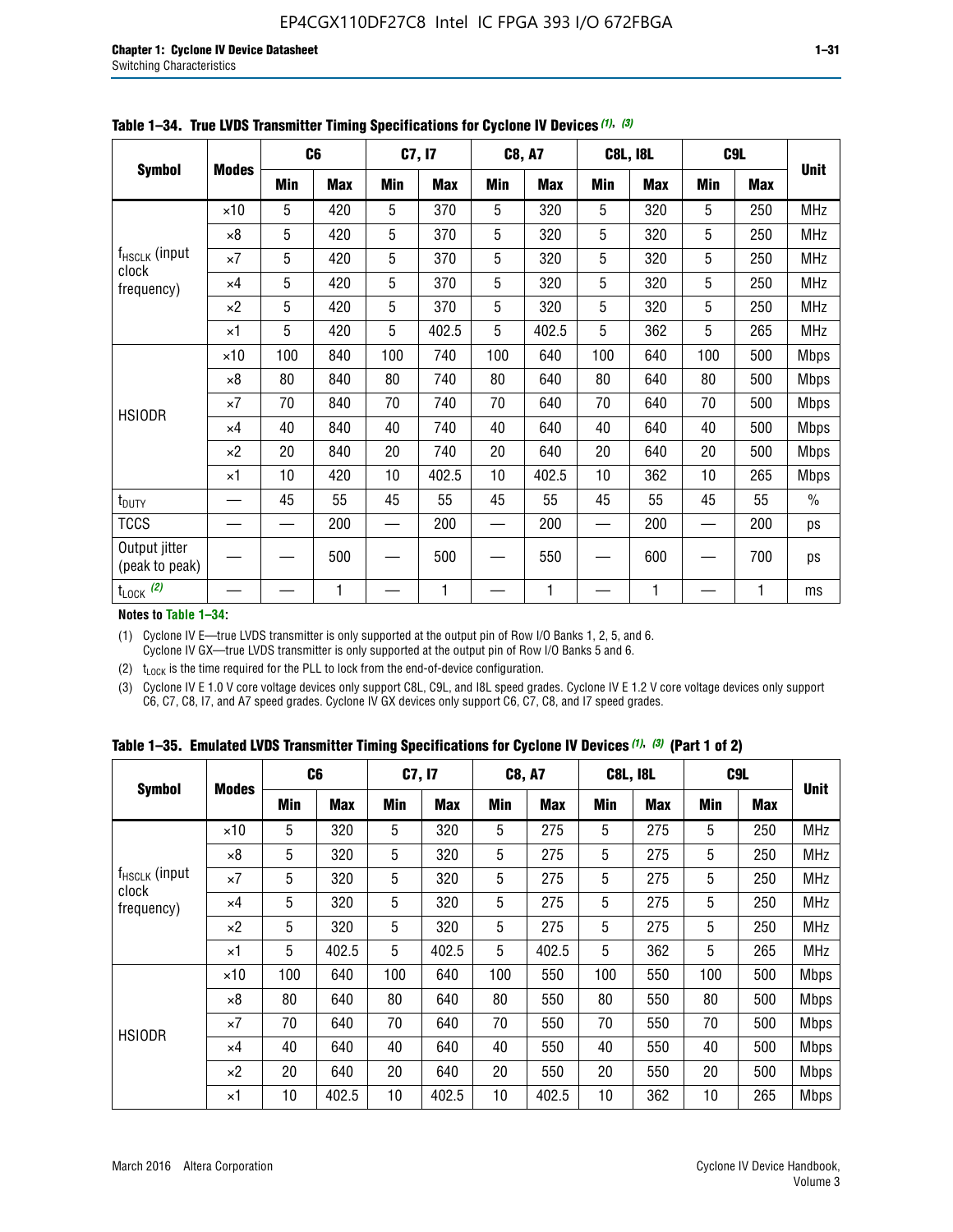|                                 |              | C <sub>6</sub> |            | C7, I7 |            | <b>C8, A7</b> |            | <b>C8L, I8L</b> |            |     | C <sub>9</sub> L |               |
|---------------------------------|--------------|----------------|------------|--------|------------|---------------|------------|-----------------|------------|-----|------------------|---------------|
| <b>Symbol</b>                   | <b>Modes</b> | Min            | <b>Max</b> | Min    | <b>Max</b> | <b>Min</b>    | <b>Max</b> | <b>Min</b>      | <b>Max</b> | Min | <b>Max</b>       | <b>Unit</b>   |
| t <sub>DUTY</sub>               |              | 45             | 55         | 45     | 55         | 45            | 55         | 45              | 55         | 45  | 55               | $\frac{0}{0}$ |
| <b>TCCS</b>                     |              |                | 200        |        | 200        |               | 200        |                 | 200        |     | 200              | ps            |
| Output jitter<br>(peak to peak) |              |                | 500        |        | 500        |               | 550        |                 | 600        | —   | 700              | ps            |
| $t_{\text{LOCK}}$ (2)           |              |                |            |        |            |               |            |                 |            |     |                  | ms            |

#### **Table 1–35. Emulated LVDS Transmitter Timing Specifications for Cyclone IV Devices** *(1)***,** *(3)* **(Part 2 of 2)**

#### **Notes to Table 1–35:**

(1) Cyclone IV E—emulated LVDS transmitter is supported at the output pin of all I/O Banks.

Cyclone IV GX—emulated LVDS transmitter is supported at the output pin of I/O Banks 3, 4, 5, 6, 7, 8, and 9.

(2)  $t_{\text{LOCK}}$  is the time required for the PLL to lock from the end-of-device configuration.

(3) Cyclone IV E 1.0 V core voltage devices only support C8L, C9L, and I8L speed grades. Cyclone IV E 1.2 V core voltage devices only support C6, C7, C8, I7, and A7 speed grades. Cyclone IV GX devices only support C6, C7, C8, and I7 speed grades.

|                                    |              | C <sub>6</sub> |            | C7, I7 |            | <b>C8, A7</b> |            |     | <b>C8L, I8L</b> | C <sub>9</sub> L         |     |             |
|------------------------------------|--------------|----------------|------------|--------|------------|---------------|------------|-----|-----------------|--------------------------|-----|-------------|
| <b>Symbol</b>                      | <b>Modes</b> | <b>Min</b>     | <b>Max</b> | Min    | <b>Max</b> | Min           | <b>Max</b> | Min | <b>Max</b>      | <b>Min</b>               | Max | <b>Unit</b> |
|                                    | $\times$ 10  | 10             | 437.5      | 10     | 370        | 10            | 320        | 10  | 320             | 10                       | 250 | <b>MHz</b>  |
|                                    | ×8           | 10             | 437.5      | 10     | 370        | 10            | 320        | 10  | 320             | 10                       | 250 | <b>MHz</b>  |
| f <sub>HSCLK</sub> (input<br>clock | $\times 7$   | 10             | 437.5      | 10     | 370        | 10            | 320        | 10  | 320             | 10                       | 250 | <b>MHz</b>  |
| frequency)                         | $\times 4$   | 10             | 437.5      | 10     | 370        | 10            | 320        | 10  | 320             | 10                       | 250 | <b>MHz</b>  |
|                                    | $\times 2$   | 10             | 437.5      | 10     | 370        | 10            | 320        | 10  | 320             | 10                       | 250 | <b>MHz</b>  |
|                                    | ×1           | 10             | 437.5      | 10     | 402.5      | 10            | 402.5      | 10  | 362             | 10                       | 265 | <b>MHz</b>  |
|                                    | $\times$ 10  | 100            | 875        | 100    | 740        | 100           | 640        | 100 | 640             | 100                      | 500 | <b>Mbps</b> |
|                                    | $\times 8$   | 80             | 875        | 80     | 740        | 80            | 640        | 80  | 640             | 80                       | 500 | <b>Mbps</b> |
| <b>HSIODR</b>                      | $\times 7$   | 70             | 875        | 70     | 740        | 70            | 640        | 70  | 640             | 70                       | 500 | <b>Mbps</b> |
|                                    | $\times 4$   | 40             | 875        | 40     | 740        | 40            | 640        | 40  | 640             | 40                       | 500 | <b>Mbps</b> |
|                                    | $\times 2$   | 20             | 875        | 20     | 740        | 20            | 640        | 20  | 640             | 20                       | 500 | <b>Mbps</b> |
|                                    | ×1           | 10             | 437.5      | 10     | 402.5      | 10            | 402.5      | 10  | 362             | 10                       | 265 | <b>Mbps</b> |
| SW                                 |              |                | 400        |        | 400        |               | 400        |     | 550             | —                        | 640 | ps          |
| Input jitter<br>tolerance          |              |                | 500        |        | 500        |               | 550        |     | 600             | $\overline{\phantom{0}}$ | 700 | ps          |
| $t_{\text{LOCK}}$ (2)              |              |                | 1          |        | 1          |               | 1          |     | 1               |                          |     | ms          |

**Table 1–36. LVDS Receiver Timing Specifications for Cyclone IV Devices** *(1)***,** *(3)*

#### **Notes to Table 1–36:**

(1) Cyclone IV E—LVDS receiver is supported at all I/O Banks.

Cyclone IV GX—LVDS receiver is supported at I/O Banks 3, 4, 5, 6, 7, 8, and 9.

(2)  $t_{\text{LOCK}}$  is the time required for the PLL to lock from the end-of-device configuration.

(3) Cyclone IV E 1.0 V core voltage devices only support C8L, C9L, and I8L speed grades. Cyclone IV E 1.2 V core voltage devices only support C6, C7, C8, I7, and A7 speed grades. Cyclone IV GX devices only support C6, C7, C8, and I7 speed grades.

### **External Memory Interface Specifications**

The external memory interfaces for Cyclone IV devices are auto-calibrating and easy to implement.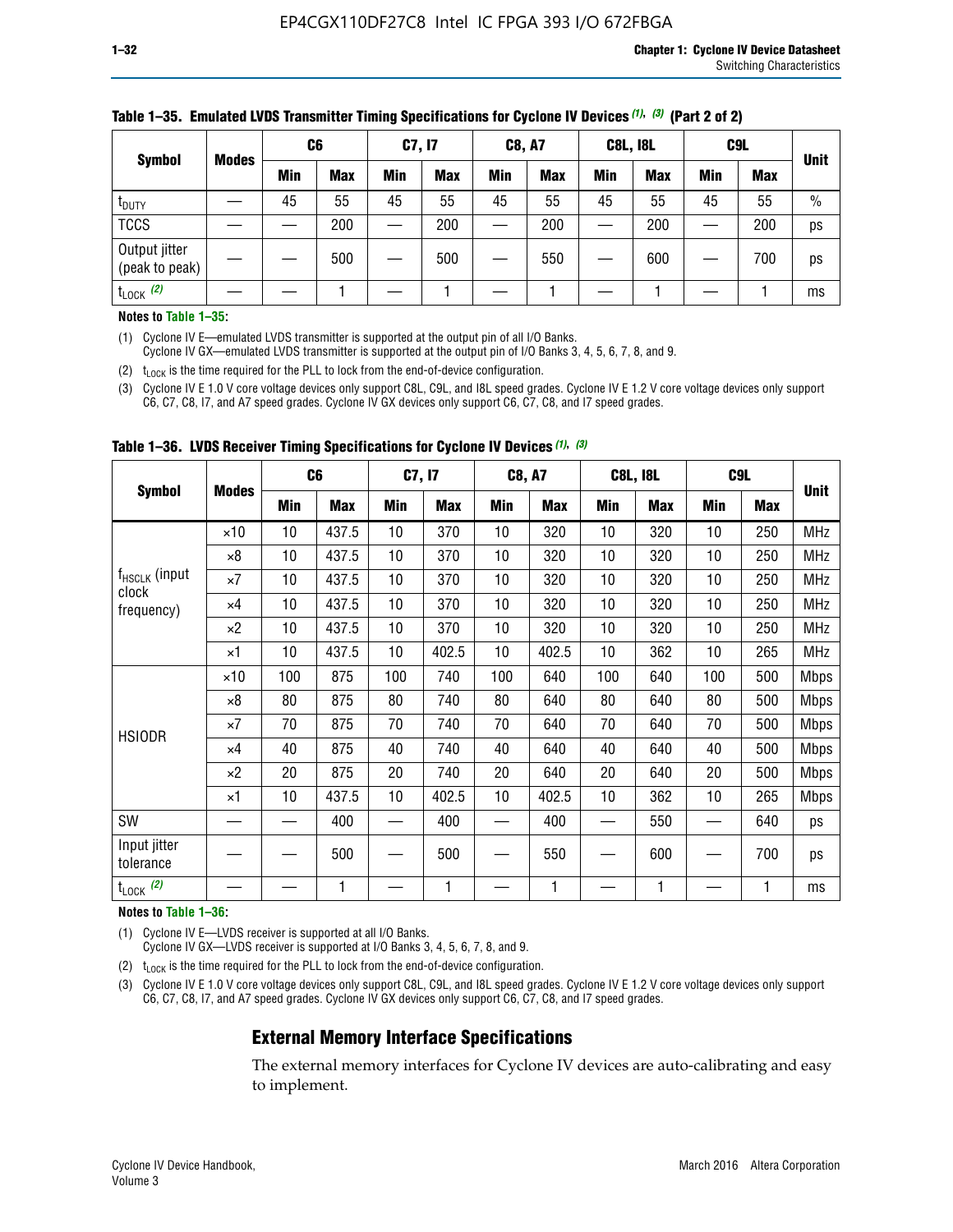**for more information about the supported maximum clock rate, device and pin** planning, IP implementation, and device termination, refer to *[Section III: System](http://www.altera.com/literature/hb/external-memory/emi_intro_specs.pdf)  [Performance Specifications](http://www.altera.com/literature/hb/external-memory/emi_intro_specs.pdf)* of the *External Memory Interface Handbook*.

Table 1–37 lists the memory output clock jitter specifications for Cyclone IV devices.

**Table 1–37. Memory Output Clock Jitter Specifications for Cyclone IV Devices** *(1)***,** *(2)*

| <b>Parameter</b>             | <b>Symbol</b>                    | Min    | <b>Max</b> | <b>Unit</b> |
|------------------------------|----------------------------------|--------|------------|-------------|
| Clock period jitter          | $L$ JIT(per)                     | $-125$ | 125        | ps          |
| Cycle-to-cycle period jitter | $\mathsf{L}$ JIT $(\mathsf{cc})$ | $-200$ | 200        | ps          |
| Duty cycle jitter            | LJIT(duty)                       | $-150$ | 150        | ps          |

**Notes to Table 1–37:**

- (1) Memory output clock jitter measurements are for 200 consecutive clock cycles, as specified in the JEDEC DDR2 standard.
- (2) The clock jitter specification applies to memory output clock pins generated using DDIO circuits clocked by a PLL output routed on a global clock (GCLK) network.

### **Duty Cycle Distortion Specifications**

Table 1–38 lists the worst case duty cycle distortion for Cyclone IV devices.

**Table 1–38. Duty Cycle Distortion on Cyclone IV Devices I/O Pins** *(1)***,** *(2), (3)*

| <b>Symbol</b>     | C6  |            | C7, I7     |            | <b>C8, I8L, A7</b> |            |            | C9L        | <b>Unit</b>   |
|-------------------|-----|------------|------------|------------|--------------------|------------|------------|------------|---------------|
|                   | Min | <b>Max</b> | <b>Min</b> | <b>Max</b> | Min                | <b>Max</b> | <b>Min</b> | <b>Max</b> |               |
| Output Duty Cycle | 45  | 55         | 45         | 55         | 45                 | 55         | 45         | 55         | $\frac{0}{0}$ |

**Notes to Table 1–38:**

(1) The duty cycle distortion specification applies to clock outputs from the PLLs, global clock tree, and IOE driving the dedicated and general purpose I/O pins.

(2) Cyclone IV devices meet the specified duty cycle distortion at the maximum output toggle rate for each combination of I/O standard and current strength.

(3) Cyclone IV E 1.0 V core voltage devices only support C8L, C9L, and I8L speed grades. Cyclone IV E 1.2 V core voltage devices only support C6, C7, C8, I7, and A7 speed grades. Cyclone IV GX devices only support C6, C7, C8, and I7 speed grades.

### **OCT Calibration Timing Specification**

Table 1–39 lists the duration of calibration for series OCT with calibration at device power-up for Cyclone IV devices.

#### **Table 1–39. Timing Specification for Series OCT with Calibration at Device Power-Up for Cyclone IV Devices** *(1)*

| Symbol  | <b>Description</b>                                            | <b>Maximum</b> | <b>Units</b> |
|---------|---------------------------------------------------------------|----------------|--------------|
| LOCTCAL | Duration of series OCT with<br>calibration at device power-up | 20             | μs           |

#### **Note to Table 1–39***:*

(1) OCT calibration takes place after device configuration and before entering user mode.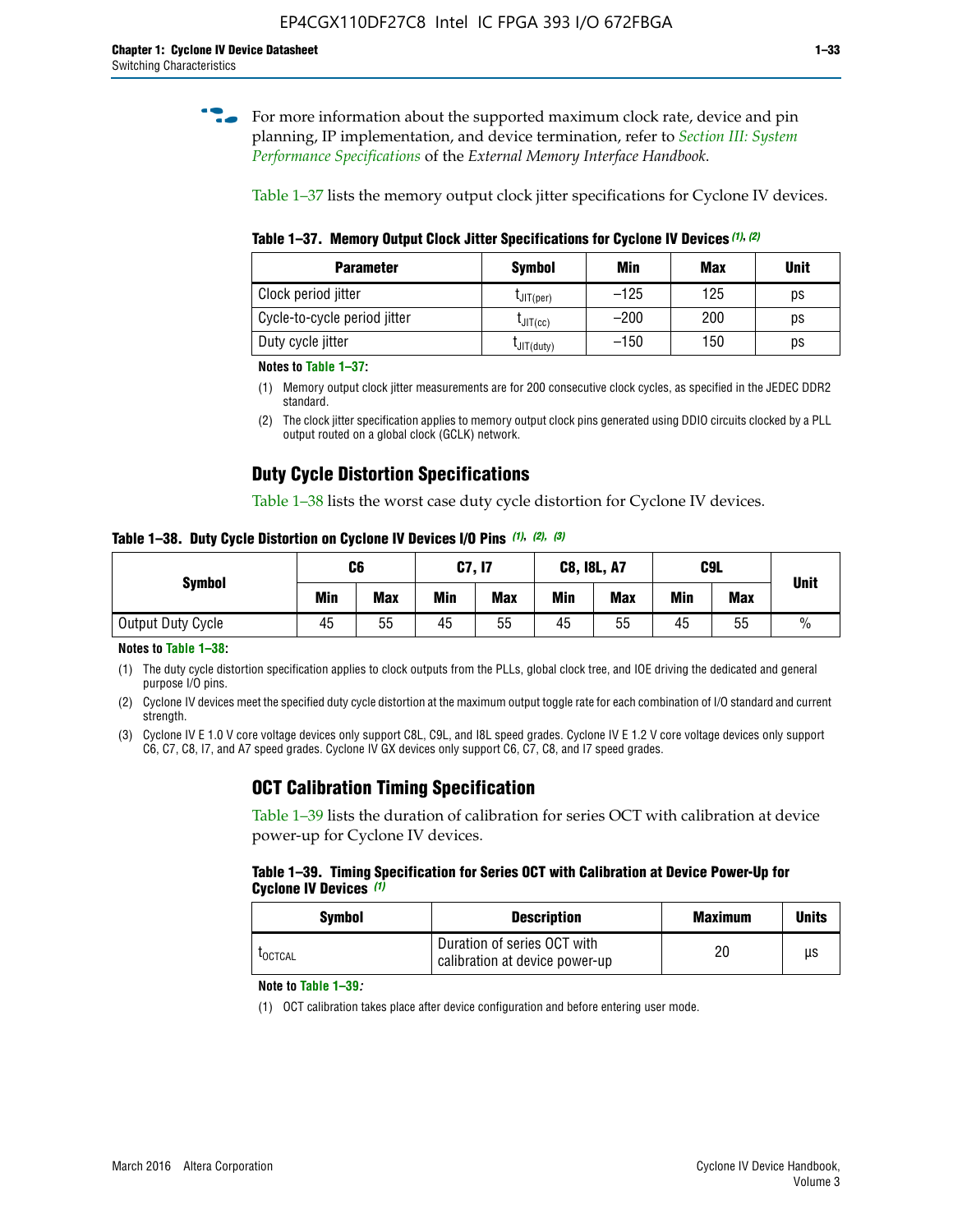### **IOE Programmable Delay**

Table 1–40 and Table 1–41 list the IOE programmable delay for Cyclone IV E 1.0 V core voltage devices.

### **Table 1–40. IOE Programmable Delay on Column Pins for Cyclone IV E 1.0 V Core Voltage Devices** *(1)***,** *(2)*

|                                                                       |                                | <b>Number</b><br>0f | Min<br><b>Offset</b> | <b>Max Offset</b>  |            |                    |             |       |    |  |
|-----------------------------------------------------------------------|--------------------------------|---------------------|----------------------|--------------------|------------|--------------------|-------------|-------|----|--|
| <b>Parameter</b>                                                      | <b>Paths Affected</b>          |                     |                      | <b>Fast Corner</b> |            | <b>Slow Corner</b> | <b>Unit</b> |       |    |  |
|                                                                       |                                | <b>Setting</b>      |                      | C8L                | <b>18L</b> | C8L                | C9L         | 18L   |    |  |
| Input delay from pin to<br>internal cells                             | Pad to I/O<br>dataout to core  |                     | 0                    | 2.054              | 1.924      | 3.387              | 4.017       | 3.411 | ns |  |
| Input delay from pin to<br>input register                             | Pad to I/O input<br>register   | 8                   | 0                    | 2.010              | 1.875      | 3.341              | 4.252       | 3.367 | ns |  |
| Delay from output register<br>to output pin                           | I/O output<br>register to pad  | 2                   | 0                    | 0.641              | 0.631      | 1.111              | 1.377       | 1.124 | ns |  |
| Input delay from<br>dual-purpose clock pin to<br>fan-out destinations | Pad to global<br>clock network | 12                  | 0                    | 0.971              | 0.931      | 1.684              | 2.298       | 1.684 | ns |  |

#### **Notes to Table 1–40:**

(1) The incremental values for the settings are generally linear. For the exact values for each setting, use the latest version of the Quartus II software.

(2) The minimum and maximum offset timing numbers are in reference to setting **0** as available in the Quartus II software.

| Table 1–41. IOE Programmable Delay on Row Pins for Cyclone IV E 1.0 V Core Voltage Devices (1), (2) |  |  |
|-----------------------------------------------------------------------------------------------------|--|--|
|-----------------------------------------------------------------------------------------------------|--|--|

|                                                                       |                                | <b>Number</b>  | Min<br><b>Offset</b> | <b>Max Offset</b> |                    |                    |             |       |    |  |
|-----------------------------------------------------------------------|--------------------------------|----------------|----------------------|-------------------|--------------------|--------------------|-------------|-------|----|--|
| <b>Parameter</b>                                                      | <b>Paths Affected</b>          | 0f             |                      |                   | <b>Fast Corner</b> | <b>Slow Corner</b> | <b>Unit</b> |       |    |  |
|                                                                       |                                | <b>Setting</b> |                      | C8L               | <b>18L</b>         | C8L                | C9L         | 18L   |    |  |
| Input delay from pin to<br>internal cells                             | Pad to I/O<br>dataout to core  |                | 0                    | 2.057             | 1.921              | 3.389              | 4.146       | 3.412 | ns |  |
| Input delay from pin to<br>input register                             | Pad to I/O input<br>register   | 8              | 0                    | 2.059             | 1.919              | 3.420              | 4.374       | 3.441 | ns |  |
| Delay from output register<br>to output pin                           | I/O output<br>register to pad  | 2              | 0                    | 0.670             | 0.623              | 1.160              | 1.420       | 1.168 | ns |  |
| Input delay from<br>dual-purpose clock pin to<br>fan-out destinations | Pad to global<br>clock network | 12             | 0                    | 0.960             | 0.919              | 1.656              | 2.258       | 1.656 | ns |  |

#### **Notes to Table 1–41:**

(1) The incremental values for the settings are generally linear. For the exact values for each setting, use the latest version of the Quartus II software.

(2) The minimum and maximum offset timing numbers are in reference to setting **0** as available in the Quartus II software.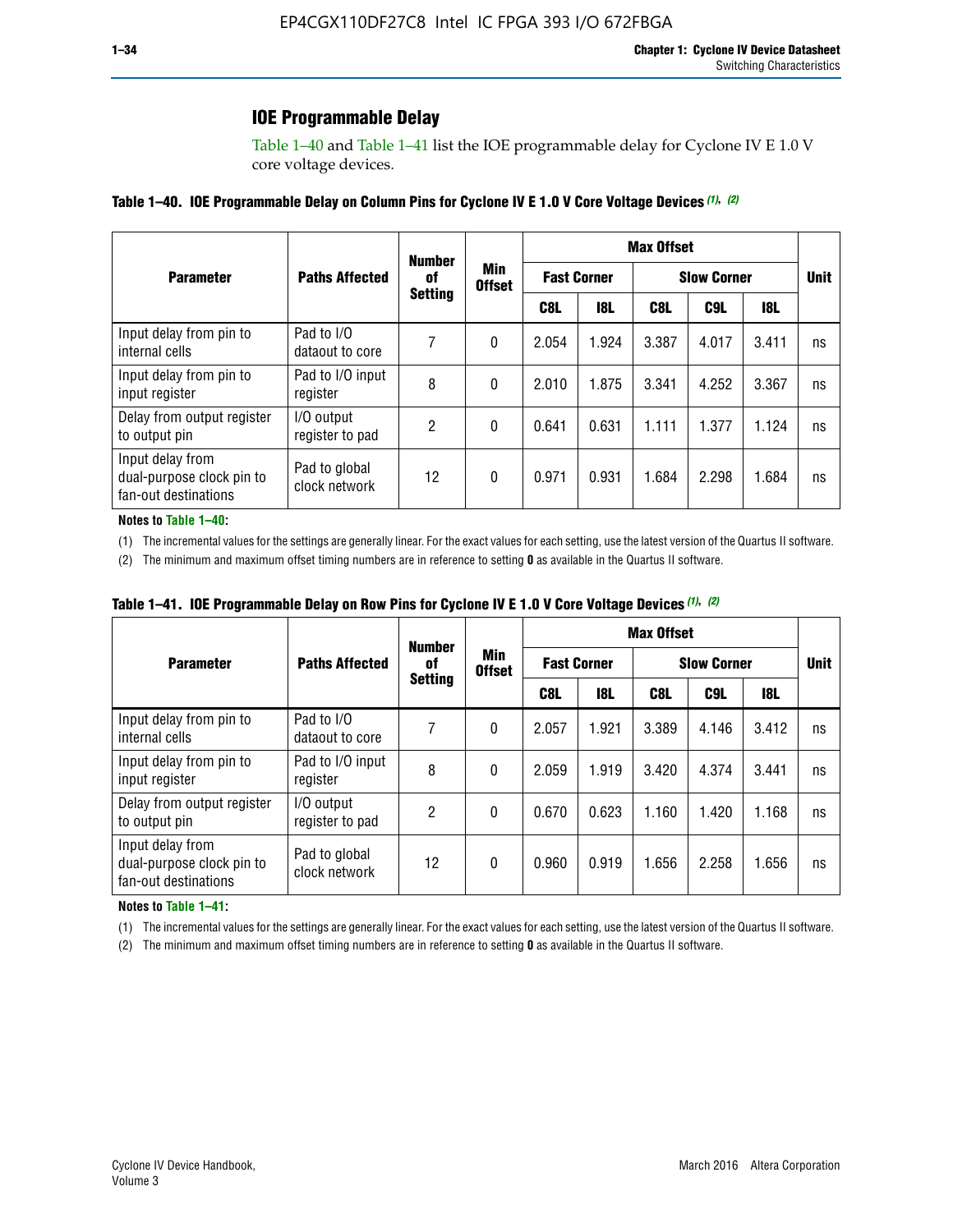Table 1–42 and Table 1–43 list the IOE programmable delay for Cyclone IV E 1.2 V core voltage devices.

|                                                                       |                                   | <b>Number</b>        | <b>Min</b><br><b>Offset</b> | <b>Max Offset</b> |                    |           |                    |       |       |       |           |             |
|-----------------------------------------------------------------------|-----------------------------------|----------------------|-----------------------------|-------------------|--------------------|-----------|--------------------|-------|-------|-------|-----------|-------------|
| <b>Parameter</b>                                                      | <b>Paths</b><br><b>Affected</b>   | 0f<br><b>Setting</b> |                             |                   | <b>Fast Corner</b> |           | <b>Slow Corner</b> |       |       |       |           | <b>Unit</b> |
|                                                                       |                                   |                      |                             | C <sub>6</sub>    | $\overline{17}$    | <b>A7</b> | C6                 | C7    | C8    | 17    | <b>A7</b> |             |
| Input delay from pin to<br>internal cells                             | Pad to I/O<br>dataout to<br>core  | 7                    | $\Omega$                    | 1.314             | 1.211              | 1.211     | 2.177              | 2.340 | 2.433 | 2.388 | 2.508     | ns          |
| Input delay from pin to<br>input register                             | Pad to I/O<br>input register      | 8                    | $\Omega$                    | 1.307             | 1.203              | 1.203     | 2.19               | 2.387 | 2.540 | 2.430 | 2.545     | ns          |
| Delay from output<br>register to output pin                           | I/O output<br>register to<br>pad  | 2                    | $\Omega$                    | 0.437             | 0.402              | 0.402     | 0.747              | 0.820 | 0.880 | 0.834 | 0.873     | ns          |
| Input delay from<br>dual-purpose clock pin<br>to fan-out destinations | Pad to global<br>clock<br>network | 12                   | 0                           | 0.693             | 0.665              | 0.665     | 1.200              | 1.379 | 1.532 | 1.393 | 1.441     | ns          |

**Table 1–42. IOE Programmable Delay on Column Pins for Cyclone IV E 1.2 V Core Voltage Devices** *(1)***,** *(2)*

**Notes to Table 1–42:**

(1) The incremental values for the settings are generally linear. For the exact values for each setting, use the latest version of the Quartus II software.

(2) The minimum and maximum offset timing numbers are in reference to setting **0** as available in the Quartus II software.

|                                                                       |                                   | <b>Number</b>        | Min<br><b>Offset</b> | <b>Max Offset</b> |                    |       |                    |                |       |               |       |             |
|-----------------------------------------------------------------------|-----------------------------------|----------------------|----------------------|-------------------|--------------------|-------|--------------------|----------------|-------|---------------|-------|-------------|
| <b>Parameter</b>                                                      | <b>Paths</b><br><b>Affected</b>   | 0f<br><b>Setting</b> |                      |                   | <b>Fast Corner</b> |       | <b>Slow Corner</b> |                |       |               |       | <b>Unit</b> |
|                                                                       |                                   |                      |                      | C6                | 17                 | A7    | C6                 | C <sub>7</sub> | C8    | $\mathsf{I}7$ | A7    |             |
| Input delay from pin to<br>internal cells                             | Pad to I/O<br>dataout to<br>core  | 7                    | 0                    | 1.314             | 1.209              | 1.209 | 2.201              | 2.386          | 2.510 | 2.429         | 2.548 | ns          |
| Input delay from pin to<br>input register                             | Pad to I/O<br>input register      | 8                    | $\theta$             | 1.312             | 1.207              | 1.207 | 2.202              | 2.402          | 2.558 | 2.447         | 2.557 | ns          |
| Delay from output<br>register to output pin                           | I/O output<br>register to<br>pad  | $\overline{2}$       | $\Omega$             | 0.458             | 0.419              | 0.419 | 0.783              | 0.861          | 0.924 | 0.875         | 0.915 | ns          |
| Input delay from<br>dual-purpose clock pin<br>to fan-out destinations | Pad to global<br>clock<br>network | 12                   | 0                    | 0.686             | 0.657              | 0.657 | 1.185              | 1.360          | 1.506 | 1.376         | 1.422 | ns          |

**Table 1–43. IOE Programmable Delay on Row Pins for Cyclone IV E 1.2 V Core Voltage Devices** *(1)***,** *(2)*

#### **Notes to Table 1–43:**

(1) The incremental values for the settings are generally linear. For the exact values for each setting, use the latest version of the Quartus II software.

(2) The minimum and maximum offset timing numbers are in reference to setting **0** as available in the Quartus II software.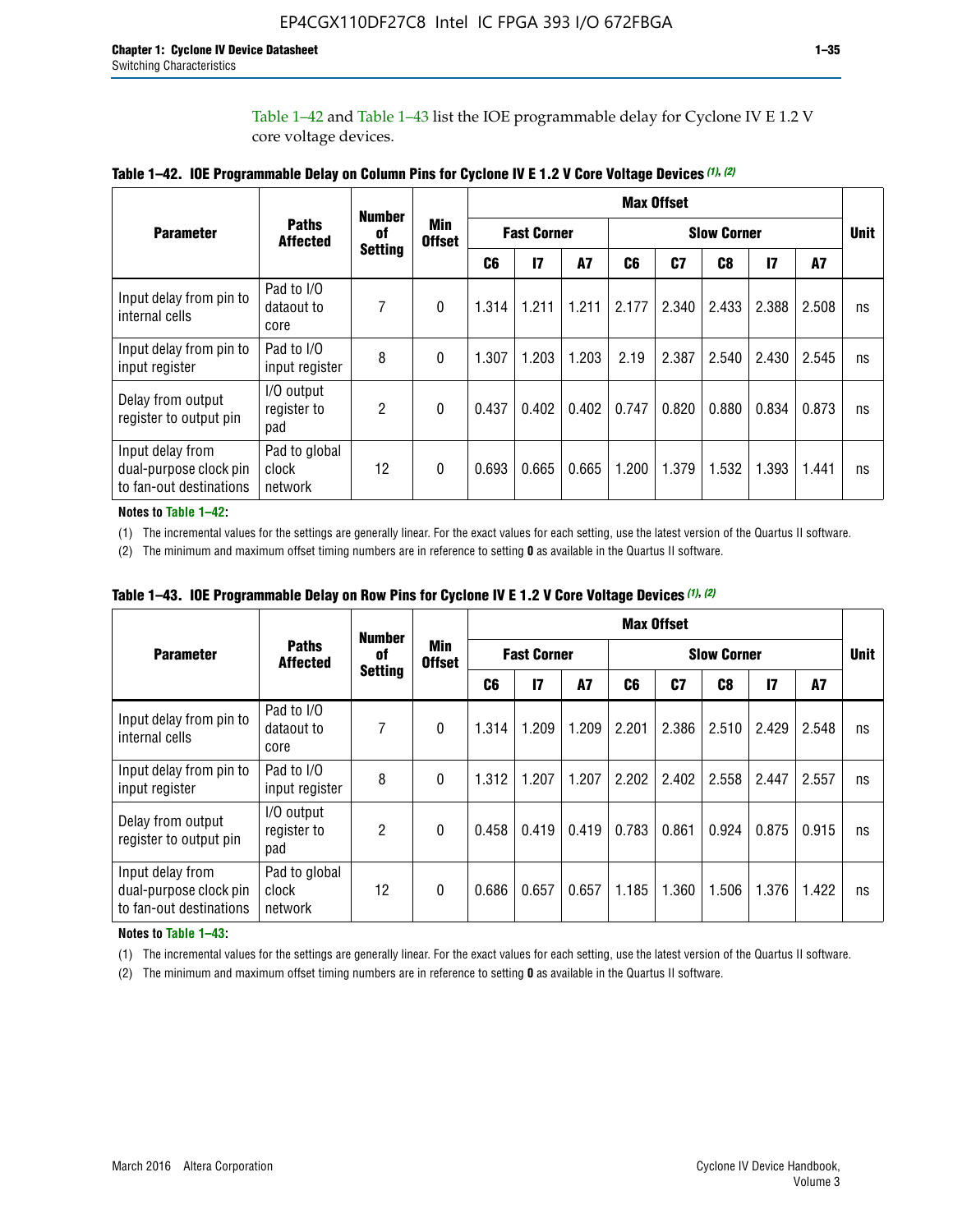Table 1–44 and Table 1–45 list the IOE programmable delay for Cyclone IV GX devices.

|                                                                       |                                   | <b>Number</b><br>0f | <b>Min</b><br><b>Offset</b> | <b>Max Offset</b>  |              |                    |       |       |               |             |
|-----------------------------------------------------------------------|-----------------------------------|---------------------|-----------------------------|--------------------|--------------|--------------------|-------|-------|---------------|-------------|
| <b>Parameter</b>                                                      | <b>Paths</b><br><b>Affected</b>   |                     |                             | <b>Fast Corner</b> |              | <b>Slow Corner</b> |       |       |               | <b>Unit</b> |
|                                                                       |                                   | <b>Settings</b>     |                             | C6                 | $\mathbf{I}$ | C6                 | C7    | C8    | $\mathsf{I}7$ |             |
| Input delay from pin to<br>internal cells                             | Pad to I/O<br>dataout to<br>core  | 7                   | $\mathbf{0}$                | 1.313              | 1.209        | 2.184              | 2.336 | 2.451 | 2.387         | ns          |
| Input delay from pin to<br>input register                             | Pad to I/O<br>input register      | 8                   | $\theta$                    | 1.312              | 1.208        | 2.200              | 2.399 | 2.554 | 2.446         | ns          |
| Delay from output<br>register to output pin                           | I/O output<br>register to<br>pad  | 2                   | $\mathbf 0$                 | 0.438              | 0.404        | 0.751              | 0.825 | 0.886 | 0.839         | ns          |
| Input delay from<br>dual-purpose clock pin<br>to fan-out destinations | Pad to global<br>clock<br>network | 12                  | 0                           | 0.713              | 0.682        | 1.228              | 1.41  | 1.566 | 1.424         | ns          |

**Table 1–44. IOE Programmable Delay on Column Pins for Cyclone IV GX Devices** *(1)***,** *(2)*

**Notes to Table 1–44:**

(1) The incremental values for the settings are generally linear. For exact values of each setting, use the latest version of the Quartus II software.

(2) The minimum and maximum offset timing numbers are in reference to setting **0** as available in the Quartus II software.

|                                                                       |                                  | <b>Number</b>         |                             |       |                    |                    | <b>Max Offset</b> |       |               |             |
|-----------------------------------------------------------------------|----------------------------------|-----------------------|-----------------------------|-------|--------------------|--------------------|-------------------|-------|---------------|-------------|
| <b>Parameter</b>                                                      | <b>Paths</b><br><b>Affected</b>  | 0f<br><b>Settings</b> | <b>Min</b><br><b>Offset</b> |       | <b>Fast Corner</b> | <b>Slow Corner</b> |                   |       |               | <b>Unit</b> |
|                                                                       |                                  |                       |                             | C6    | 17                 | C6                 | C7                | C8    | $\mathsf{I}7$ |             |
| Input delay from pin to<br>internal cells                             | Pad to I/O<br>dataout to<br>core | 7                     | $\mathbf{0}$                | 1.314 | 1.210              | 2.209              | 2.398             | 2.526 | 2.443         | ns          |
| Input delay from pin to<br>input register                             | Pad to I/O<br>input register     | 8                     | $\mathbf{0}$                | 1.313 | 1.208              | 2.205              | 2.406             | 2.563 | 2.450         | ns          |
| Delay from output<br>register to output pin                           | I/O output<br>register to<br>pad | $\overline{2}$        | $\mathbf{0}$                | 0.461 | 0.421              | 0.789              | 0.869             | 0.933 | 0.884         | ns          |
| Input delay from<br>dual-purpose clock pin<br>to fan-out destinations | Pad to global<br>clock network   | 12                    | $\mathbf{0}$                | 0.712 | 0.682              | 1.225              | 1.407             | 1.562 | 1.421         | ns          |

**Table 1–45. IOE Programmable Delay on Row Pins for Cyclone IV GX Devices** *(1)***,** *(2)*

#### **Notes to Table 1–45:**

(1) The incremental values for the settings are generally linear. For exact values of each setting, use the latest version of Quartus II software.

(2) The minimum and maximum offset timing numbers are in reference to setting **0** as available in the Quartus II software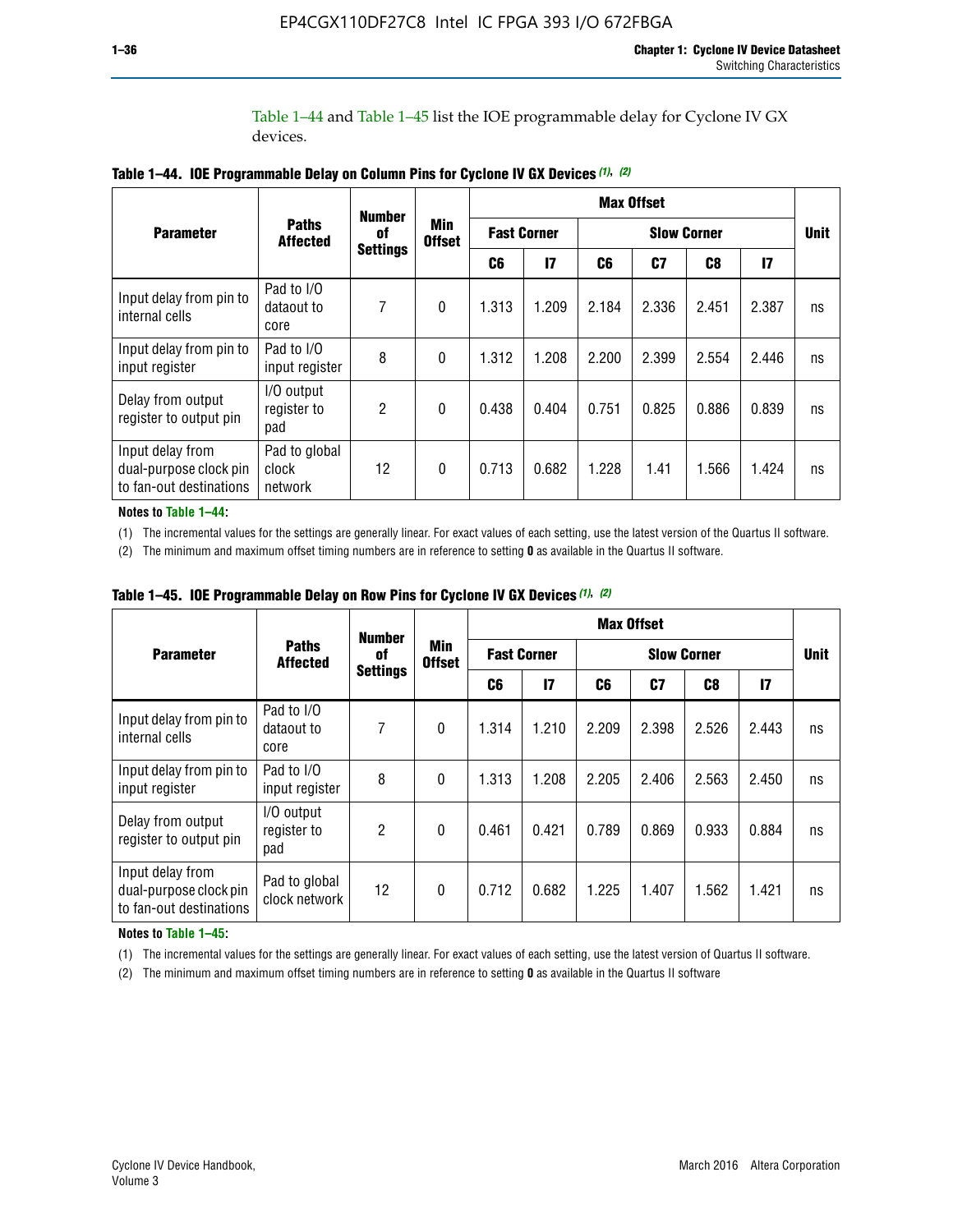# **I/O Timing**

Use the following methods to determine I/O timing:

- the Excel-based I/O Timing
- the Quartus II timing analyzer

The Excel-based I/O timing provides pin timing performance for each device density and speed grade. The data is typically used prior to designing the FPGA to get a timing budget estimation as part of the link timing analysis. The Quartus II timing analyzer provides a more accurate and precise I/O timing data based on the specifics of the design after place-and-route is complete.

**For The Excel-based I/O Timing spreadsheet is downloadable from Cyclone IV Devices** [Literature](http://www.altera.com/literature/lit-cyclone-iv.jsp) website.

# **Glossary**

Table 1–46 lists the glossary for this chapter.

| <b>Letter</b> | <b>Term</b>                                                     | <b>Definitions</b>                                                                                                               |  |  |  |  |  |  |  |
|---------------|-----------------------------------------------------------------|----------------------------------------------------------------------------------------------------------------------------------|--|--|--|--|--|--|--|
| A             |                                                                 |                                                                                                                                  |  |  |  |  |  |  |  |
| B             |                                                                 |                                                                                                                                  |  |  |  |  |  |  |  |
| C             |                                                                 |                                                                                                                                  |  |  |  |  |  |  |  |
| D             |                                                                 |                                                                                                                                  |  |  |  |  |  |  |  |
| E             |                                                                 |                                                                                                                                  |  |  |  |  |  |  |  |
| F             | $f_{HSCLK}$                                                     | High-speed I/O block: High-speed receiver/transmitter input and output clock frequency.                                          |  |  |  |  |  |  |  |
| G             | <b>GCLK</b>                                                     | Input pin directly to Global Clock network.                                                                                      |  |  |  |  |  |  |  |
|               | <b>GCLK PLL</b>                                                 | Input pin to Global Clock network through the PLL.                                                                               |  |  |  |  |  |  |  |
| Н             | <b>HSIODR</b>                                                   | High-speed I/O block: Maximum/minimum LVDS data transfer rate (HSIODR = 1/TUI).                                                  |  |  |  |  |  |  |  |
|               | Input Waveforms<br>for the SSTL<br>Differential I/O<br>Standard | $\frac{1}{\sqrt{1+\frac{1}{2}}}\left\{ \frac{1}{\sqrt{1+\frac{1}{2}}}\right\}$<br><b>V</b> swing<br>V <sub>REF</sub><br>$V_{IL}$ |  |  |  |  |  |  |  |

#### **Table 1–46. Glossary (Part 1 of 5)**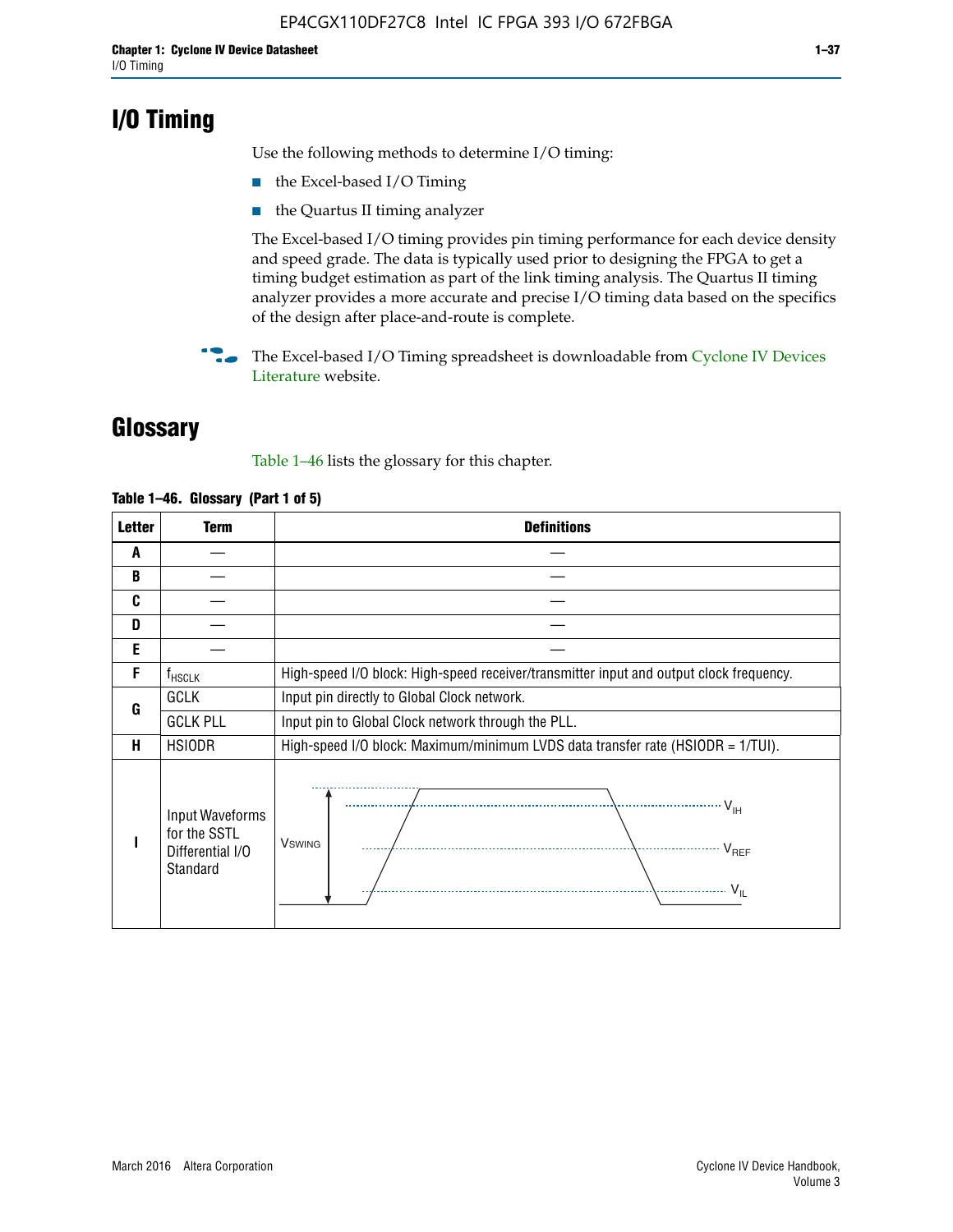### **Table 1–46. Glossary (Part 2 of 5)**

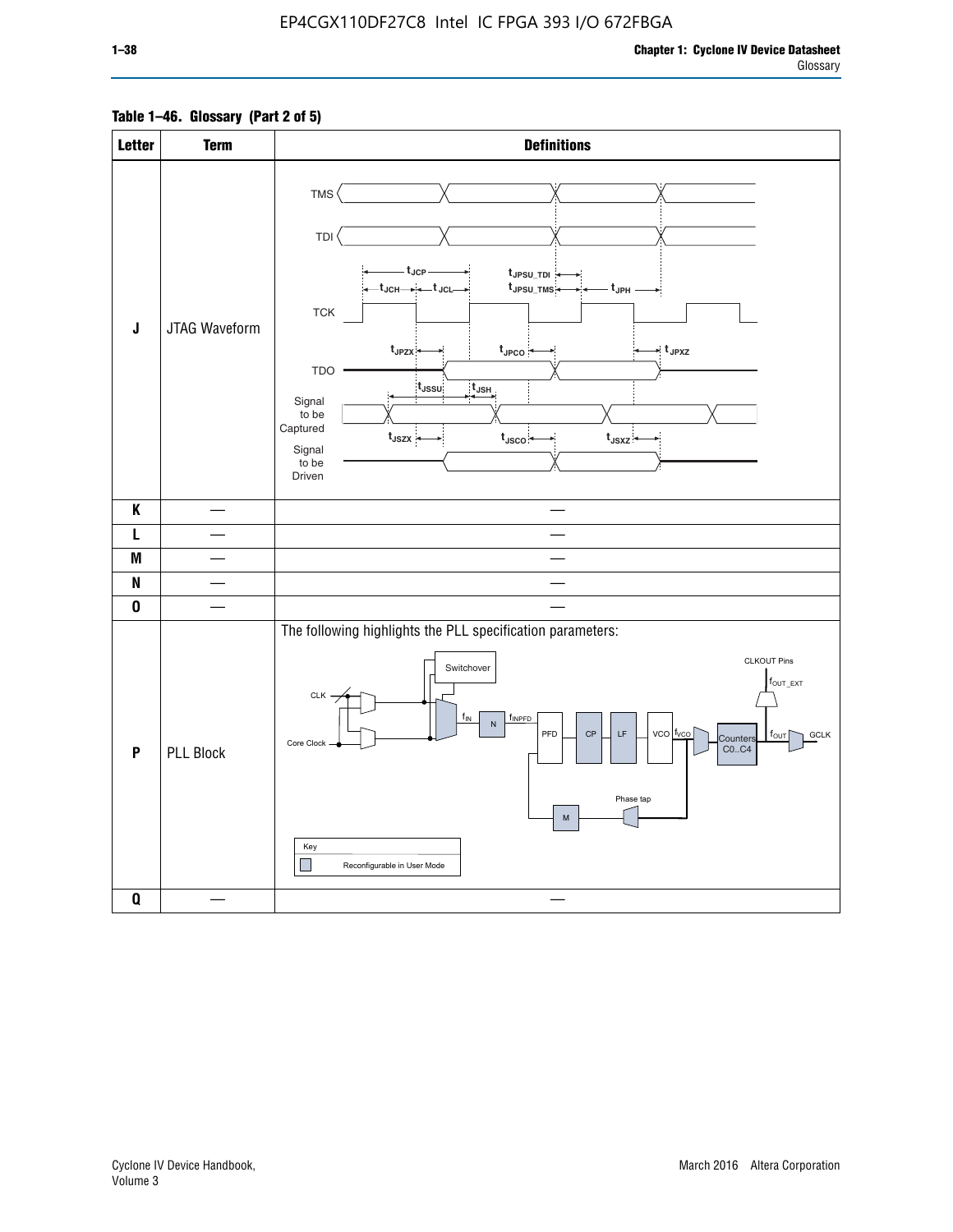### **Table 1–46. Glossary (Part 3 of 5)**

| <b>Letter</b> | <b>Term</b>                | <b>Definitions</b>                                                                                                                                                                                |  |  |  |  |  |  |  |  |
|---------------|----------------------------|---------------------------------------------------------------------------------------------------------------------------------------------------------------------------------------------------|--|--|--|--|--|--|--|--|
|               | $R_L$                      | Receiver differential input discrete resistor (external to Cyclone IV devices).                                                                                                                   |  |  |  |  |  |  |  |  |
|               |                            | Receiver input waveform for LVDS and LVPECL differential standards:                                                                                                                               |  |  |  |  |  |  |  |  |
|               |                            | <b>Single-Ended Waveform</b>                                                                                                                                                                      |  |  |  |  |  |  |  |  |
|               |                            | Positive Channel (p) = $V_{\text{H}}$                                                                                                                                                             |  |  |  |  |  |  |  |  |
|               |                            | $\mathsf{V}_{\mathsf{ID}}$                                                                                                                                                                        |  |  |  |  |  |  |  |  |
|               |                            | Negative Channel (n) = $V_{\parallel}$<br>$\mathsf{V}_{\scriptscriptstyle \mathsf{CM}}$                                                                                                           |  |  |  |  |  |  |  |  |
|               | Receiver Input             | Ground                                                                                                                                                                                            |  |  |  |  |  |  |  |  |
| $\mathbf{R}$  | Waveform                   |                                                                                                                                                                                                   |  |  |  |  |  |  |  |  |
|               |                            | Differential Waveform (Mathematical Function of Positive & Negative Channel)                                                                                                                      |  |  |  |  |  |  |  |  |
|               |                            |                                                                                                                                                                                                   |  |  |  |  |  |  |  |  |
|               |                            | $V_{ID}$                                                                                                                                                                                          |  |  |  |  |  |  |  |  |
|               |                            | - 0 V<br>$V_{ID}$                                                                                                                                                                                 |  |  |  |  |  |  |  |  |
|               |                            | $p - n$                                                                                                                                                                                           |  |  |  |  |  |  |  |  |
|               | Receiver input             |                                                                                                                                                                                                   |  |  |  |  |  |  |  |  |
|               | skew margin                | High-speed I/O block: The total margin left after accounting for the sampling window and TCCS.<br>$RSKM = (TUI - SW - TCCS) / 2.$                                                                 |  |  |  |  |  |  |  |  |
|               | (RSKM)                     |                                                                                                                                                                                                   |  |  |  |  |  |  |  |  |
|               |                            | V <sub>CCIO</sub>                                                                                                                                                                                 |  |  |  |  |  |  |  |  |
|               |                            |                                                                                                                                                                                                   |  |  |  |  |  |  |  |  |
|               |                            | $\nabla_{\!\circ\mathsf{H}}^-$                                                                                                                                                                    |  |  |  |  |  |  |  |  |
|               |                            | V <sub>IH</sub> (AC)                                                                                                                                                                              |  |  |  |  |  |  |  |  |
|               |                            | $V_{IH(DC)}$<br>$V_{REF}$                                                                                                                                                                         |  |  |  |  |  |  |  |  |
|               |                            | $V_{I L (DC)}$                                                                                                                                                                                    |  |  |  |  |  |  |  |  |
|               | Single-ended               | VIL(AC)                                                                                                                                                                                           |  |  |  |  |  |  |  |  |
|               | voltage-<br>referenced I/O |                                                                                                                                                                                                   |  |  |  |  |  |  |  |  |
| S             | Standard                   | $V_{OL}$                                                                                                                                                                                          |  |  |  |  |  |  |  |  |
|               |                            | $\overline{\mathsf{V}}_\mathsf{SS}^-$                                                                                                                                                             |  |  |  |  |  |  |  |  |
|               |                            | The JEDEC standard for SSTI and HSTL I/O standards defines both the AC and DC input signal                                                                                                        |  |  |  |  |  |  |  |  |
|               |                            | values. The AC values indicate the voltage levels at which the receiver must meet its timing                                                                                                      |  |  |  |  |  |  |  |  |
|               |                            | specifications. The DC values indicate the voltage levels at which the final logic state of the<br>receiver is unambiguously defined. After the receiver input crosses the AC value, the receiver |  |  |  |  |  |  |  |  |
|               |                            | changes to the new logic state. The new logic state is then maintained as long as the input stays                                                                                                 |  |  |  |  |  |  |  |  |
|               |                            | beyond the DC threshold. This approach is intended to provide predictable receiver timing in the<br>presence of input waveform ringing.                                                           |  |  |  |  |  |  |  |  |
|               | SW (Sampling               | High-speed I/O block: The period of time during which the data must be valid to capture it                                                                                                        |  |  |  |  |  |  |  |  |
|               | Window)                    | correctly. The setup and hold times determine the ideal strobe position in the sampling window.                                                                                                   |  |  |  |  |  |  |  |  |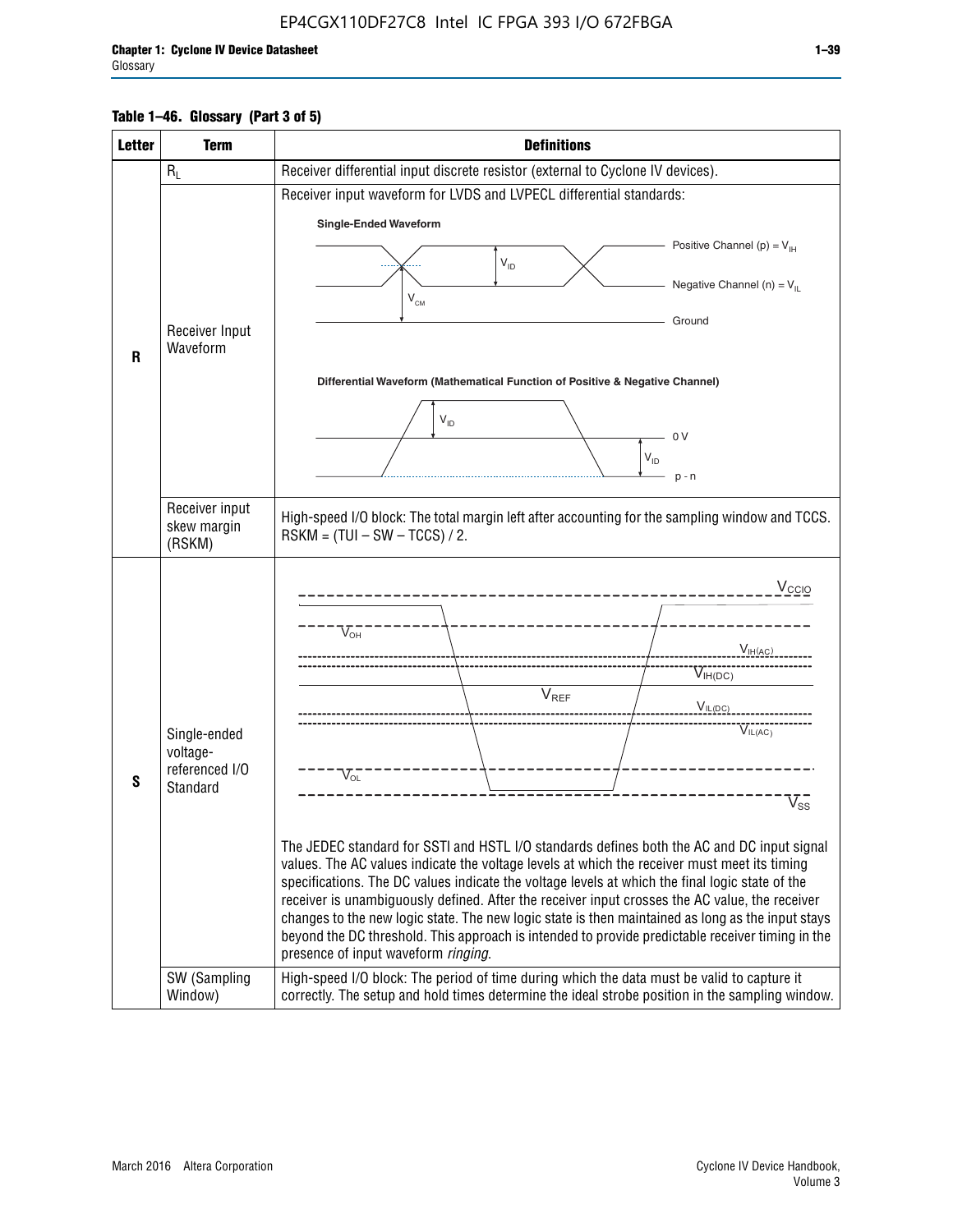| <b>Letter</b> | <b>Term</b>                                               | <b>Definitions</b>                                                                                                                                                                                                                                                                                                                                                                                      |
|---------------|-----------------------------------------------------------|---------------------------------------------------------------------------------------------------------------------------------------------------------------------------------------------------------------------------------------------------------------------------------------------------------------------------------------------------------------------------------------------------------|
|               | $t_{C}$                                                   | High-speed receiver and transmitter input and output clock period.                                                                                                                                                                                                                                                                                                                                      |
|               | Channel-to-<br>channel-skew<br>(TCCS)                     | High-speed I/O block: The timing difference between the fastest and slowest output edges,<br>including t <sub>co</sub> variation and clock skew. The clock is included in the TCCS measurement.                                                                                                                                                                                                         |
|               | $t_{\text{cin}}$                                          | Delay from the clock pad to the I/O input register.                                                                                                                                                                                                                                                                                                                                                     |
|               | $t_{CO}$                                                  | Delay from the clock pad to the I/O output.                                                                                                                                                                                                                                                                                                                                                             |
|               | $t_{\text{cout}}$                                         | Delay from the clock pad to the I/O output register.                                                                                                                                                                                                                                                                                                                                                    |
|               | t <sub>DUTY</sub>                                         | High-speed I/O block: Duty cycle on high-speed transmitter output clock.                                                                                                                                                                                                                                                                                                                                |
|               | t <sub>FALL</sub>                                         | Signal high-to-low transition time (80-20%).                                                                                                                                                                                                                                                                                                                                                            |
|               | $t_H$                                                     | Input register hold time.                                                                                                                                                                                                                                                                                                                                                                               |
|               | <b>Timing Unit</b><br>Interval (TUI)                      | High-speed I/O block: The timing budget allowed for skew, propagation delays, and data<br>sampling window. (TUI = $1/($ Receiver Input Clock Frequency Multiplication Factor) = $tC/w$ ).                                                                                                                                                                                                               |
|               | $t_{\text{INJITTER}}$                                     | Period jitter on the PLL clock input.                                                                                                                                                                                                                                                                                                                                                                   |
|               | t <sub>outjitter_dedclk</sub>                             | Period jitter on the dedicated clock output driven by a PLL.                                                                                                                                                                                                                                                                                                                                            |
|               | Period jitter on the general purpose I/O driven by a PLL. |                                                                                                                                                                                                                                                                                                                                                                                                         |
|               | $t_{\rm plicin}$                                          | Delay from the PLL inclk pad to the I/O input register.                                                                                                                                                                                                                                                                                                                                                 |
| т             | t <sub>plicout</sub>                                      | Delay from the PLL inclk pad to the I/O output register.                                                                                                                                                                                                                                                                                                                                                |
|               | Transmitter<br>Output<br>Waveform                         | Transmitter output waveforms for the LVDS, mini-LVDS, PPDS and RSDS Differential I/O<br>Standards:<br><b>Single-Ended Waveform</b><br>Positive Channel (p) = $V_{OH}$<br><b>V<sub>OD</sub></b><br>Negative Channel (n) = $V_{OL}$<br>$V_{OS}$<br>Ground<br>Differential Waveform (Mathematical Function of Positive & Negative Channel)<br>$\rm V_{OD}$<br>0 V<br>$\mathsf{V}_{\mathsf{OD}}$<br>$p - n$ |
|               | $t_{RISE}$                                                | Signal low-to-high transition time (20-80%).                                                                                                                                                                                                                                                                                                                                                            |
|               | $t_{\text{SU}}$                                           | Input register setup time.                                                                                                                                                                                                                                                                                                                                                                              |
| U             |                                                           |                                                                                                                                                                                                                                                                                                                                                                                                         |

### **Table 1–46. Glossary (Part 4 of 5)**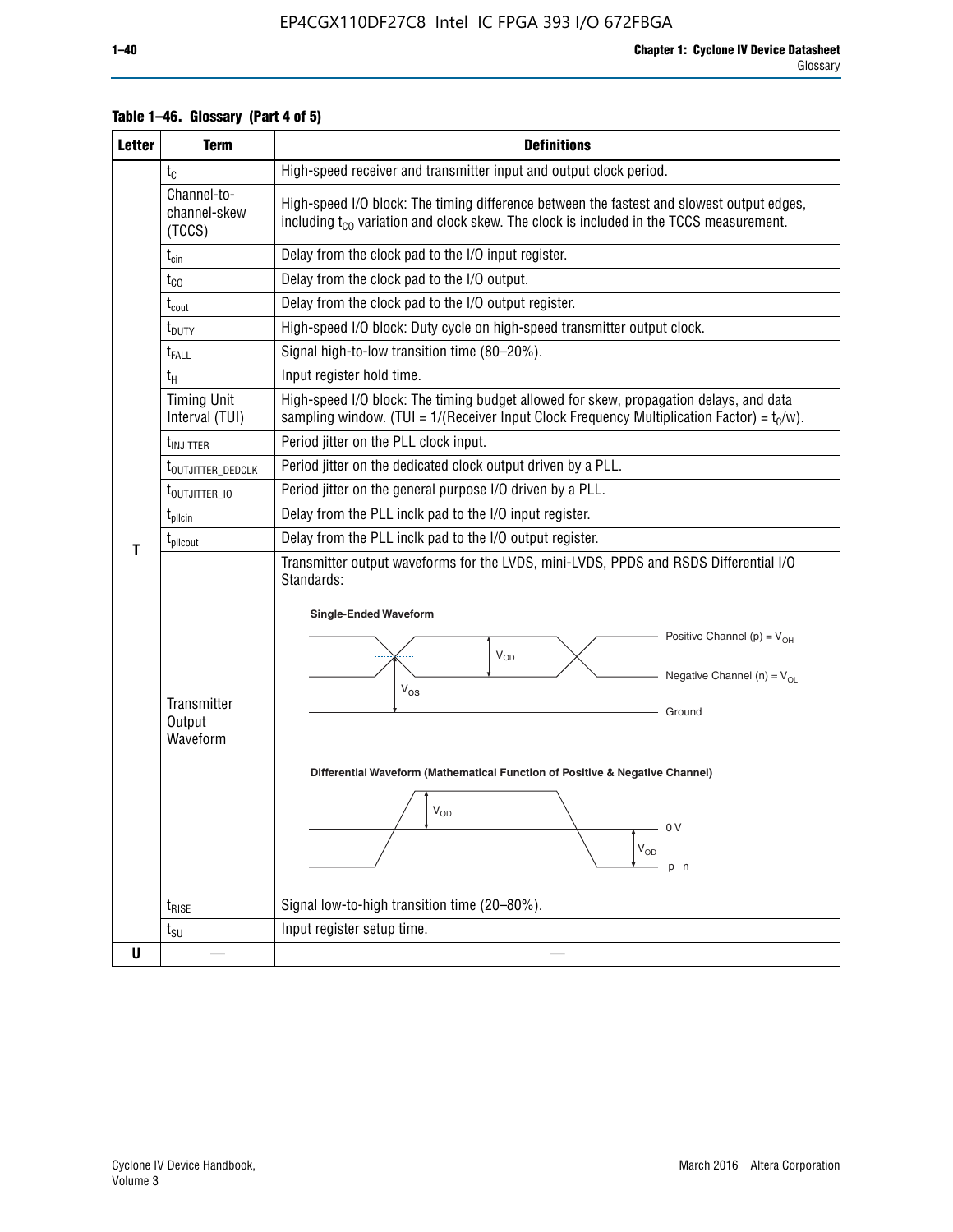### **Table 1–46. Glossary (Part 5 of 5)**

| <b>Letter</b> | <b>Term</b>               | <b>Definitions</b>                                                                                                                                                                                |
|---------------|---------------------------|---------------------------------------------------------------------------------------------------------------------------------------------------------------------------------------------------|
|               | $V_{CM(DC)}$              | DC common mode input voltage.                                                                                                                                                                     |
|               | $V_{DIF(AC)}$             | AC differential input voltage: The minimum AC input differential voltage required for switching.                                                                                                  |
|               | $V_{DIF(DC)}$             | DC differential input voltage: The minimum DC input differential voltage required for switching.                                                                                                  |
|               | <b>V<sub>ICM</sub></b>    | Input common mode voltage: The common mode of the differential signal at the receiver.                                                                                                            |
|               | $V_{ID}$                  | Input differential voltage swing: The difference in voltage between the positive and<br>complementary conductors of a differential transmission at the receiver.                                  |
|               | $V_{\text{IH}}$           | Voltage input high: The minimum positive voltage applied to the input that is accepted by the<br>device as a logic high.                                                                          |
|               | $V_{IH(AC)}$              | High-level AC input voltage.                                                                                                                                                                      |
|               | $V_{IH(DC)}$              | High-level DC input voltage.                                                                                                                                                                      |
|               | $V_{IL}$                  | Voltage input low: The maximum positive voltage applied to the input that is accepted by the<br>device as a logic low.                                                                            |
|               | $V_{IL(AC)}$              | Low-level AC input voltage.                                                                                                                                                                       |
|               | $V_{IL(DC)}$              | Low-level DC input voltage.                                                                                                                                                                       |
|               | $V_{IN}$                  | DC input voltage.                                                                                                                                                                                 |
|               | V <sub>OCM</sub>          | Output common mode voltage: The common mode of the differential signal at the transmitter.                                                                                                        |
| $\mathbf{V}$  | $V_{OD}$                  | Output differential voltage swing: The difference in voltage between the positive and<br>complementary conductors of a differential transmission at the transmitter. $V_{OD} = V_{OH} - V_{OL}$ . |
|               | $V_{OH}$                  | Voltage output high: The maximum positive voltage from an output that the device considers is<br>accepted as the minimum positive high level.                                                     |
|               | $V_{OL}$                  | Voltage output low: The maximum positive voltage from an output that the device considers is<br>accepted as the maximum positive low level.                                                       |
|               | $V_{OS}$                  | Output offset voltage: $V_{OS} = (V_{OH} + V_{OL}) / 2$ .                                                                                                                                         |
|               | $V_{OX (AC)}$             | AC differential output cross point voltage: the voltage at which the differential output signals<br>must cross.                                                                                   |
|               | $V_{REF}$                 | Reference voltage for the SSTL and HSTL I/O standards.                                                                                                                                            |
|               | $V_{REF\,(AC)}$           | AC input reference voltage for the SSTL and HSTL I/O standards. $V_{REF(AC)} = V_{REF(DC)} +$ noise. The<br>peak-to-peak AC noise on $V_{REF}$ must not exceed 2% of $V_{REF(DC)}$ .              |
|               | $V_{REF(DC)}$             | DC input reference voltage for the SSTL and HSTL I/O standards.                                                                                                                                   |
|               | $V_{\textrm{SWING (AC)}}$ | AC differential input voltage: AC input differential voltage required for switching. For the SSTL<br>differential I/O standard, refer to Input Waveforms.                                         |
|               | V <sub>SWING (DC)</sub>   | DC differential input voltage: DC input differential voltage required for switching. For the SSTL<br>differential I/O standard, refer to Input Waveforms.                                         |
|               | $V_{TT}$                  | Termination voltage for the SSTL and HSTL I/O standards.                                                                                                                                          |
|               | $V_{X(AC)}$               | AC differential input cross point voltage: The voltage at which the differential input signals must<br>cross.                                                                                     |
| W             |                           |                                                                                                                                                                                                   |
| X             |                           |                                                                                                                                                                                                   |
| Y             |                           |                                                                                                                                                                                                   |
| $\mathbf{Z}$  |                           |                                                                                                                                                                                                   |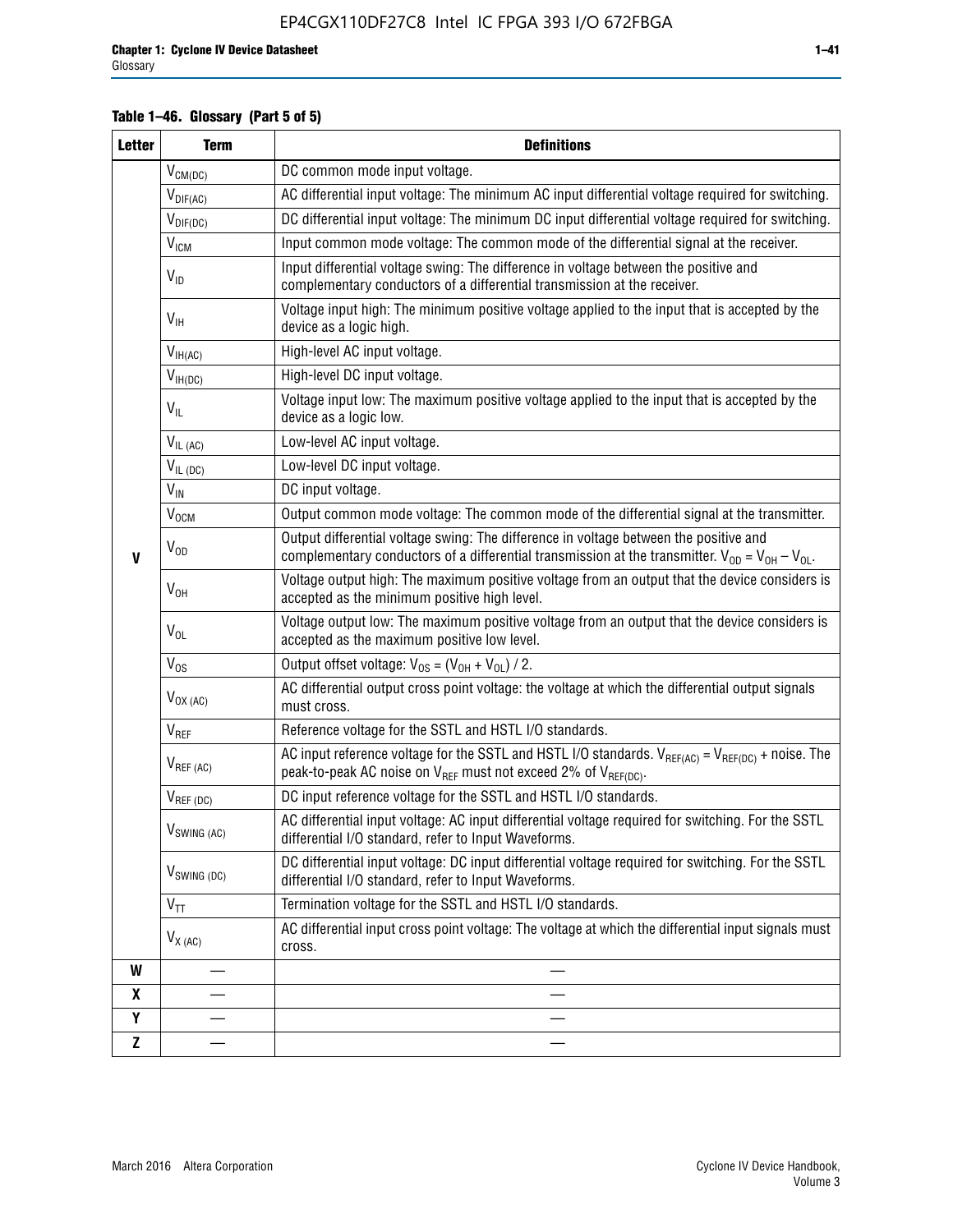# **Document Revision History**

Table 1–47 lists the revision history for this chapter.

| <b>Date</b>      | <b>Version</b> | <b>Changes</b>                                                                                                                                                                                                                            |
|------------------|----------------|-------------------------------------------------------------------------------------------------------------------------------------------------------------------------------------------------------------------------------------------|
| March 2016       | 2.0            | Updated note (5) in Table $1-21$ to remove support for the N148 package.                                                                                                                                                                  |
| October 2014     | 1.9            | Updated maximum value for $V_{CCD, PL}$ in Table 1-1.                                                                                                                                                                                     |
|                  |                | Removed extended temperature note in Table 1-3.                                                                                                                                                                                           |
| December 2013    | 1.8            | Updated Table 1-21 by adding Note (15).                                                                                                                                                                                                   |
| May 2013         | 1.7            | Updated Table 1-15 by adding Note (4).                                                                                                                                                                                                    |
| October 2012     | 1.6            | <b>D</b> Updated the maximum value for $V_1$ , $V_{CCD}$ <sub>PLL</sub> , $V_{CC10}$ , $V_{CC_1CLKIN}$ , $V_{CCH_GXB}$ , and $V_{CCA_GXB}$<br>Table $1-1$ .                                                                               |
|                  |                | $\blacksquare$ Updated Table 1-11 and Table 1-22.                                                                                                                                                                                         |
|                  |                | $\blacksquare$ Updated Table 1-21 to include peak-to-peak differential input voltage for the<br>Cyclone IV GX transceiver input reference clock.                                                                                          |
|                  |                | $\blacksquare$ Updated Table 1-29 to include the typical DCLK value.                                                                                                                                                                      |
|                  |                | <b>Updated the minimum f<sub>HSCLK</sub></b> value in Table 1-31, Table 1-32, Table 1-33,<br>Table 1-34, and Table 1-35.                                                                                                                  |
| November 2011    | 1.5            | ■ Updated "Maximum Allowed Overshoot or Undershoot Voltage", "Operating<br>Conditions", and "PLL Specifications" sections.                                                                                                                |
|                  |                | Updated Table 1-2, Table 1-3, Table 1-4, Table 1-5, Table 1-8, Table 1-9,<br>Table 1-15, Table 1-18, Table 1-19, and Table 1-21.                                                                                                          |
|                  |                | ■ Updated Figure $1-1$ .                                                                                                                                                                                                                  |
|                  | 1.4            | • Updated for the Quartus II software version 10.1 release.                                                                                                                                                                               |
| December 2010    |                | $\blacksquare$ Updated Table 1-21 and Table 1-25.                                                                                                                                                                                         |
|                  |                | $\blacksquare$ Minor text edits.                                                                                                                                                                                                          |
|                  | 1.3            | Updated for the Quartus II software version 10.0 release:                                                                                                                                                                                 |
| <b>July 2010</b> |                | Updated Table 1-3, Table 1-4, Table 1-21, Table 1-25, Table 1-28, Table 1-30,<br>Table 1-40, Table 1-41, Table 1-42, Table 1-43, Table 1-44, and Table 1-45.                                                                              |
|                  |                | ■ Updated Figure $1-2$ and Figure $1-3$ .                                                                                                                                                                                                 |
|                  |                | Removed SW Requirement and TCCS for Cyclone IV Devices tables.                                                                                                                                                                            |
|                  |                | $\blacksquare$ Minor text edits.                                                                                                                                                                                                          |
| March 2010       | 1.2            | Updated to include automotive devices:                                                                                                                                                                                                    |
|                  |                | • Updated the "Operating Conditions" and "PLL Specifications" sections.                                                                                                                                                                   |
|                  |                | $\blacksquare$ Updated Table 1-1, Table 1-8, Table 1-9, Table 1-21, Table 1-26, Table 1-27,<br>Table 1-31, Table 1-32, Table 1-33, Table 1-34, Table 1-35, Table 1-36,<br>Table 1-37, Table 1-38, Table 1-40, Table 1-42, and Table 1-43. |
|                  |                | Added Table 1-5 to include ESD for Cyclone IV devices GPIOs and HSSI I/Os.                                                                                                                                                                |
|                  |                | Added Table 1-44 and Table 1-45 to include IOE programmable delay for<br>Cyclone IV E 1.2 V core voltage devices.                                                                                                                         |
|                  |                | Minor text edits.                                                                                                                                                                                                                         |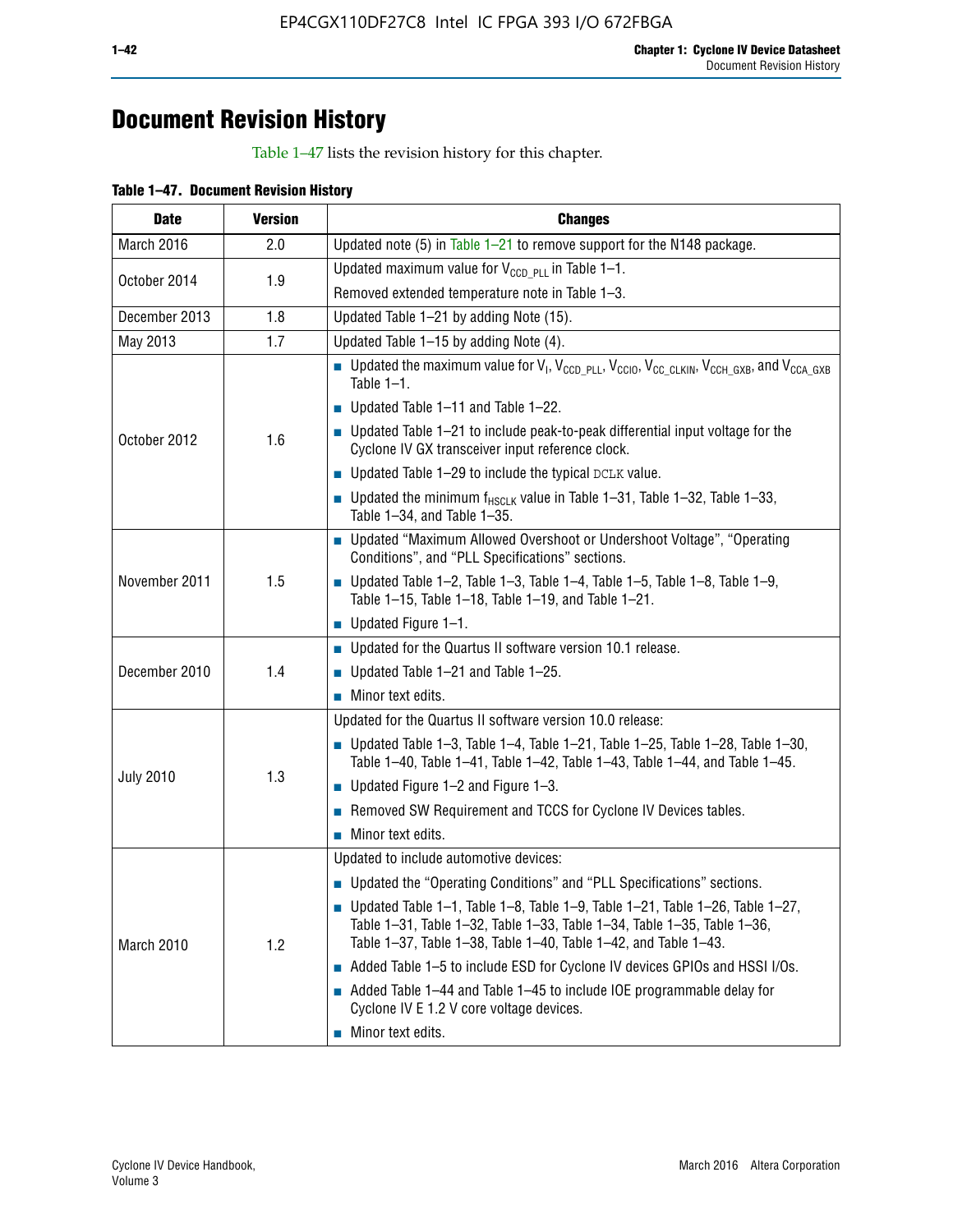### **Table 1–47. Document Revision History**

| <b>Date</b>   | <b>Version</b> | <b>Changes</b>                                                                                                                                                                          |
|---------------|----------------|-----------------------------------------------------------------------------------------------------------------------------------------------------------------------------------------|
| February 2010 | 1.1            | Updated Table 1-3 through Table 1-44 to include information for Cyclone IV E<br>devices and Cyclone IV GX devices for Quartus II software version 9.1 SP1 release.<br>Minor text edits. |
| November 2009 | 1.0            | Initial release.                                                                                                                                                                        |